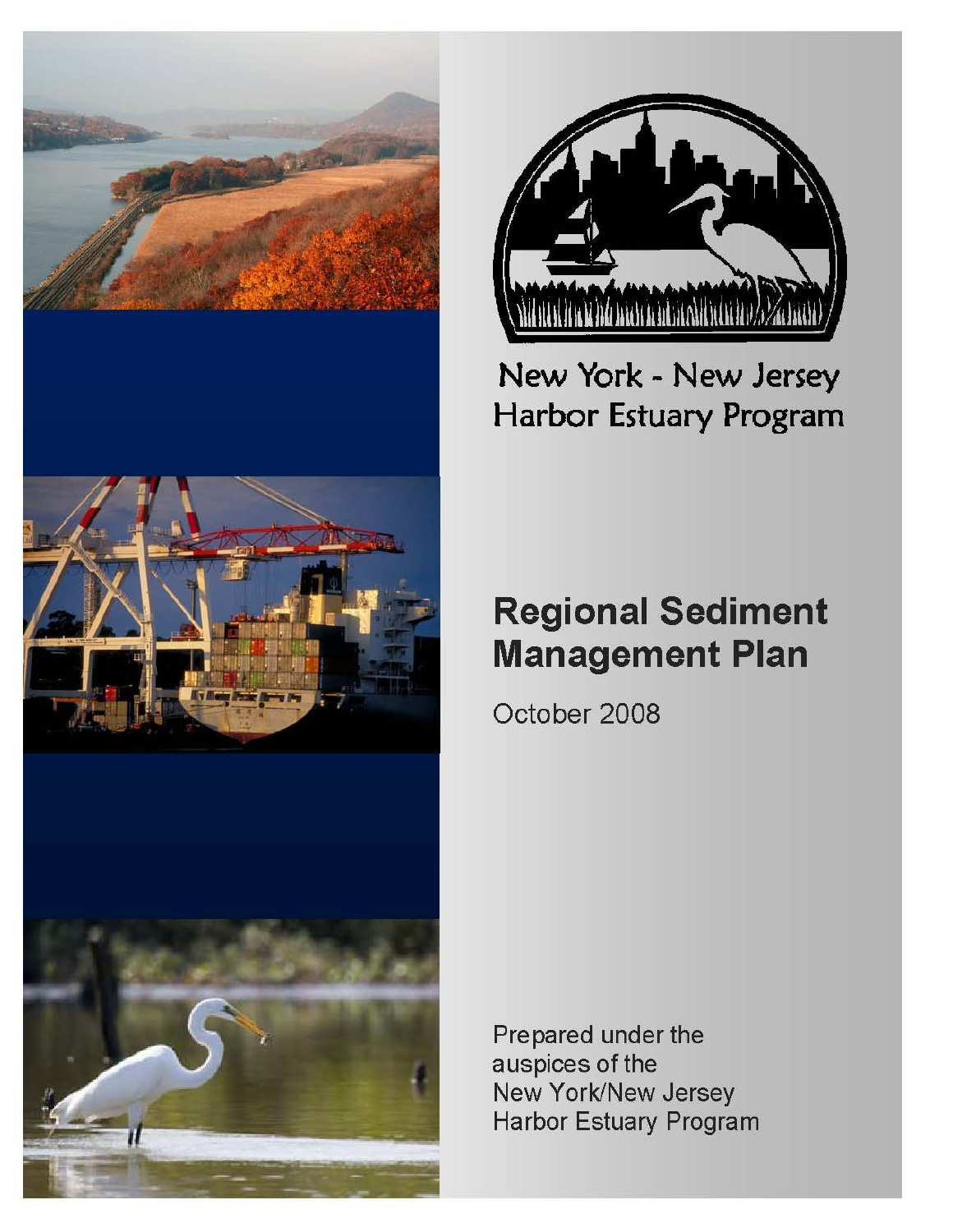#### **Executive Summary**

This report presents a Regional Sediment Management (RSM) Plan for the New York & New Jersey Harbor Estuary (Harbor Estuary) for your review and concurrence. This plan embodies the consensus of the Regional Sediment Management Workgroup (Workgroup) charged with this purpose.

The Workgroup, composed of representatives of a variety of federal, state, and local agencies and non-government public interest groups was formed as an *ad hoc* committee to develop a plan for an RSM Program that integrates sediment management activities for the Harbor Estuary. The Harbor Estuary Program (HEP) Policy Committee approved the *ad hoc* approach and charged the Workgroup with developing a scope and structure for the RSM Program, which offers:

- Specific goals and targets to improve the Harbor Estuary ecosystem, public health, and the local/regional economy
- Sustainability in carrying out future tasks at the Harbor Estuary
- Technical credibility and regional support

As such, this RSM Plan initiates a proactive, long-term, regional management perspective that reaches across state lines to coordinate various stakeholders involved in sediment management to control sources of sediment and contaminants, reduce dredging needs and impacts, promote beneficial use of dredged material, link dredging to brownfields and economic development, and restore a healthy ecosystem.

#### **Why Regional Sediment Management?**

Sediment is an essential and dynamic part of the Harbor Estuary; its quality and quantity are integral to ecosystem health and a fundamental component of the regional economy. Although sediment and the pollutants that contaminate it originate throughout the 16,300-square mile watershed, our management of sediment has historically taken a highly localized and narrowly focused approach – one that is largely based on the tightly-defined concerns of agencies and authorities directly responsible for maintaining navigable waterways in the Harbor Estuary. This "end of the pipe" management approach does not address the causes of sediment-related problems, nor does it provide the policy and regulatory framework required to improve sediment management throughout the Harbor Estuary. Uncertainties and controversy have stalled sediment cleanup and restoration projects, deferred maintenance of our port infrastructure, and led to lost opportunities to beneficially reusing dredged material.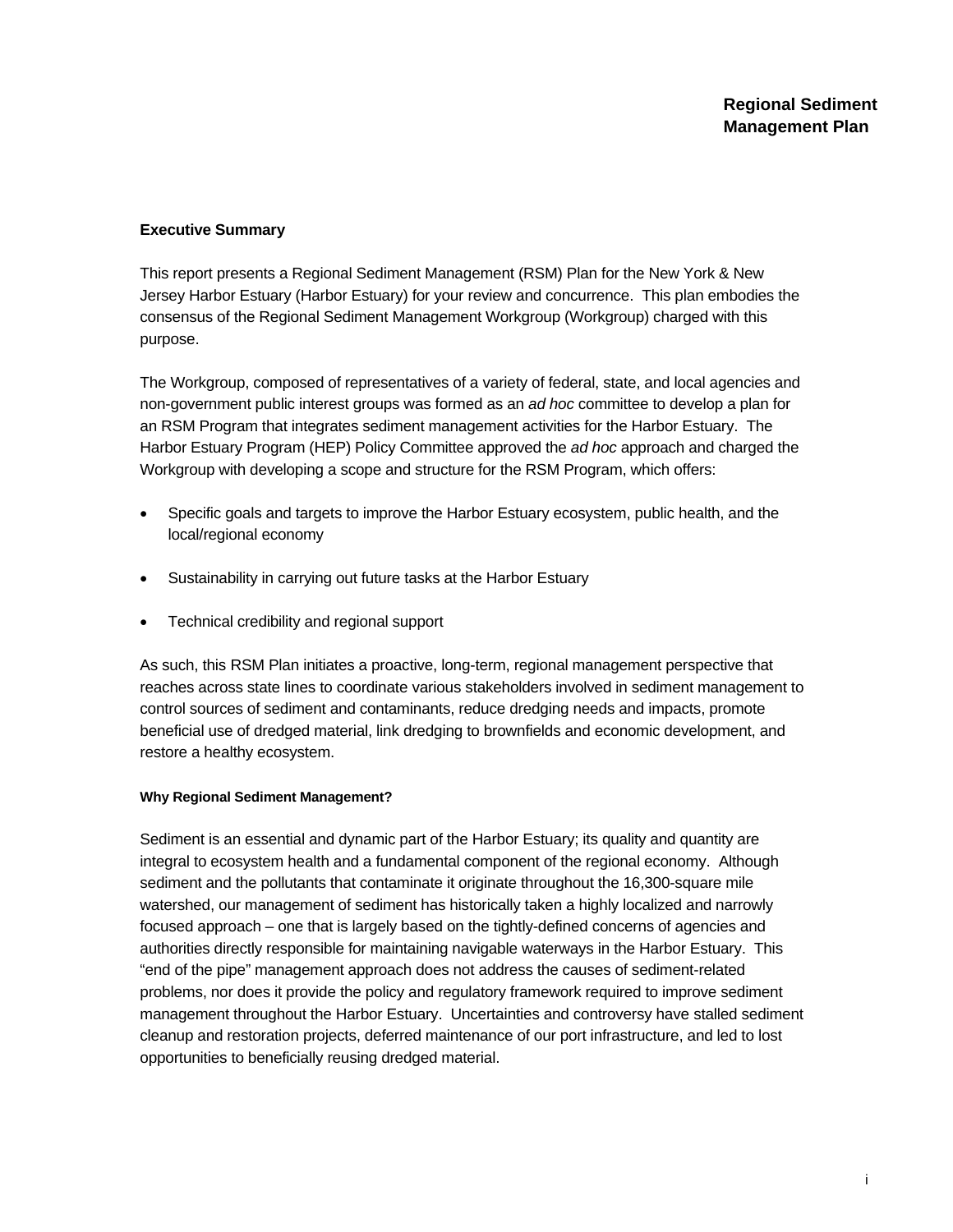Rather than a localized issue, sediment management in the Harbor Estuary is really a regional issue that can only be successfully implemented as a joint effort between federal, state, and local entities and the public. All parties must work to cooperatively and effectively manage the three major components of the RSM Plan:

- 1. Sediment quality
- 2. Sediment quantity

l

3. Dredged material management

Increased public and governmental understanding of the physical, biological, social, and economic linkages between all parts of the watershed and the Harbor Estuary are necessary to effectively bring such a regional plan to action.

#### **General Approach of the RSM Plan**

While this RSM effort is a relatively new concept, similar management approaches have been implemented successfully elsewhere in the United States and Europe. Existing strategic plans worldwide were reviewed to generate an inclusive list of basic, generally-accepted principles for the RSM Plan for the Harbor Estuary, including those established by the following entities:

- National Dredging Team a federal interagency group formed in 1995 established principles to guide implementation of the National Dredging Policy<sup>1</sup>
- U.S. Army Corps of Engineers (Corps) established Environmental Operating Principles to guide the full spectrum of Corps activities and regulatory decision-making<sup>2</sup>
- European Sediment Research Network (SedNet) a network of scientists, agencies and industries funded by the European Union (EU) to incorporate sediment issues and knowledge into European environmental management strategies and fulfill EU directives $3$

<sup>&</sup>lt;sup>1</sup> National Dredging Team 2002. Dredged Material Management Action Agenda for the Next Decade based on a Workshop sponsored by the National Dredging Team in Jacksonville, Florida, January 21-23, 2001. *EPA842-B-04-002.* http://www.epa.gov/owow/oceans/ndt/actionagenda.html

<sup>&</sup>lt;sup>2</sup> Headquarters U.S. Army Corps of Engineers Environmental Operating Principles. http://www.hq.usace.army.mil/cepa/envprinciples.htm

 $3$  European Sediment Research Network. 2004. SedNet Position Paper 2002-2004.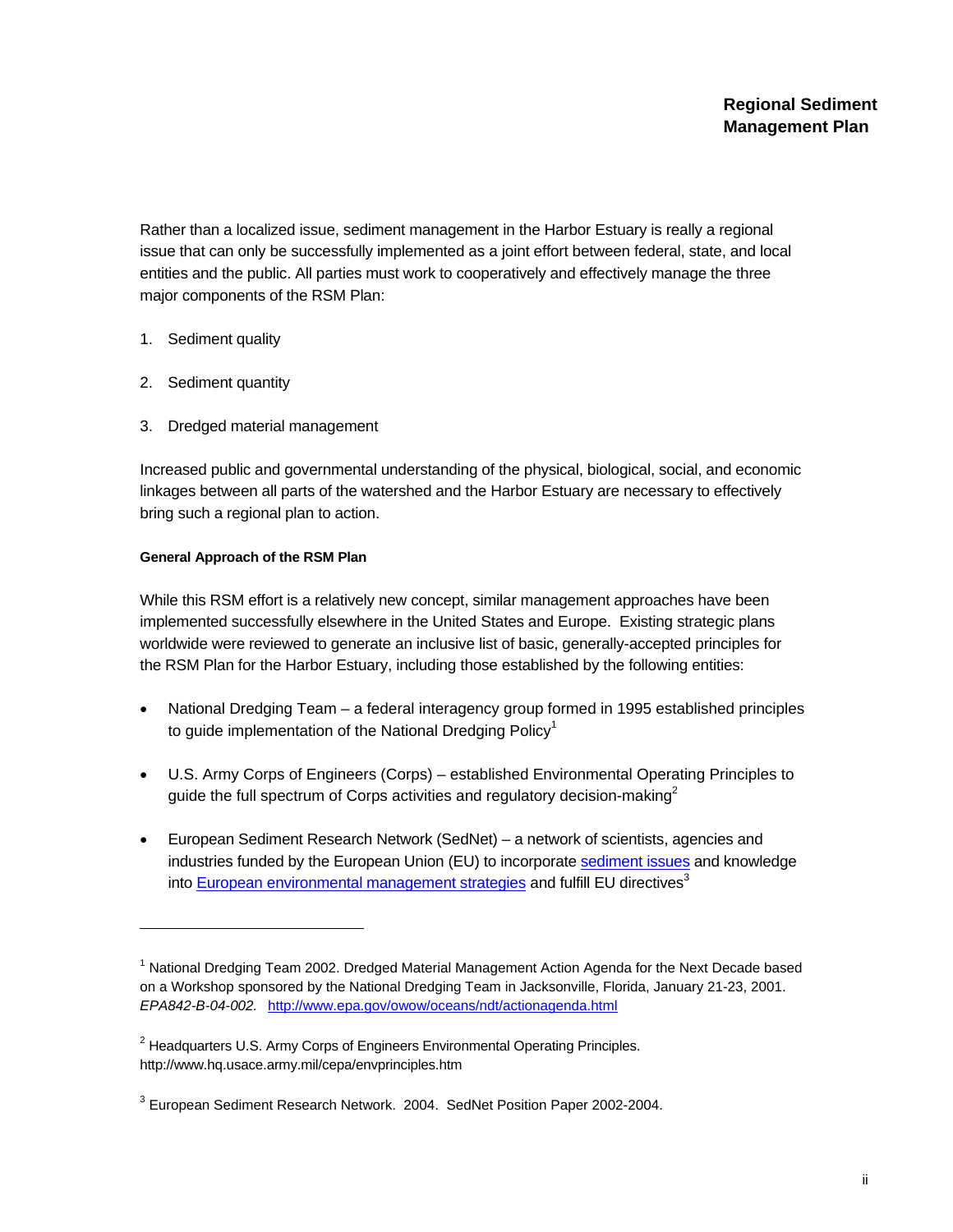With guiding principles established, the Workgroup determined specific objectives for each of the major components – sediment quality, sediment quantity, and dredged material management – describing the challenges, status, and recommended actions for each objective. A total of eight objectives and 45 separate actions were recommended and are presented herein as the consensus of the Workgroup.

The Workgroup emphatically agreed that State Sediment Management Advocates in both New York and New Jersey are essential for implementing the RSM Program according to these generally accepted principles. The State Sediment Management Advocates envisioned by the Workgroup must be senior-level, non-regulatory positions focused entirely on sediment management. The advocates must have sufficient authority to influence decision makers at the state-level to coordinate and link sediment issues to all applicable programs, such as watershed management, stormwater management, brownfield revitalization, habitat restoration and protection, water quality enhancement, resource sustainability, and urban waterfront planning.

A key challenge for the Advocates will be instigating an inclusive culture in which the public is fully engaged in the process, from planning through implementation. Shifting from local management plans that involve sediment to RSM requires increasing local agency and public recognition of the linkages of all parts of the watershed to the Harbor Estuary. Successful implementation of the recommended actions will require engaging the public in meaningful collaboration for setting and implementing priorities for action. This much needed approach replaces the practice of seeking public acceptance for plans that are developed by high-level agencies with a practice of involving the public in the development of plans.

#### **Costs and Benefits**

l

The costs and benefits of creating and implementing the RSM Plan are discussed, and, although specific costs for creating and implementing some recommended actions for the RSM Plan are not practical to estimate at this time (because the exact nature of the action has yet to be determined), the benefits are clear. Elsewhere in the United States and in Europe, significant cost savings and other benefits have resulted from  $\textsf{RSM}^4$  efforts.

<sup>&</sup>lt;sup>4</sup> U.S. Army Engineer Research and Development Center Regional Sediment Management Fact Sheet February 2008 www.erdc.usace.army.mil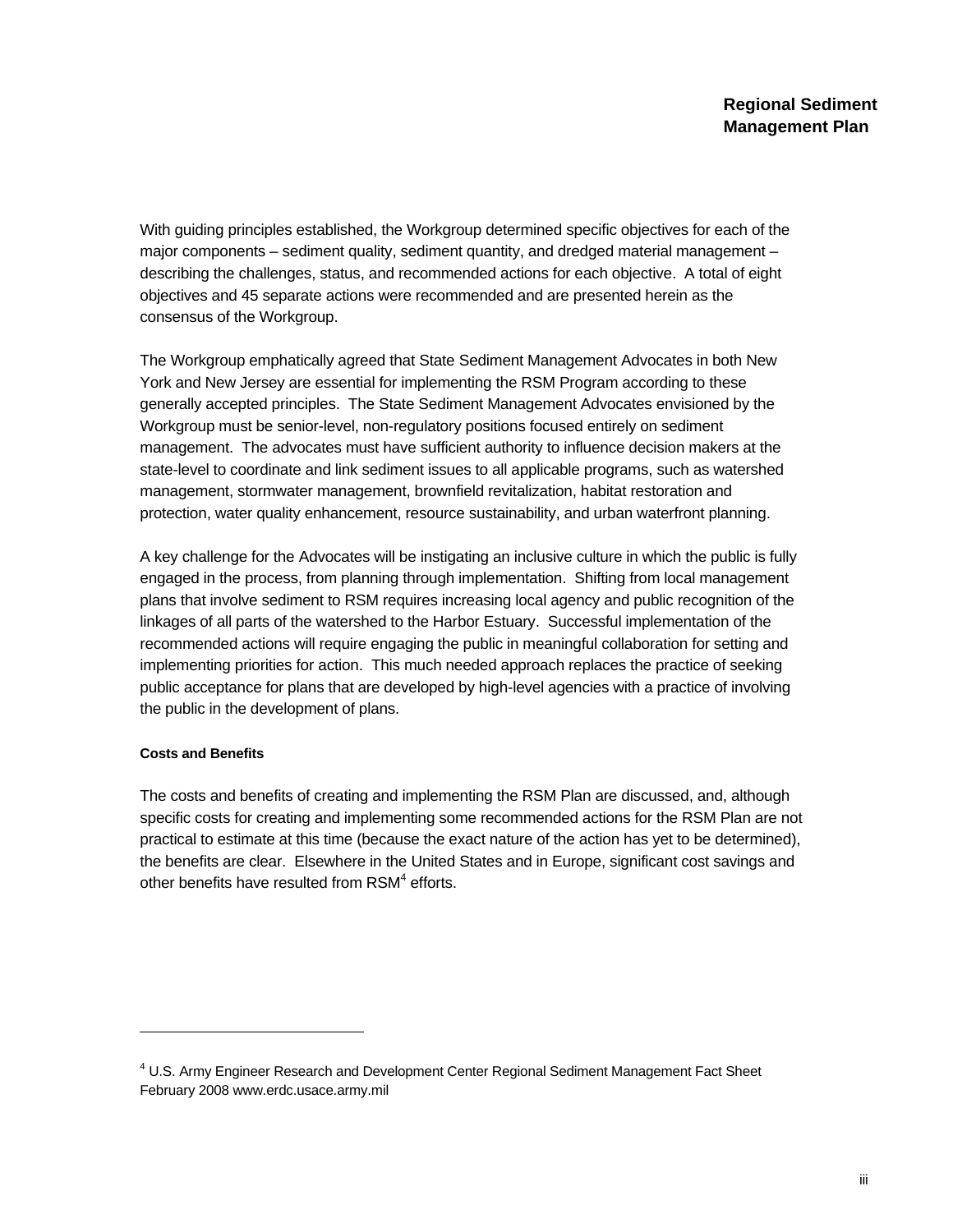The RSM Plan is a long-term plan with anticipated near-term economic returns. The Dredged Material Management Plan for the Port of New York and New Jersey (DMMP) estimates that achieving the goal of clean sediments throughout the harbor can save at least \$25,000,000 per year in the costs of maintaining our water transportation infrastructure. Other economic drivers for implementing the RSM Plan also include increased and improved opportunities for recreation, tourism, and fisheries – industries valued at over \$20 billion per year that depend on a clean Harbor Estuary.

Based on the results of other RSM efforts, adopting a regional approach to managing sediment can benefit the Harbor Estuary in many ways, including:

- *Cost savings* resulting from reduced re-handling of material; extended dredging cycles, equipment sharing in linked projects, information sharing among parties, and elimination of redundant data collection efforts.
- *Improved habitat quality* resulting from the remediation of contaminated sediments and restoration of the remediated areas.
- *Improved environmental conditions* based on reintroduction of sediment into "sand starved" littoral systems to sustain habitat for threatened and endangered species.
- *Shared regional-scale data management systems, models and other tools* improve projectlevel decisions and help achieve greater consistency in analytical results among studies and projects within a region.
- *Improved interagency and stakeholder relationships* that produce opportunities for collaboratively leveraging financial and manpower resources in data collection and analysis, tool development, and project implementation.
- *Improved predictability of regulatory processes* resulting from improved intergovernmental collaboration and coordination.

#### **Implementation**

To effectively implement the RSM Program outlined in the plan, a new workgroup should be formed under the HEP whose sole mission would be the implementation of this RSM Plan. This new RSM Workgroup would be a primary steering committee that would include State Sediment Management Advocates or their representatives, and would report to the Management Committee and Policy Committee as all other HEP workgroups do. Sub-workgroups would be formed to address the three priorities of sediment quality, sediment quantity, and dredged material management.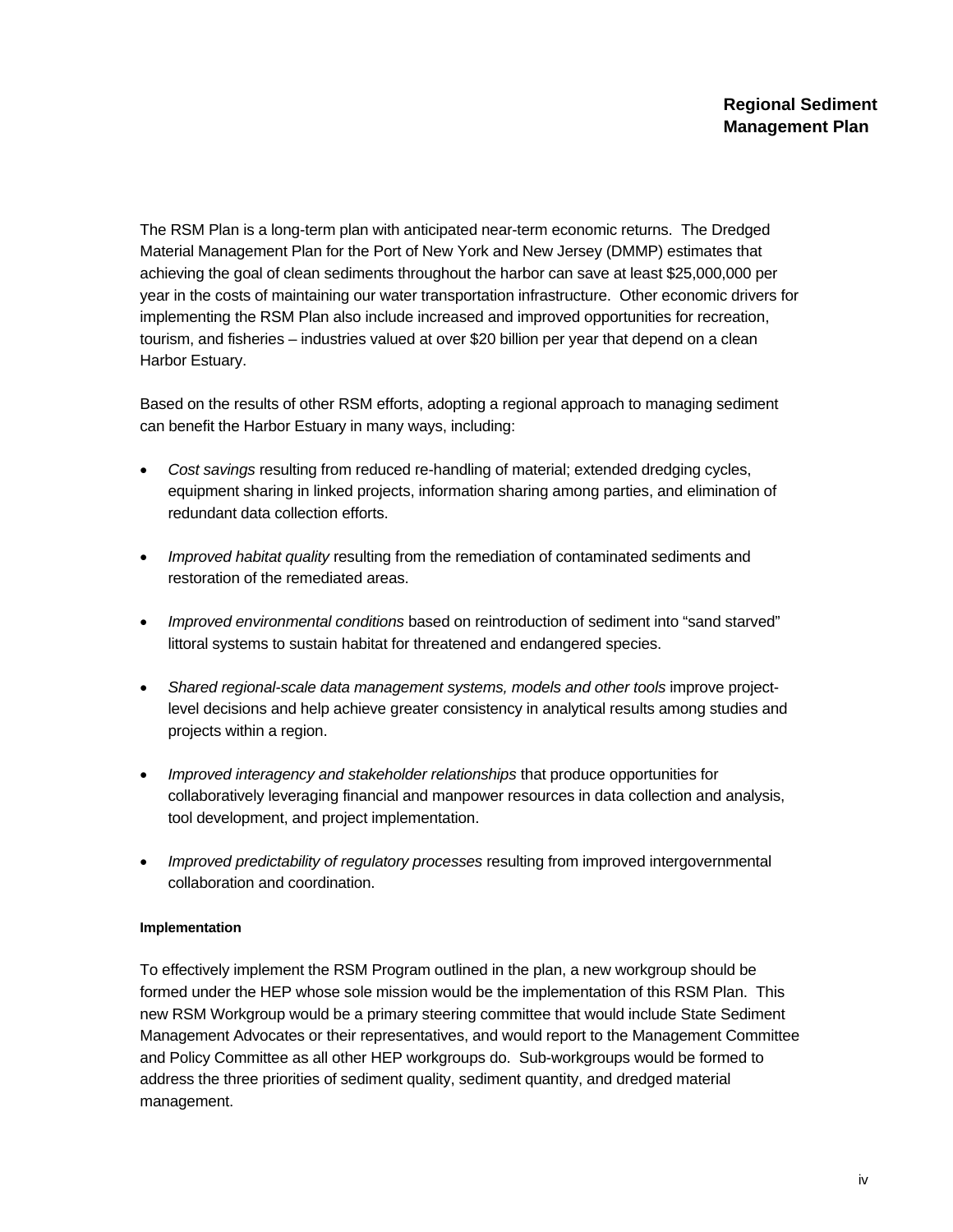The RSM Workgroup would be composed of agency representatives, technical experts, and representatives of non-government organizations who all are empowered to speak for their respective groups, have the ability to reach out to a wide constituency, and are motivated to see this program successfully implemented. The RSM Workgroup would be responsible for investigating each recommended action, ensuring their intent is clearly defined and achievable, and then laying out the steps required to implement the recommended actions. Without an RSM Workgroup to keep the issues focused and provide leadership, the RSM Program for the Harbor Estuary is not likely to succeed.

#### **Conclusions**

The RSM Plan concludes that:

- The eight objectives and 45 recommended actions represent the consensus of the Workgroup members and need to be considered in their entirety.
- Sediment Management Advocates in both the States of New York and New Jersey are needed to overcome institutional and organizational barriers that have hampered past efforts to manage sediment effectively.
- It is essential that the public is fully engaged in the decision-making process, because many of the issues involved in RSM are "bottom-up" community-related efforts.

To realize the benefits of this RSM Program, the vision, objectives, and recommended actions presented in this RSM Plan must first be adopted in its entirety. It is the hope of the Workgroup that this RSM Plan is implemented to begin the process of managing the sediment issues at the Harbor Estuary effectively.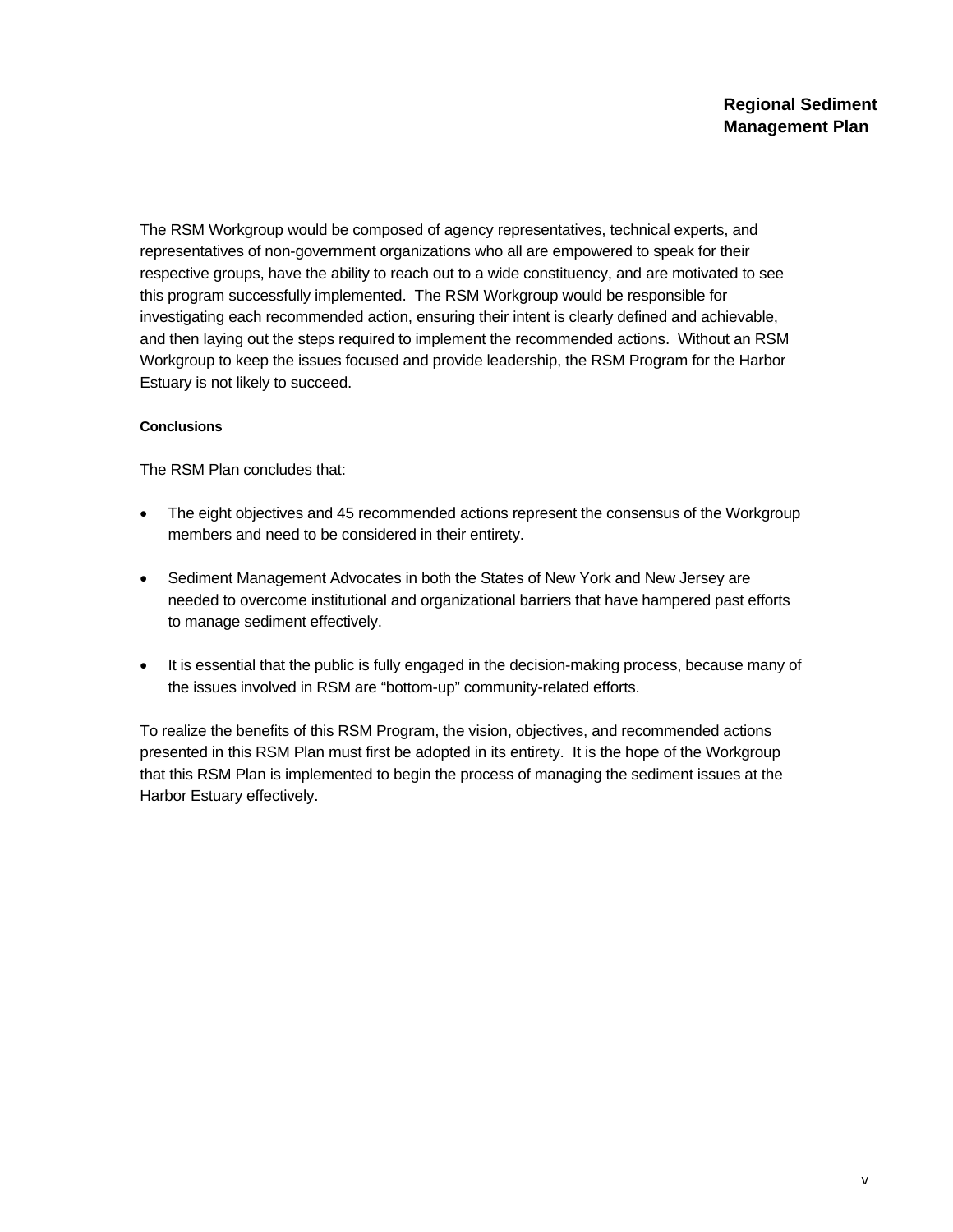## **Table of Contents**

| <b>Acronyms and Abbreviations</b><br>i              |                                                                                          |    |
|-----------------------------------------------------|------------------------------------------------------------------------------------------|----|
| <b>Regional Sediment Management Workgroup</b><br>Ĩ. |                                                                                          |    |
| 1.                                                  | Introduction                                                                             | 1  |
|                                                     | Why Regional Sediment Management (RSM)?                                                  | 1  |
|                                                     | Benefits of Regional Sediment Management                                                 | 3  |
|                                                     | Why Now?                                                                                 | 4  |
|                                                     | Consensus of the Workgroup on Regional Sediment Management                               | 5  |
| 2.                                                  | <b>Approach to Regional Sediment Management</b>                                          | 6  |
|                                                     | Generally Accepted Sediment Management Principles                                        | 6  |
|                                                     | The Need for Advocates                                                                   | 9  |
|                                                     | The Need for Increased Public Participation                                              | 10 |
|                                                     | Summary                                                                                  | 10 |
| 3.                                                  | <b>Objectives</b>                                                                        | 11 |
|                                                     | Vision                                                                                   | 11 |
|                                                     | <b>Sediment Quality</b>                                                                  | 11 |
|                                                     | Objective QL-1 - Ensure new sediments are clean                                          | 12 |
|                                                     | Objective QL-2 - Ensure new sediments entering the Harbor Estuary<br>system remain clean | 15 |
|                                                     | Objective QL-3 - Reduce direct exposure                                                  | 16 |
|                                                     | Objective QL-4 - Reduce transport of contaminants to other areas                         | 17 |
|                                                     | <b>Sediment Quantity</b>                                                                 | 19 |
|                                                     | Objective QT-1 - Ensure sufficient sediment to support healthy ecosystem<br>processes    | 20 |
|                                                     | Objective QT-2 - Reduce sediment deposition in shipping channels/berths                  | 22 |
|                                                     | <b>Dredged Material</b>                                                                  | 23 |
|                                                     | Objective DM-1 - Improve dredging operations                                             | 25 |
|                                                     | Objective DM-2 - Improve dredged material management                                     | 26 |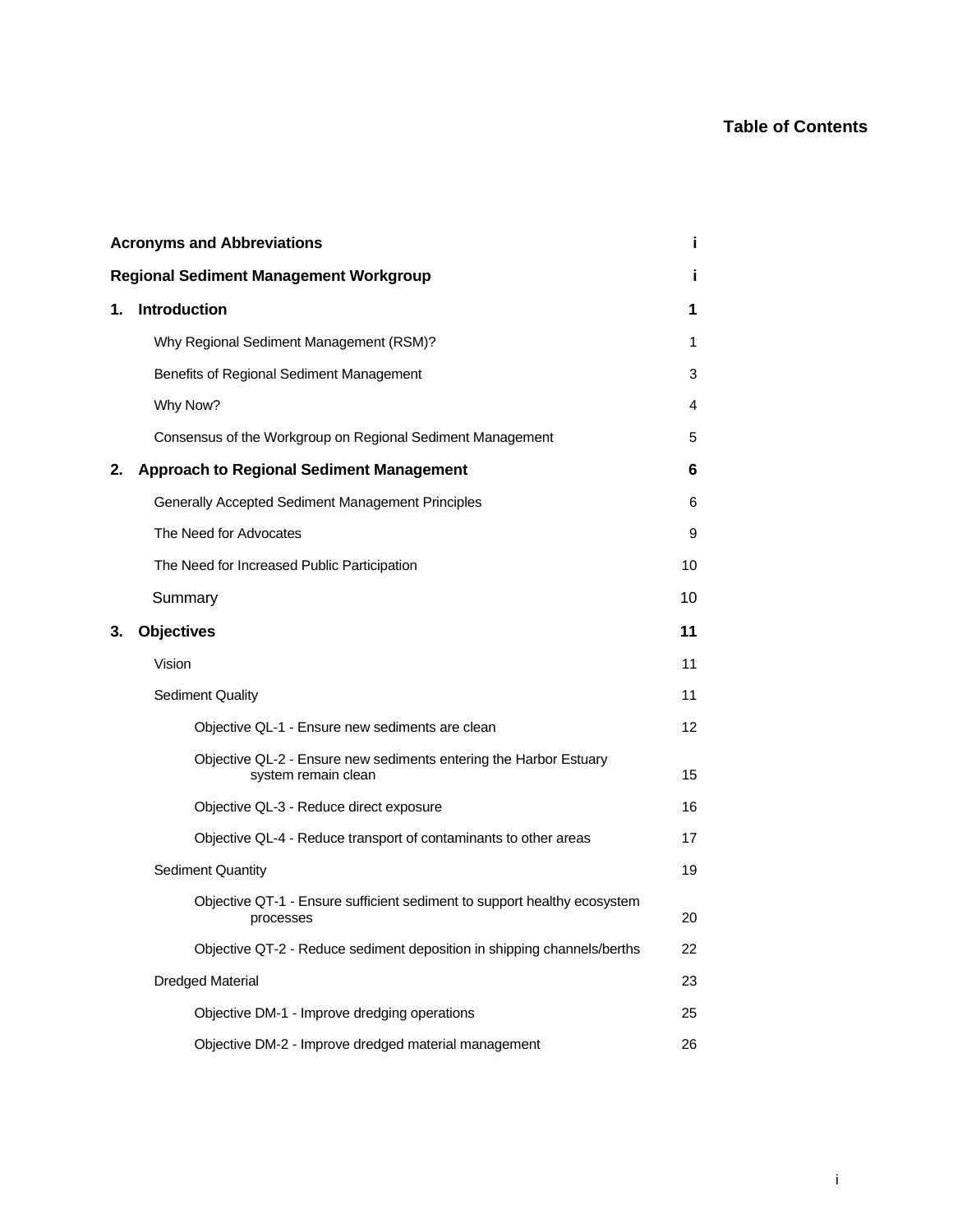## **Table of Contents**

| 4. Conclusions and Next Steps        | 30 |
|--------------------------------------|----|
| A Structure to Implement the Program | 30 |
| <b>Estimated Costs</b>               | 31 |
| <b>Economic Benefits</b>             | 32 |
| Summary                              | 32 |

### **Appendices**

| Appendix 1 | Summary of Recommended Actions                                        |  |
|------------|-----------------------------------------------------------------------|--|
|            | Appendix 2 Implementation of the Regional Sediment Management Program |  |
|            | Appendix 3 White Papers                                               |  |
|            | <b>Sediment Quality</b><br>$\bullet$                                  |  |
|            | <b>Sediment Quantity</b><br>$\bullet$                                 |  |
|            |                                                                       |  |

• Dredging

Appendix 4 Summary of CARP Accomplishments and Findings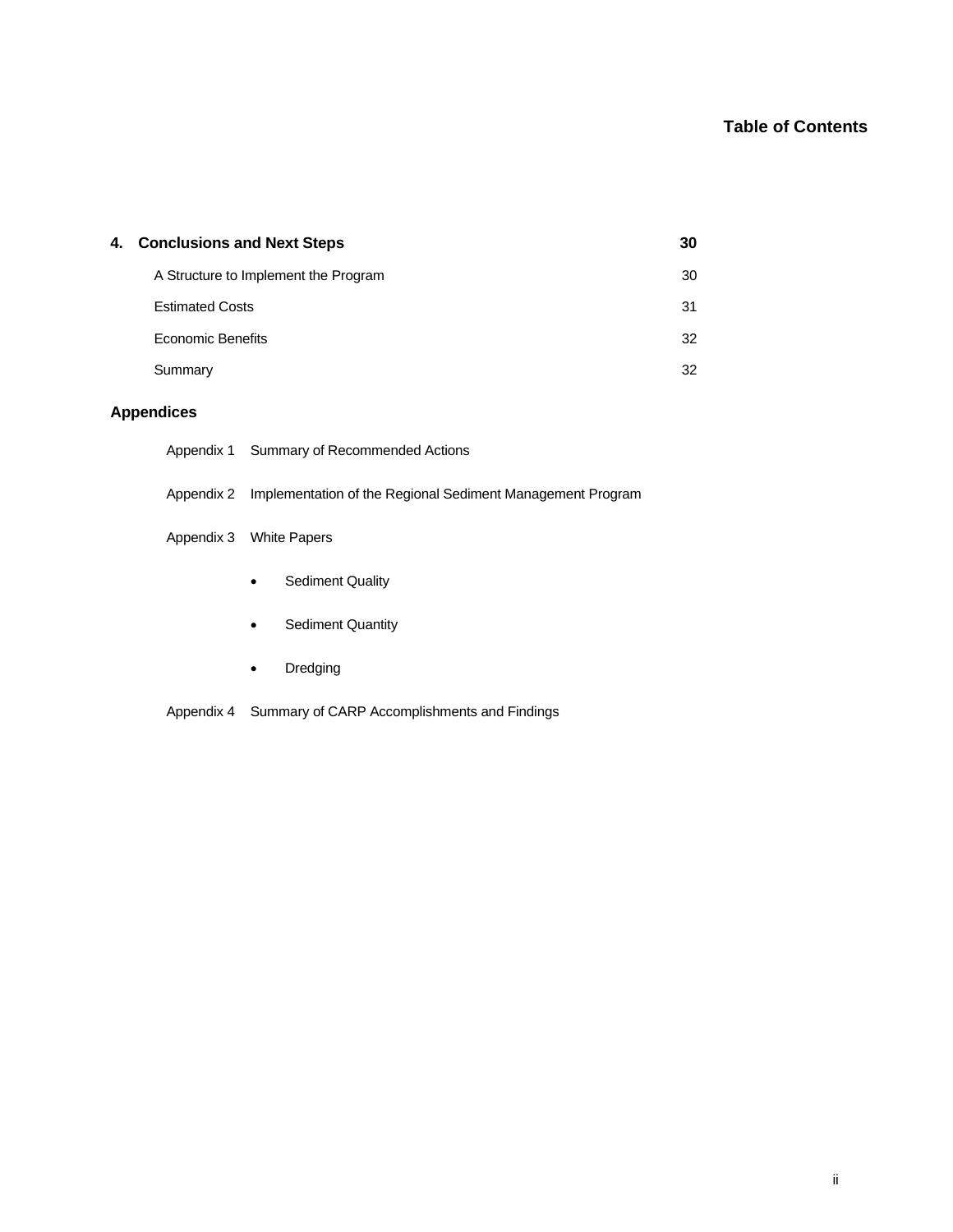## **Acronyms and Abbreviations**

| <b>BMP</b>     | <b>Best Management Practices</b>                                            |
|----------------|-----------------------------------------------------------------------------|
| CARP           | Contaminant Assessment and Reduction Program                                |
| Corps          | U.S. Army Corps of Engineers                                                |
| сy             | cubic yard                                                                  |
| DМ             | <b>Dredged Material</b>                                                     |
| <b>DMMP</b>    | Dredged Material Management Plan for the Port of New York and<br>New Jersey |
| EU             | European Union                                                              |
| <b>GIS</b>     | Geographic Information System                                               |
| Harbor Estuary | New York & New Jersey Harbor Estuary                                        |
| <b>HARS</b>    | <b>Historic Area Remediation Site</b>                                       |
| <b>HEP</b>     | Harbor Estuary Program                                                      |
| <b>HRE</b>     | <b>Hudson Raritan Estuary</b>                                               |
| <b>HREP</b>    | Hudson River Estuary Program                                                |
| NJ             | State of New Jersey                                                         |
| <b>NJDEP</b>   | New Jersey Department of Environmental Protection                           |
| <b>NOAA</b>    | National Oceanic and Atmospheric Administration                             |
| <b>NRCS</b>    | <b>Natural Resources Conservation Service</b>                               |
| NY             | State of New York                                                           |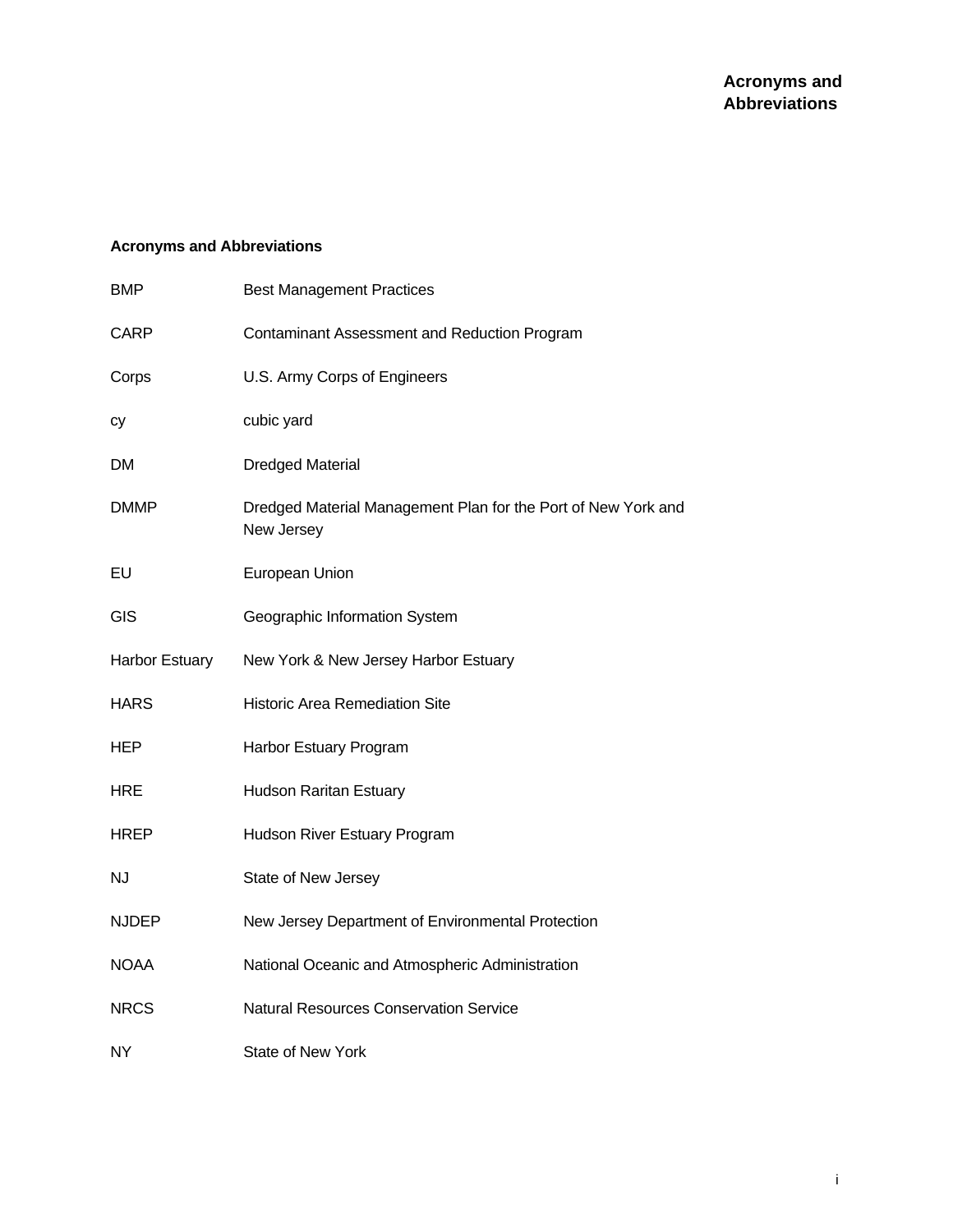| <b>NYCEDC</b>        | New York City Economic Development Corporation                           |
|----------------------|--------------------------------------------------------------------------|
| <b>NYSDEC</b>        | New York State Department of Environmental Conservation                  |
| <b>ODST</b>          | NJDEP Office of Dredging and Sediment Technology                         |
| <b>OMR</b>           | New Jersey Department of Transportation, Office of Maritime<br>Resources |
| <b>PANYNJ</b>        | Port Authority of New York & New Jersey                                  |
| <b>PPF</b>           | public processing facility                                               |
| QL                   | <b>Sediment Quality</b>                                                  |
| QT                   | <b>Sediment Quantity</b>                                                 |
| <b>RDT</b>           | Regional Dredging Team                                                   |
| <b>REMAP</b>         | EPA Regional Environmental Mapping and Assessment Program                |
| <b>RMW</b>           | <b>Remediation Materials Workgroup</b>                                   |
| <b>RSM</b>           | Regional Sediment Management                                             |
| <b>RSM Plan</b>      | Regional Sediment Management Plan                                        |
| <b>RSM Program</b>   | Regional Sediment Management Program                                     |
| <b>RSM Workgroup</b> | Regional Sediment Management Workgroup                                   |
| SedNet               | European Sediment Research Network                                       |
| the States           | New York and New Jersey                                                  |
| TIE                  | <b>Toxicity Identification Evaluation</b>                                |
| TMDL                 | <b>Total Maximum Daily Load</b>                                          |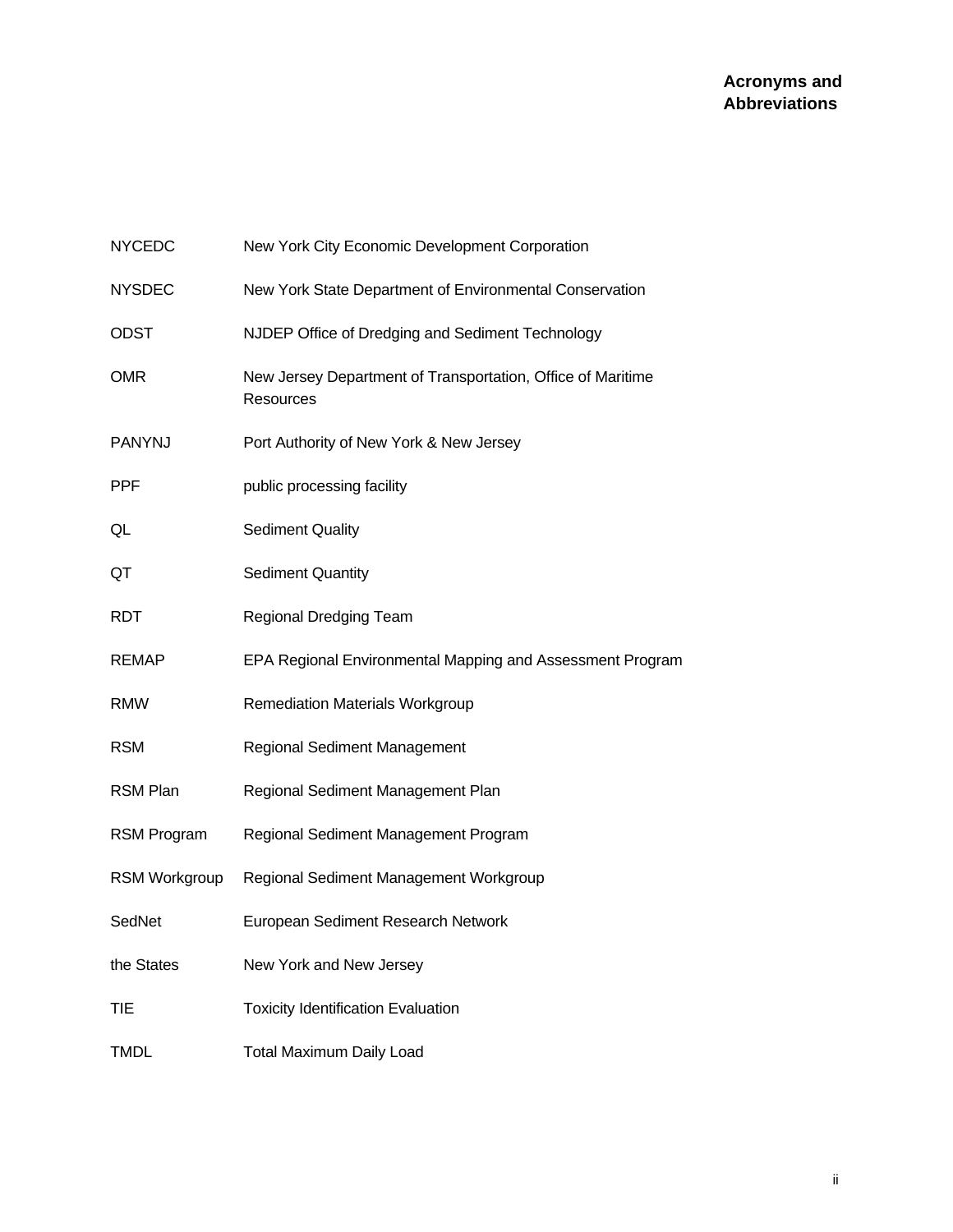| U.S.         | United States of America                      |
|--------------|-----------------------------------------------|
| <b>USEPA</b> | United States Environmental Protection Agency |
| <b>USGS</b>  | U.S. Geological Survey                        |
| Workgroup    | Regional Sediment Management Workgroup        |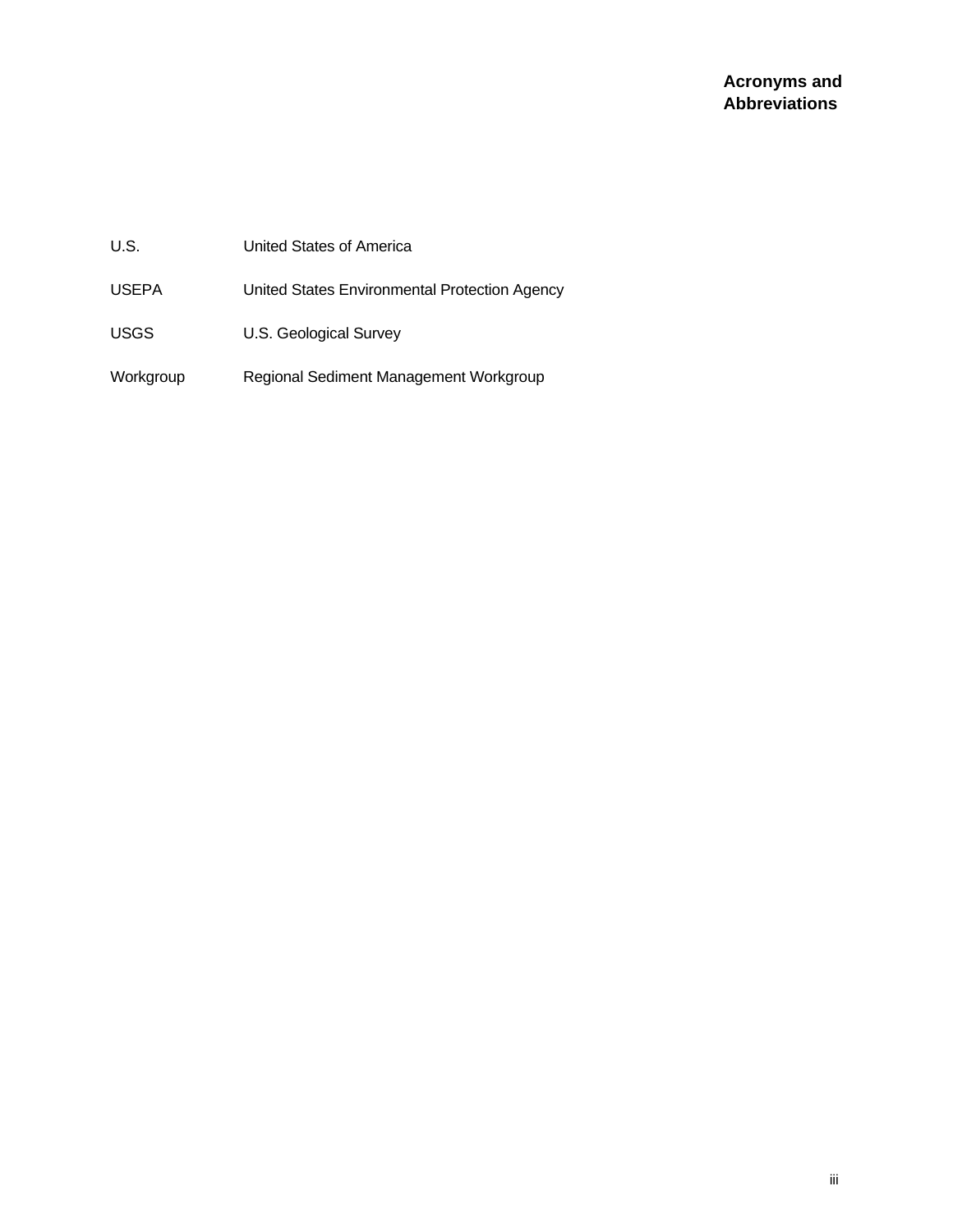#### **Regional Sediment Management Workgroup**

#### Chairman

John F. Tavolaro, U.S. Army Corps of Engineers

#### Workgroup Members

Larry Baier, New Jersey Department of Environmental Protection Walter Berry, U.S. Environmental Protection Agency Elizabeth Butler, U.S. Environmental Protection Agency Suzanne Dietrick, New Jersey Department of Environmental Protection Steve Dorrler, Port Authority of New York & New Jersey Scott Douglas, New Jersey Department of Transportation John Ferguson, New York State Department of Environmental Conservation Monte P. Greges, U.S. Army Corps of Engineers Kerry Kirk-Pflugh, New Jersey Department of Environmental Protection Simon Litten, New York State Department of Environmental Conservation James Lodge, Hudson River Foundation Tony MacDonald, Monmouth University Betsy McDonald, Baykeeper Kathryn D. McGuckin, New York City Economic Development Corporation Jim Mueller, New York City Department of Environmental Protection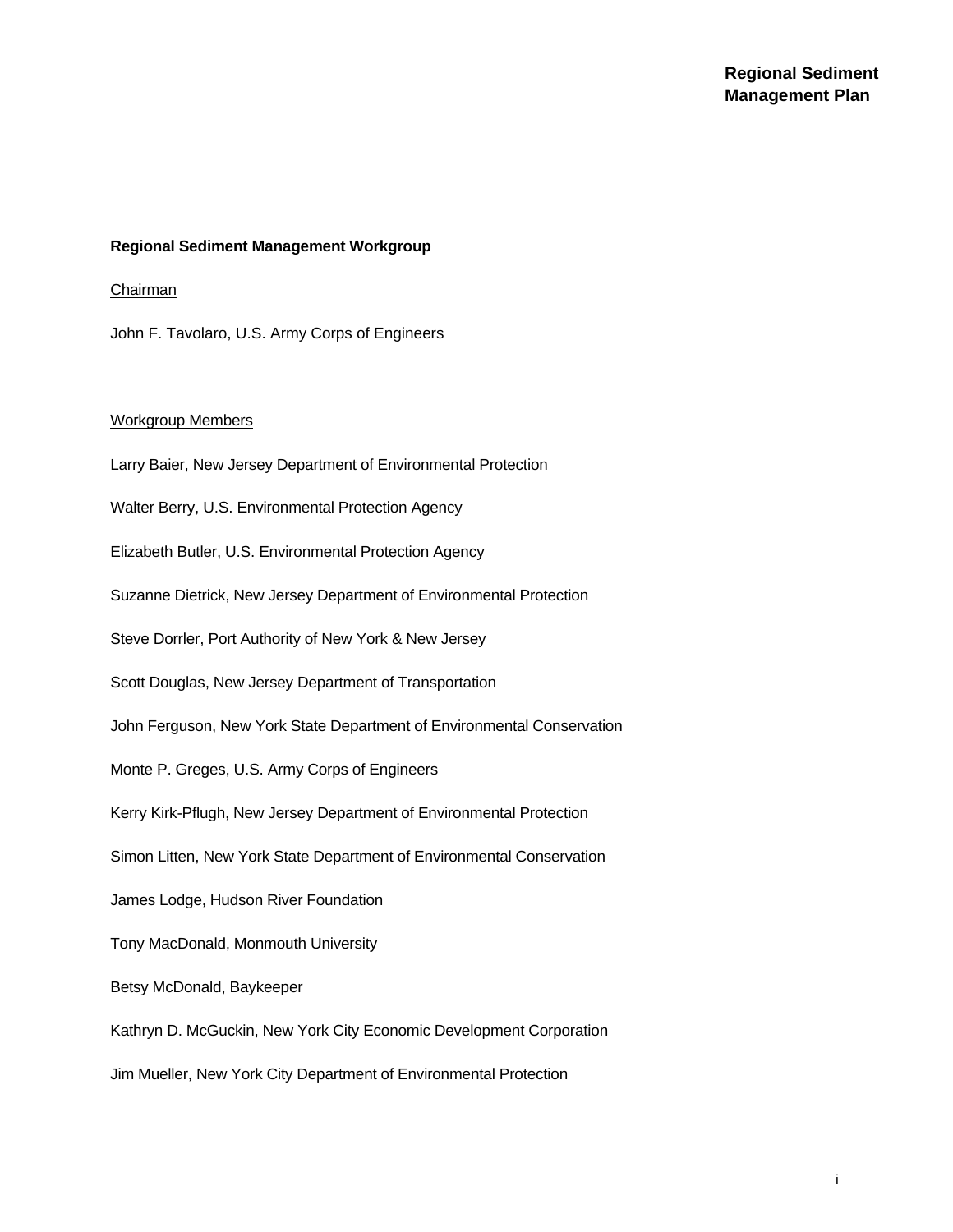Eugenia Naranjo, U.S. Environmental Protection Agency Robert Nyman, U.S. Environmental Protection Agency Douglas Pabst, U.S. Environmental Protection Agency Eugene Peck, PG, LEED-AP Norman Rubinstein, U.S. Environmental Protection Agency Jennifer Samson, Clean Ocean Action William F. Slezak, U.S. Army Corps of Engineers Eric Stern, U.S. Environmental Protection Agency Dennis Suszkowski, Hudson River Foundation Andrew Wilner, Baykeeper Cindy Zipf, Clean Ocean Action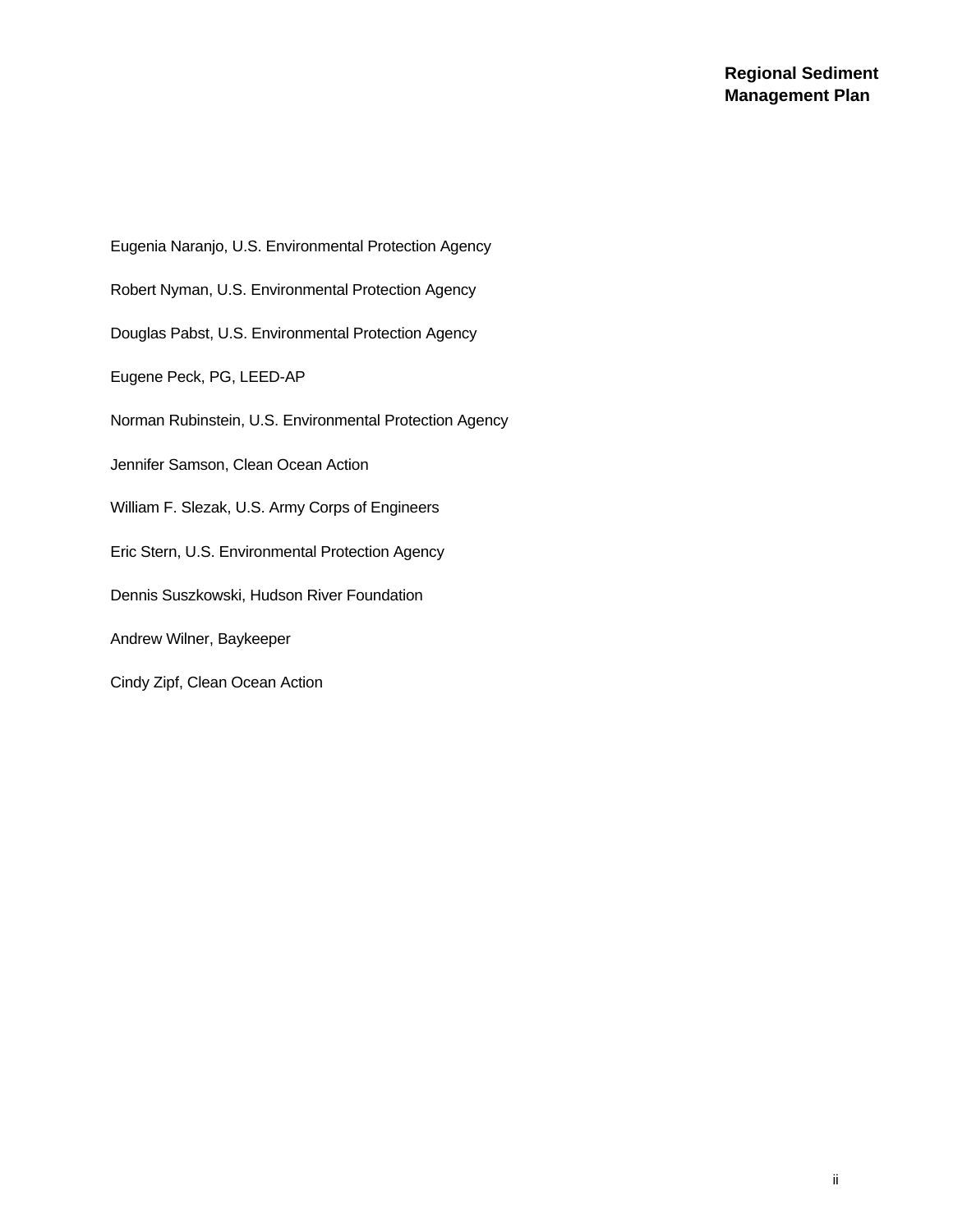#### **1. Introduction**

Sediment is an essential and dynamic part of the New York & New Jersey Harbor Estuary (Harbor Estuary). The quality and quantity of sediment are integral to ecosystem health and a fundamental component of the regional economy. These connections are implicit in the goals established by the Harbor Estuary Program (HEP), especially in Goal 4 of the 2008 Action Plan<sup>5</sup>:

*Support an Economically and Ecologically Viable Estuary and Port - The Port of New York and New Jersey will be an integral and complementary part of the world-class NY-NJ Harbor Estuary that is environmentally sustainable, economically efficient, and safe for commercial and recreational navigation.* 

Though sediment and the pollutants that contaminate them originate throughout the 16,300-square mile watershed, our management of sediment historically has taken a highly localized approach that is largely the concern of agencies and authorities directly responsible for maintaining navigable waterways in the Harbor Estuary.

Acknowledging the need for a better management approach, an *ad hoc* committee, the Regional Sediment Management Workgroup (Workgroup), was formed to develop a plan for a Regional Sediment Management Program (RSM Program) that integrates the various sediment management activities of the Harbor Estuary. The Harbor Estuary Program (HEP) Policy Committee approved that approach and charged the Workgroup with developing a scope and structure for the RSM Program that includes:

- A plan with specific goals and targets to improve the ecosystem, public health and the economy.
- Sustainability in carrying out future tasks.
- Technical credibility and regional support.

#### **Why Regional Sediment Management (RSM)?**

l

Federal, state and local agencies in concert with existing HEP initiatives such as the Contamination Assessment and Reduction Project (CARP) have made progress toward the targets set by the Comprehensive Conservation and Management Plan (CCMP), but problems remain such as:

<sup>5</sup> New York-New Jersey Harbor Estuary Program. 2008. Action Plan for the New York-New Jersey Harbor Estuary Program February 8, 2008. http://harborestuary.org/actionplan.htm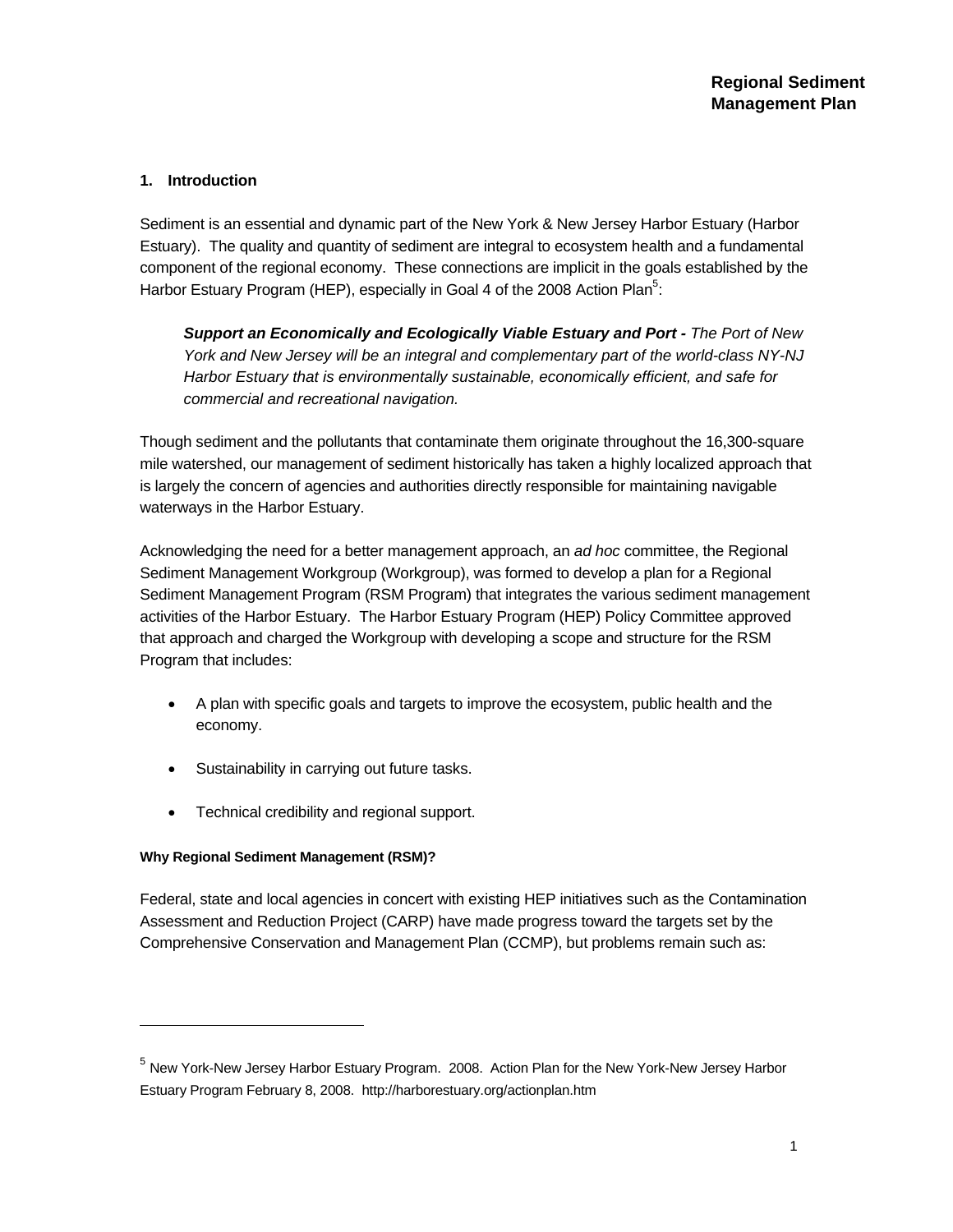- Contaminated sediments that adversely affect the estuarine ecosystem, public health and the economy of the region.
- Patterns of sediment that impair habitats and navigation. Since the quantity of sediments depositing within the estuary can be both beneficial (e.g., in maintaining wetlands) and detrimental (e.g., in filling navigation channels), we need additional tools and knowledge of the Harbor Estuary system in order to get sediment to where it is needed to maintain habitat and protect shorelines, and to reduce sedimentation in navigation channels and other areas where it is not needed.
- Diffuse management of sediment quality and quantity among many authorities and jurisdictions.
- Uncertain availability of upland placement sites for dredged material and inconsistent management criteria that create uncertainties and render permitting unpredictable for public and private proponents of dredging projects.
- Lack of traditional authorization to resolve some issues, such as contaminant reduction of dredged material.
- No current HEP or other framework exists to effectively address sediment issues on a regional scale.
- Limited opportunities for public participation in sediment issues.

The current "end of the pipe" management approach does not address the causes of these problems nor does it provide the policy and regulatory framework required to improve sediment management. Uncertainties and controversy have stalled cleanup and restoration projects, deferred maintenance of our port infrastructure, and led to lost opportunities to beneficially use dredged material. We need to recognize that sediment is a regional issue. A proactive, long-term, regional management perspective that reaches across state lines is needed to coordinate various stakeholders involved in sediment management to control sources of sediment and contaminants, reduce dredging needs and impacts, promote beneficial use of dredged material, link dredging to brownfields and economic development, and to restore a healthy ecosystem.

Shifting from narrowly focused programs, such as dredged material management or effluent discharge permitting, to RSM requires increased public and governmental understanding of the linkages between all parts of the watershed and the Harbor Estuary. RSM will encompass and support existing programs such as: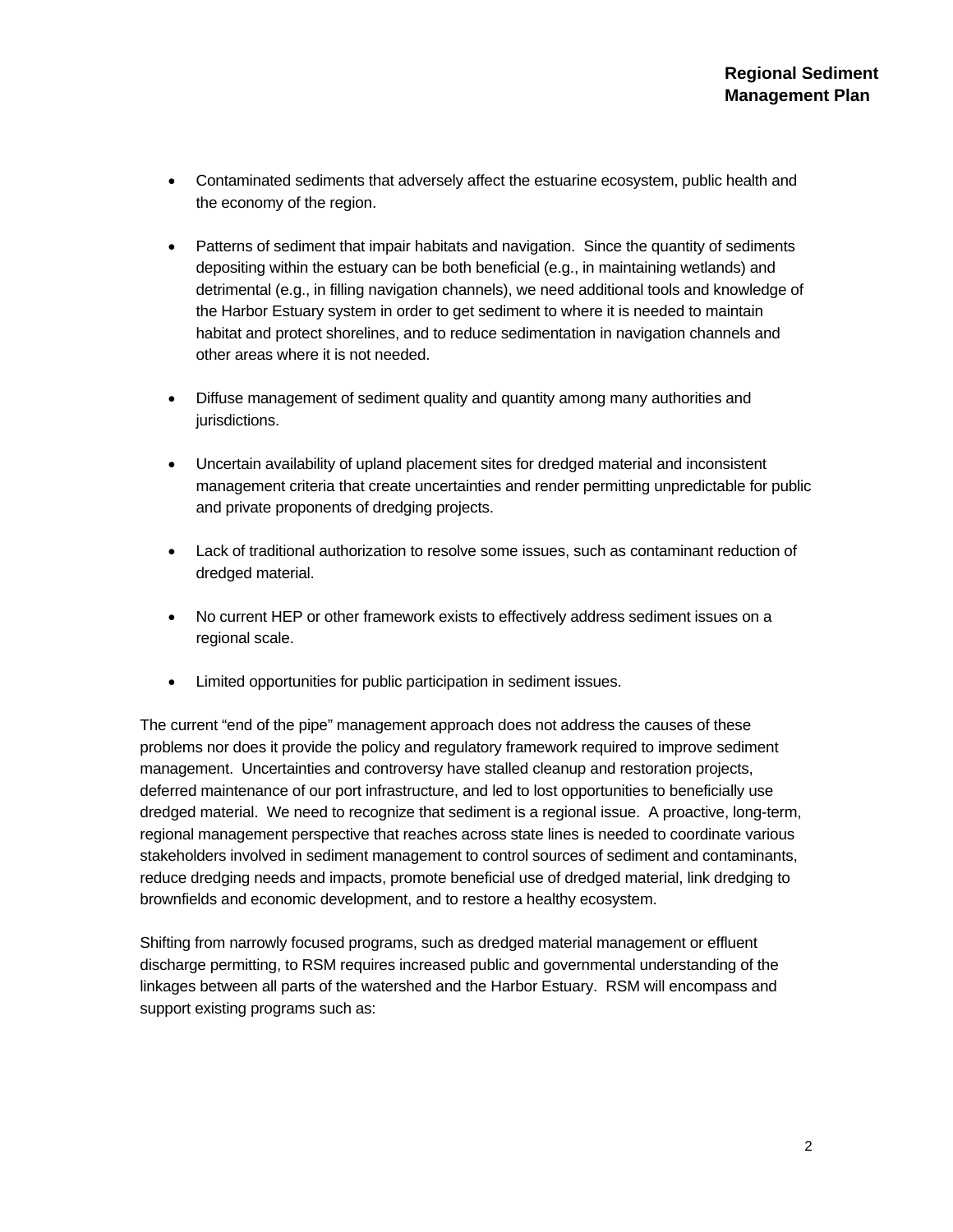- Navigation improvements and maintenance (Harbor deepening, Historic Area Remediation Site [HARS] remediation).
- Superfund cleanup projects (such as Passaic River, Hudson River, and Newark Bay).
- CARP.

1

- Hudson Raritan Estuary (HRE) Comprehensive Restoration Plan.
- Hudson River Estuary Program (HREP).
- State watershed management programs.
- State stormwater management programs.
- State-administered Non-Point Source Discharge Elimination System programs.
- State soil and water conservation districts.

#### **Benefits of Regional Sediment Management**

Elsewhere in the United States and in Europe, significant cost savings and other benefits have resulted from RSM. These cost savings and benefits are related to navigation maintenance, sediment remediation, beach nourishment, ecosystem restoration, as well as other needs and opportunities raised by sediment stakeholders in a region. Some examples of the benefits that have been realized in other areas implementing RSM actions include<sup>6</sup>:

- Cost savings resulting from reduced re-handling of material, extended dredging cycles, sharing equipment in linked projects, shared information and avoided duplication of data collection.
- Improved environmental conditions based on reintroduction of sediment into "sand starved" littoral systems to sustain habitat for threatened and endangered species.
- Shared regional-scale data management systems, models and other tools improve projectlevel decisions and help achieve greater consistency in analytical results among studies and projects within a region.

 $6$  U.S. Army Engineer Research and Development Center Regional Sediment Management Fact Sheet February 2008 www.erdc.usace.army.com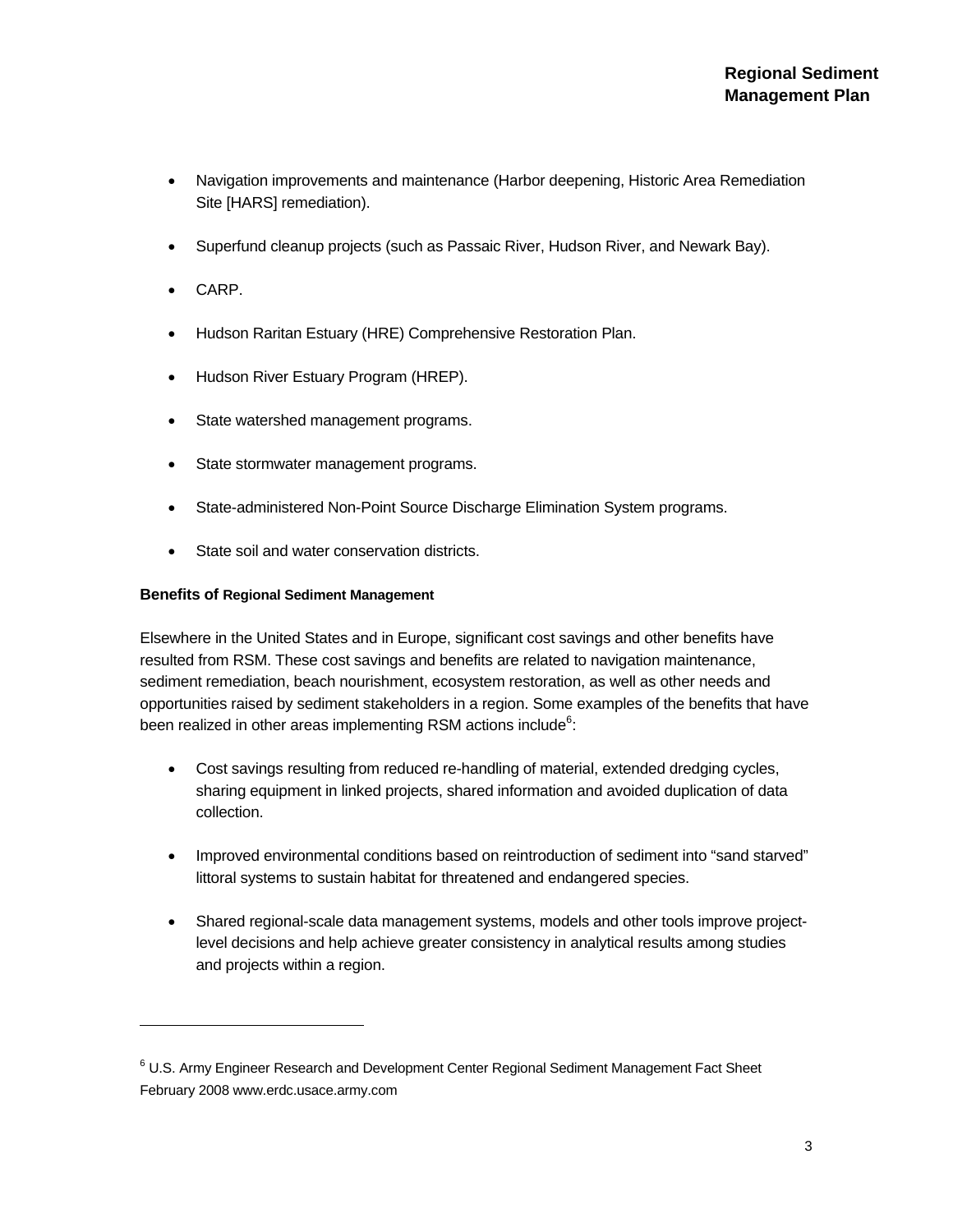• Improved interagency and stakeholder relationships produce opportunities for collaboratively leveraging financial and manpower resources in data collection and analysis, tool development and project implementation. Additionally, intergovernmental collaboration and coordination streamlines regulatory processes.

#### **Why Now?**

l

The time is right to implement RSM for the Harbor Estuary. Harbor deepening is well underway; however, adequate funding to maintain the port waterways is an uncertainty that could be mitigated by RSM. HEP has established Targets and Goals<sup>7</sup> for water quality, ecosystem restoration and dredged material management. The Harbor Roundtable has highlighted sediment issues as an area of concern<sup>8</sup> and groups such as the HREP are working to coordinate stakeholders to address sediment issues comprehensively<sup>9</sup>. CARP data and modeling tools are now available. The New Academy of Sciences completed a multi-year study of the flow of specific contaminants<sup>10</sup> and sediment<sup>11</sup> into the Harbor Estuary that included a series of publications, workshops and public outreach. Workgroups are developing sediment quality guidelines, Total Maximum Daily Load (TMDL) standards and methodology to evaluate the causative agents of toxicity. HRE comprehensive restoration planning is still in the early stages of development. The successful application of these efforts depends on an integrated, inclusive RSM Program.

<sup>8</sup> Pabst, D, et al. 2006. Using Sediment Systems in Applying a Watershed Approach to Coastal Geographic Regions: Case Study on New York/New Jersey Harbor and Harbor Estuary Program. National Dredging Team/Subcommittee on Integrated Management of Ocean Resources *Conference on Managing Sediments in the Watershed: Bringing Dredged Material and Watershed Managers Together*, August 29-31, 2006, Portland, Oregon. http://www.epa.gov/owow/oceans/ndt/managingsediments.html

<sup>9</sup> New York State Department of Environmental Conservation – Hudson River Estuary Program. 2007. Hudson River Estuary Action Agenda 2005-2009, 2007 Update. December 2007. http://www.dec.ny.gov/docs/remediation\_hudson\_pdf/actagen07.pdf

<sup>10</sup> New York Academy of Sciences. 2008. Safe Harbor: Bringing People and Science Together to Improve the New York/New Jersey Harbor. New York Academy of Sciences, New York, NY January 2008.

<sup>11</sup> Munoz, G. and M. Panero. 2008. Sources of Suspended Solids to the New York/New Jersey Watershed. New York Academy of Sciences, New York, NY.

<sup>&</sup>lt;sup>7</sup> New York-New Jersey Harbor Estuary Program. 2008. Action Plan for the New York-New Jersey Harbor Estuary Program February 8, 2008. http://harborestuary.org/actionplan.htm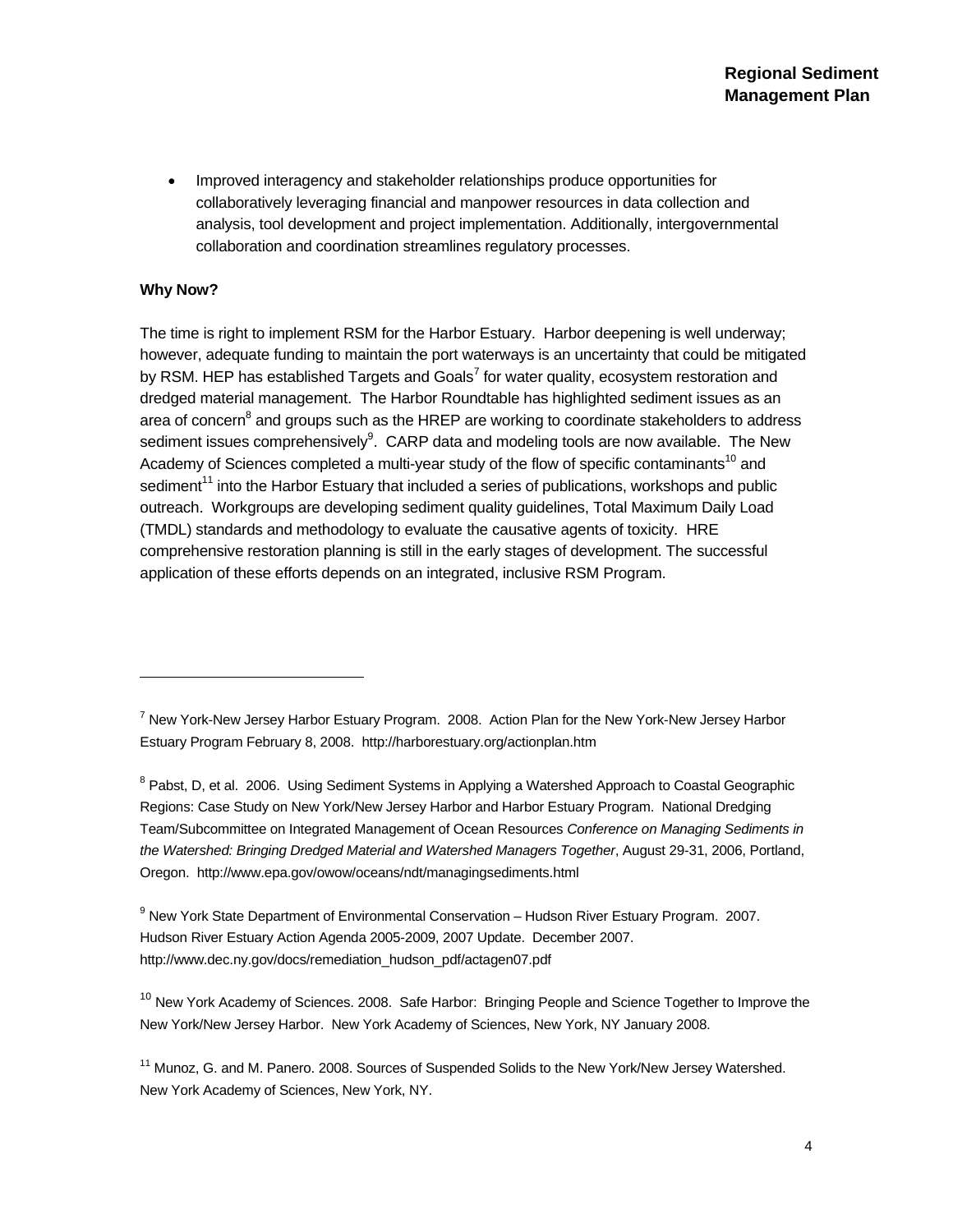#### **Consensus of the Workgroup on Regional Sediment Management**

This RSM Program represents the consensus of the Workgroup members and needs to be considered in its entirety. The RSM Program is described in the following sections. Section 2 discusses the key elements needed for RSM, namely generally accepted guiding principles, strong, highly placed advocates for RSM and increased public involvement. Section 3 presents the Workgroup's vision for RSM in the Harbor Estuary and the eight objectives and 45 recommended actions that are needed to achieve that vision (the 45 recommended actions are summarized in Appendix 1). Section 4 describes the proposed implementation plan for RSM, including the organizational structure and issue resolution procedures. A more detailed description of the proposed implementation is presented in Appendix 2. White papers prepared early in the RSM planning process to identify issues and concerns in the three general sediment management areas are presented in Appendix 3 and Appendix 4 provides the Summary of CARP Accomplishments and Findings.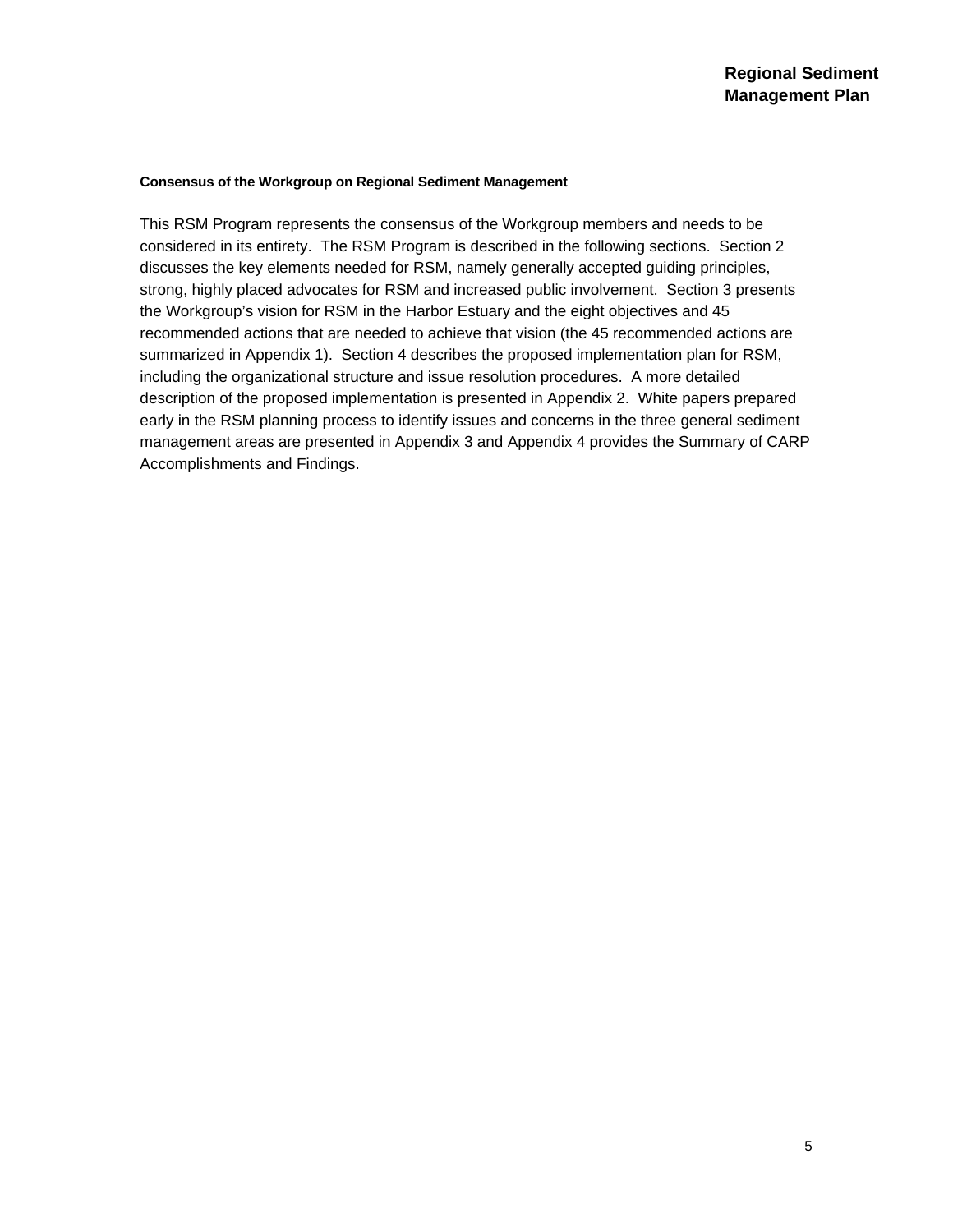#### **2. Approach to Regional Sediment Management**

We need a fresh mindset to solve sediment problems from a regional, rather than local perspective. While this RSM effort is a relatively new concept for many people, similar approaches have been implemented successfully in the U.S. and Europe. This section describes the general principles that will guide the overall effort, who will drive the plan forward and how the Workgroup ensures the public's involvement in the decision-making process.

#### **Generally Accepted Sediment Management Principles**

l

The Workgroup recognized the necessity of establishing a set of sediment management principles to guide the development of this proposed RSM Plan, and to guide decision-makers in implementing it. Before creating a unique set of sediment management principles, we reviewed established and generally accepted principles that guide national and international organizations in the area of sediment management and related efforts.

The National Dredging Team, a federal interagency group formed in 1995 to improve the dredging process in the U.S., established the following principles to guide implementation of the National Dredging Policy<sup>12</sup>:

- *The regulatory process must be timely, efficient, and predictable, to the maximum extent practicable.*
- *Advanced dredged material management planning must be conducted on a port or regional scale by a partnership that includes the Federal government, the port authorities, state and local governments, natural resource agencies, public interest groups, the maritime industry, and private citizens. To be effective, this planning must be done prior to individual Federal or non-Federal dredging project proponents seeking individual project approval.*
- *Dredged material managers must become more involved in watershed planning to emphasize the importance of point and non-point source pollution controls to reduce harbor sediment contamination.*
- *Dredged material is a resource, and environmentally-sound beneficial use of dredged material for such projects as wetland creation, beach nourishment, and development projects must be encouraged.*

<sup>&</sup>lt;sup>12</sup> National Dredging Team 2002. Dredged Material Management Action Agenda for the Next Decade based on a Workshop sponsored by the National Dredging Team in Jacksonville, Florida, January 21-23, 2001. *EPA842-B-04-002.* http://www.epa.gov/owow/oceans/ndt/actionagenda.html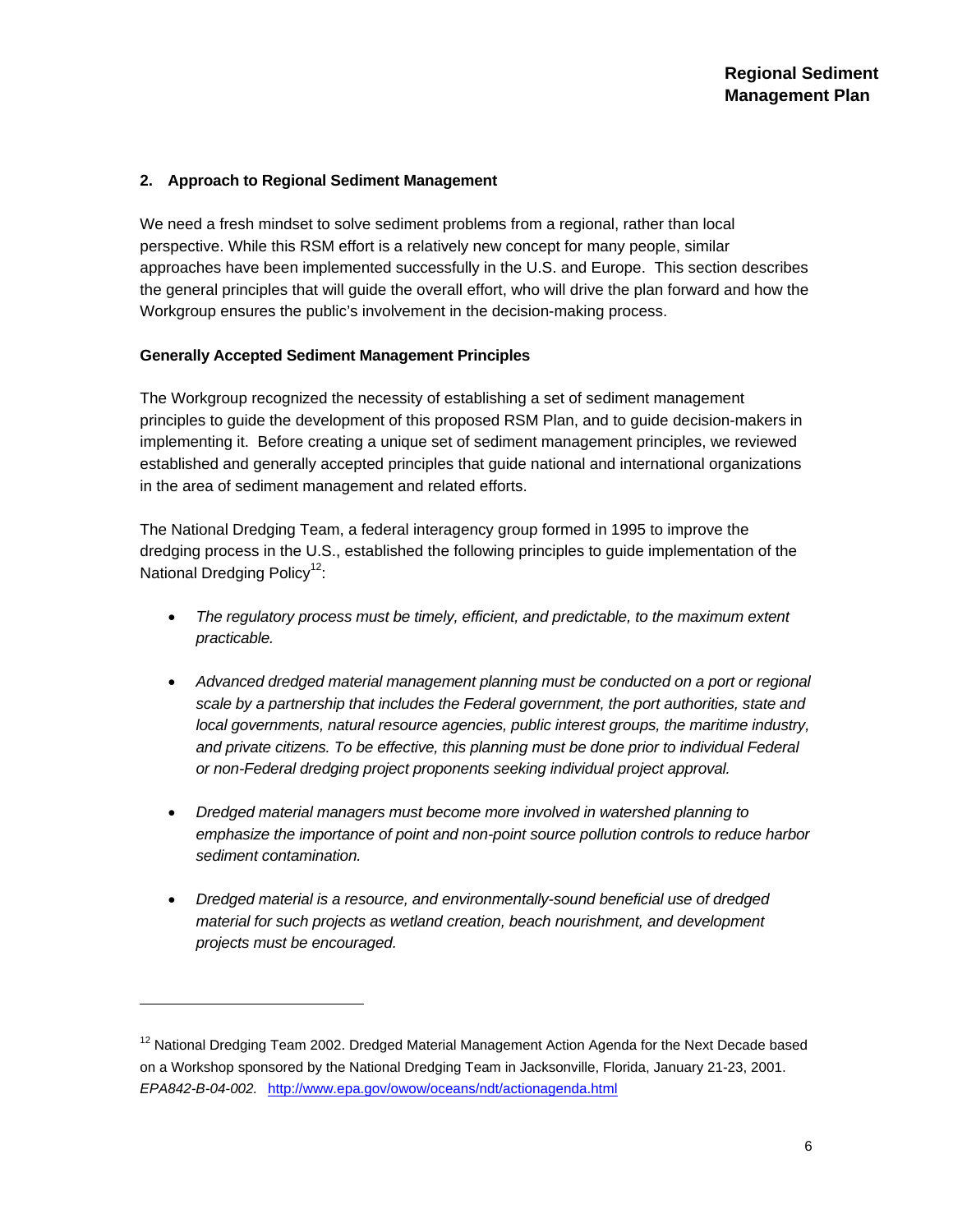The U.S. Army Corps of Engineers (Corps) established the following Environmental Operating Principles to quide the full spectrum of Corps activities and regulatory decision-making<sup>13</sup>:

- *Strive to achieve environmental sustainability. An environment maintained in a healthy, diverse and sustainable condition is necessary to support life.*
- *Recognize the interdependence of life and the physical environment. Proactively consider environmental consequences of Corps programs and act accordingly in all appropriate circumstances.*
- *Seek balance and synergy among human development activities and natural systems by designing economic and environmental solutions that support and reinforce one another.*
- *Continue to accept corporate responsibility and accountability under the law for activities and decisions under our control that impact human health and welfare and the continued viability of natural systems.*
- *Seeks ways and means to assess and mitigate cumulative impacts to the environment; bring systems approaches to the full life cycle of our processes and work.*
- *Build and share an integrated scientific, economic, and social knowledge base that supports a greater understanding of the environment and impacts of our work.*
- *Respect the views of individuals and groups interested in Corps activities, listen to them actively, and learn from their perspective in the search to find innovative win-win solutions to the nation's problems that also protect and enhance the environment.*

The European Sediment Research Network (SedNet) is a network of scientists, agencies and industries funded by the European Union (EU) to incorporate sediment issues and knowledge into European environmental management strategies and fulfill EU directives to "establish a framework for the protection of inland surface water, transitional waters and groundwater." SedNet adopted the following principles to guide sustainable sediment management<sup>14</sup>:

l

<sup>&</sup>lt;sup>13</sup> Headquarters U.S. Army Corps of Engineers Environmental Operating Principles. http://www.hq.usace.army.mil/cepa/envprinciples.htm

<sup>&</sup>lt;sup>14</sup> European Sediment Research Network. 2004. SedNet Position Paper 2002-2004.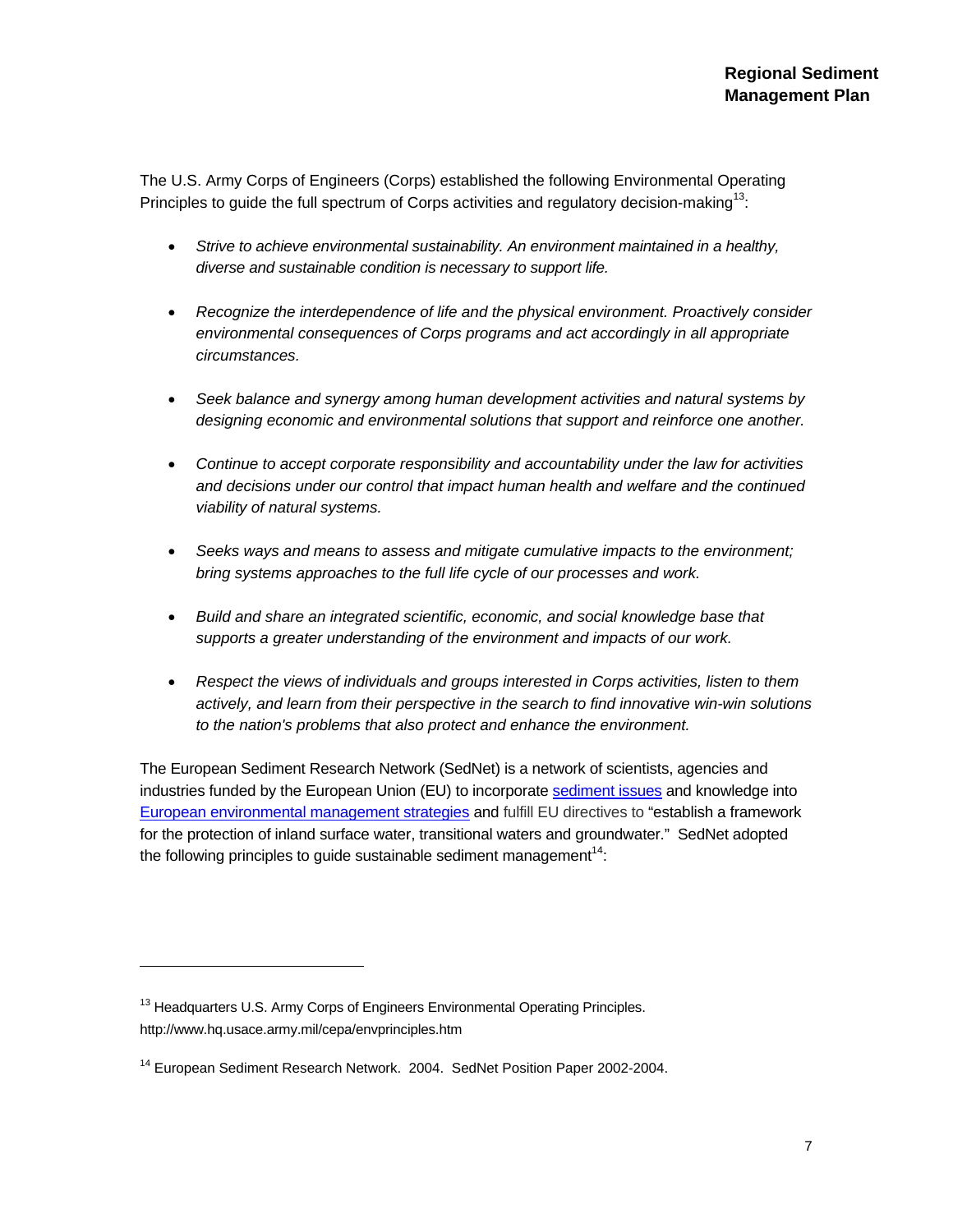- *Sediment needs to be managed at an appropriate scale: Sediment management needs to be planned in context to catchment scales and integrated into existing frameworks at this scale, such as river basin management plans.*
- *Sediment is part of the soil/water system. Management of sediments should be planned in the context of the soil/groundwater/water/sediment system (the subsurface).*
- *Work with nature: Management strategies for sediment should respect nature: working with nature, not against it. Thus it is crucial to use and improve our understanding of river system functioning and the role of sediment therein.*
- *Sediment balance: Taking sediment out of the system can cause sediment deficits resulting in habitat loss and destabilization of river system functioning. Therefore, sediment management must also consider the sediment balance and its dynamic role in the hydrological and geomorphologic processes within each river.*
- *The stakeholder values and views on sediment. The perception of sediment is depends on a variety of roles, values and definitions and is influenced by stakeholder interests. In order to maintain a dialogue, definitions and terms used to describe sediment must be neutral and all-embracing, and sympathetic to stakeholder values and views.*
- *SedNet builds on the multi-value (society, economy, environment) use of sediment.*
- *Interventions should not result in unwanted impacts elsewhere in the river basin (up- or downstream) and/or should not have an adverse impact in the future.*
- *Integrated solutions, embracing the whole soil/water system, are needed.*
- *Solutions need to respect natural processes and functioning.*
- *Solutions should be found in the context of the whole river system and in close interaction with the stakeholders.*

These generally accepted principles underscore the dual nature of sediment both as a challenge and a resource to humans and the environment. They recognize that sediment management is a regional issue because sediments and the pollutants that contaminate them originate in uplands and tributaries throughout the watershed and flow continuously downstream to the Harbor Estuary and the ocean. They emphasize the need for increased interdisciplinary, multi-jurisdictional and public /private cooperation in managing sediments. They are consistent with the intent of this plan and provide a firm foundation on which to build the vision, objectives and recommended actions we propose.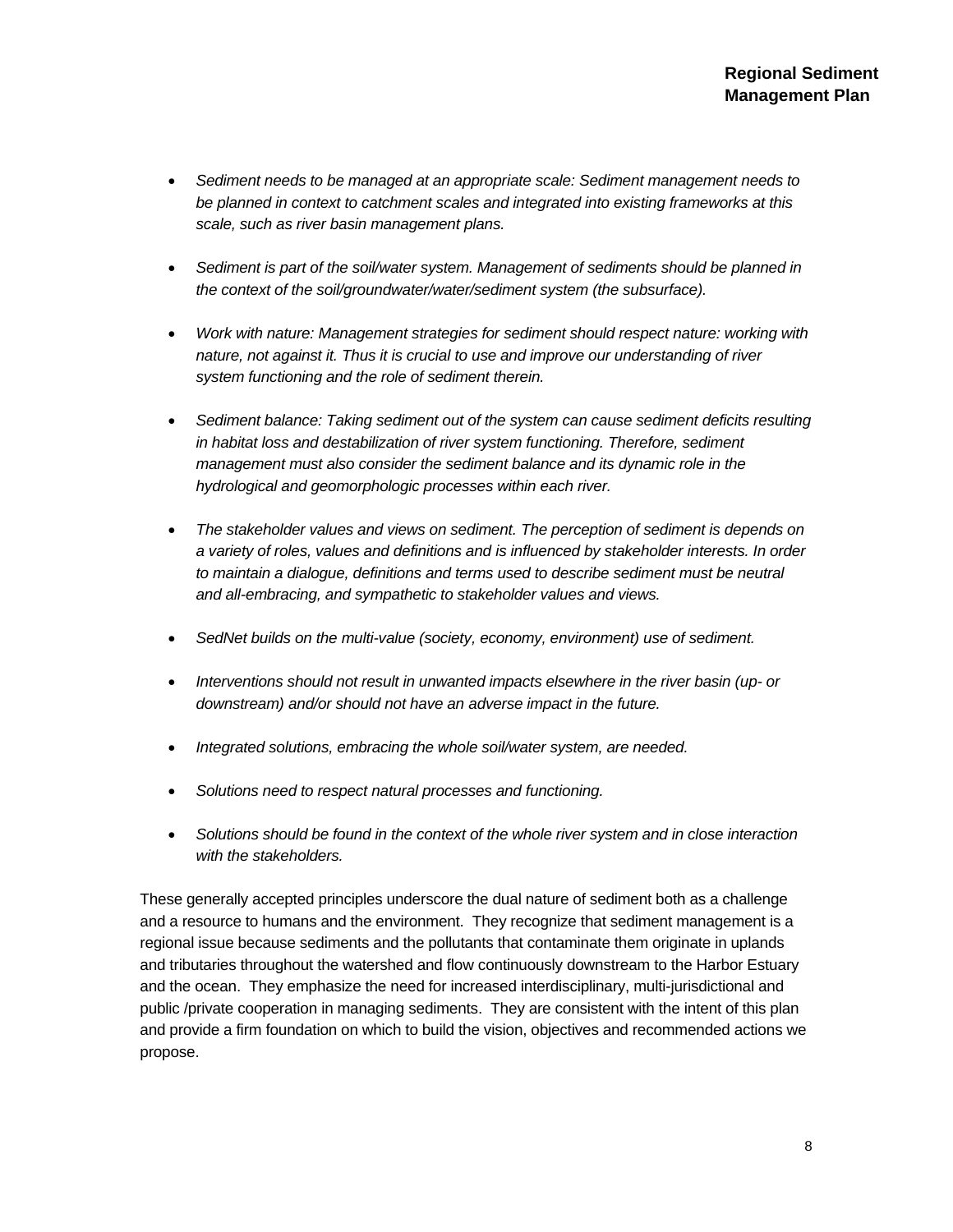#### **The Need for Advocates**

Translating these principles into effective action requires removal of barriers that have hampered sediment management to date. Sediment management is a regional issue that cuts across State and local jurisdictions. No federal laws or regulations specifically direct sediment management. Many agencies and special interests are involved in diverse, locally-focused programs relating to sediment, such as stormwater, soil erosion, dredging and point discharge control, but we lack a unifying program that encompasses sediment quality, quantity and dredged material management at the watershed scale.

**The Workgroup emphatically agreed that State Sediment Management Advocates in both New York and New Jersey are essential for implementing the RSM Program according to these generally accepted principles.** In the past, programs to manage dredging and the disposal of dredged material in both New Jersey and New York only succeeded when there was a high-level advocate ensuring that all parties were working towards common objectives. Without the focused efforts of such advocates, the shift to RSM will not be realized.

The State Advocates envisioned by the Workgroup must be in a position to influence decision makers to coordinate and link sediment issues to all applicable programs, such as watershed management, stormwater management, brownfield revitalization, habitat restoration and protection, water quality enhancement, resource sustainability and urban waterfront planning. The Advocate for each state must:

- Be a senior-level, non-regulatory position entirely focused on improving the management of sediment and dredged material at the state level.
- Have access to high-level decision makers to facilitate changes at the state level and to expedite permit decisions and policy solutions. This requirement is critical to ensure consistency between the New York and New Jersey programs.
- Have a broad knowledge of programs that regulate or beneficially use sediment, as well as permitting programs.
- Be able to link sediment and port issues to local economies.
- Have the authority to cut across program boundaries in New York and New Jersey, and to reach out to adjacent states, such as Connecticut and Pennsylvania.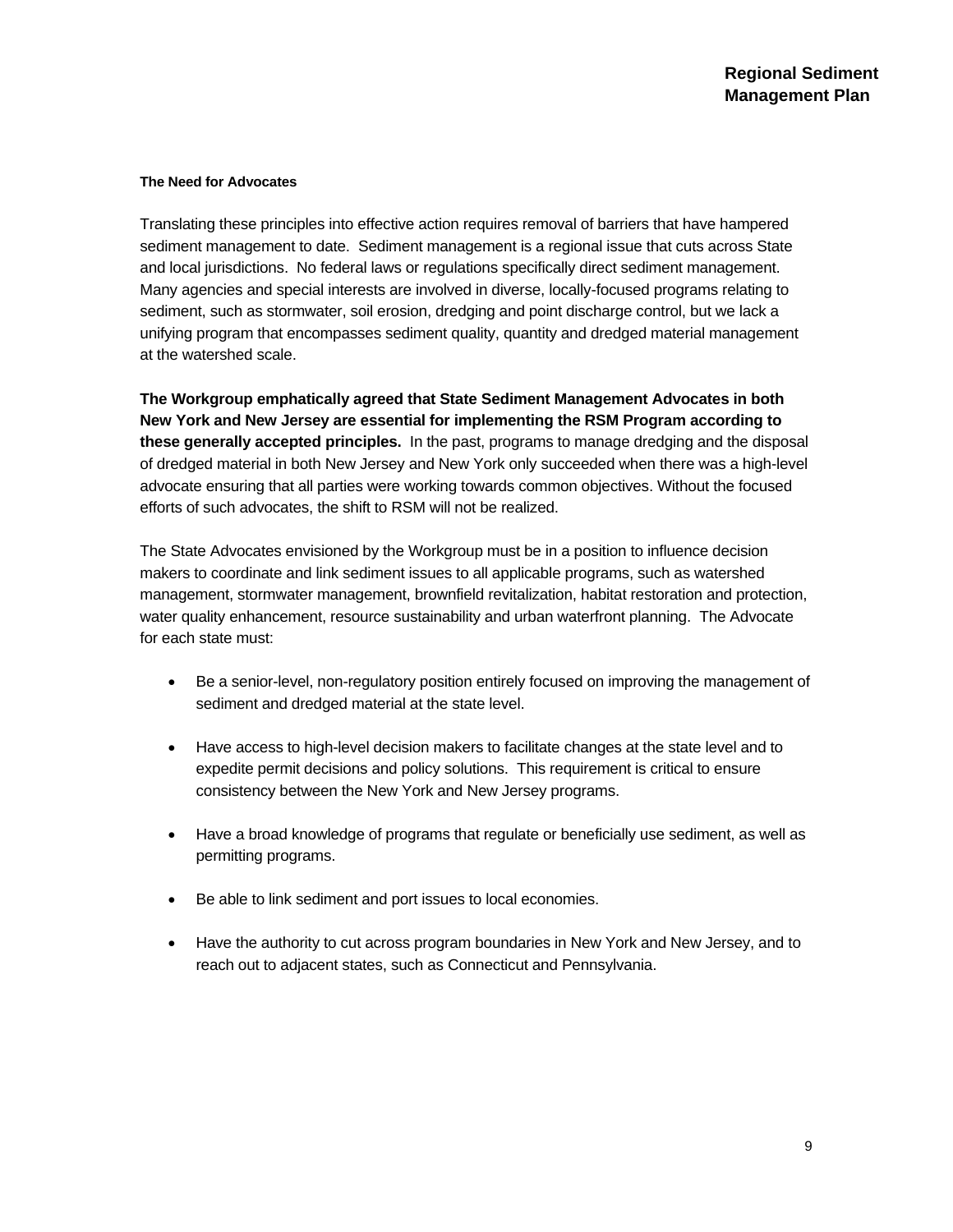#### **The Need for Increased Public Participation**

A key challenge for the Advocates will be instigating an inclusive culture in which the public is fully engaged in the management process, from planning through implementation. Shifting from local management plans that involve sediment to RSM requires increasing public and local agency recognition of the linkages of all parts of the watershed to the Harbor Estuary. From a practical standpoint, managing sediment in the Harbor Estuary means managing sediment and contaminant inputs to nearly 14,000 miles of streams that are tributaries to the Harbor Estuary. Characterizing, monitoring and managing these tributaries to achieve RSM objectives require a massive effort that is feasible only with public support and voluntary participation.

This much needed approach replaces the practice of seeking public acceptance for plans that are developed by high-level agencies with a practice of involving the public in the development of plans. This is essential to creating the public and agency recognition of the watershed/Harbor Estuary linkages, the sense of ownership that leads to stewardship of the resource, and the political support needed to maintain management emphasis by senior executives of state government. Therefore, successful implementation of the recommended actions set forth in each of the three elements of RSM (sediment quality, sediment quantity and dredging) will require engaging the public in meaningful collaboration for setting and implementing priorities for action.

Consequently, a vital aspect of the RSM Plan is to create and maintain executive management interest in sediment issues through press releases, grass roots support and web-based connection to citizens. This role is critical because RSM currently has no stable funding, mandate, or legal requirement. If the RSM Plan has demonstrated public support, then the Government will find a way to implement the RSM Plan.

#### **Summary**

Improving sediment quality and quantity and, to some extent, our handling of dredged material, involves changing our management perspective from local to regional. Sediment management is a regional issue that is multi-jurisdictional, interdisciplinary and involves linking economic, environmental and social interests that are often conflicting. It involves diverse programs such as ecological restoration, port maintenance, stormwater management, point and nonpoint discharge control, soil erosion and sediment control and recreation. The objectives and recommended actions for sediment management presented in the next section of this plan build upon a foundation of generally accepted sediment management principles. Meaningful public involvement promotes stewardship and creates the political support necessary to ensure that sediment issues, which affect the health and economy of the Harbor Estuary, become a high priority. With this support, highly-placed advocates with the authority to cut across jurisdictional lines, can effect the needed actions.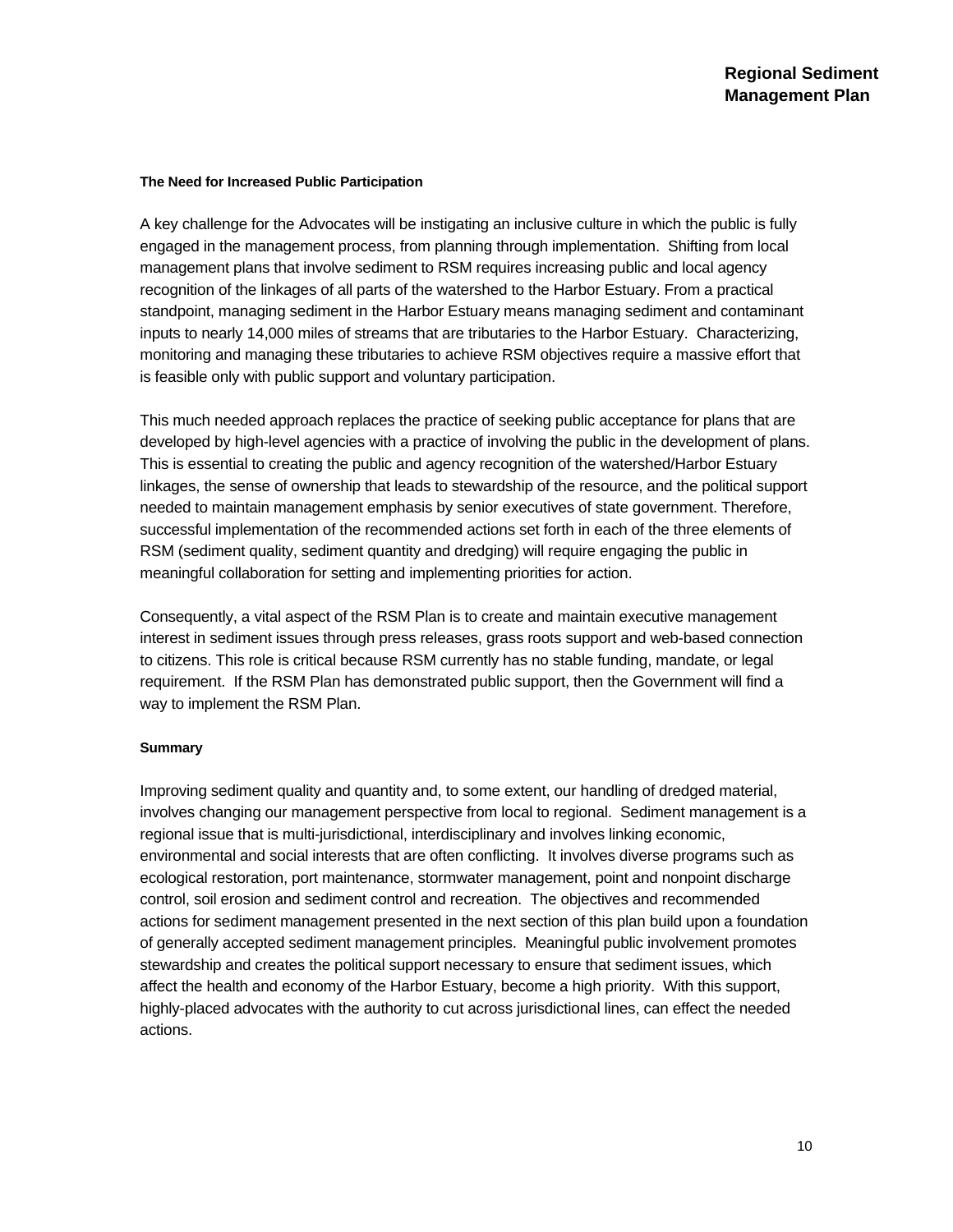#### **3. Objectives**

#### **Vision**

The guiding vision behind RSM efforts for the Harbor Estuary is as follows:

The sediments of the New York / New Jersey Harbor Estuary will support and sustain both a healthy ecosystem, including sensitive species at sensitive life stages, and a robust regional economy.

Sediments will be managed as a resource to achieve this vision. The Workgroup identified three interactive elements that are the major components of this plan: Sediment Quality, Sediment Quantity and Dredged Material Management. Eight objectives and 45 recommended actions were developed to support these three elements. Many of the recommended actions are interrelated, and many support multiple objectives. Effective implementation of these recommended actions will require a coordinated RSM effort, and a detailed work plan to accomplish them.

In the following subsections, each of the elements, objectives and recommended actions are described and justified in detail. A structured organization for implementing the recommended actions is described in Section 4.

#### **Sediment Quality**

Sediments are the backbone of the estuarine ecosystem, and as such, support not only the ecological well-being of the system, but also the recreational, commercial and industrial use of the system. Sediments serve the important ecosystem function of providing benthic habitat, yet they also serve as both a source and sink of anthropogenic pollutants. The higher the sediment quality, the more likely there will be a healthy benthic ecosystem that supports an overall healthy estuarine ecosystem.

Sediment quality has an important role in achieving HEP's goal (Goal 1B): *"Eliminate toxicity or bioaccumulation impacts on living resources by reducing contaminant inputs and cleaning up contaminated sites, and manage risk to humans from seafood consumption*.*".*15 The Target Ecosystem Characteristics established by the HRE also recognize the importance of sediment quality to ecosystem health by setting an interim (2012) target to "*Isolate or remove one contaminated sediment zone of at least 25 acres* " and the long-term (2050) target to "*Continue* 

1

<sup>15</sup> HEP. 2007.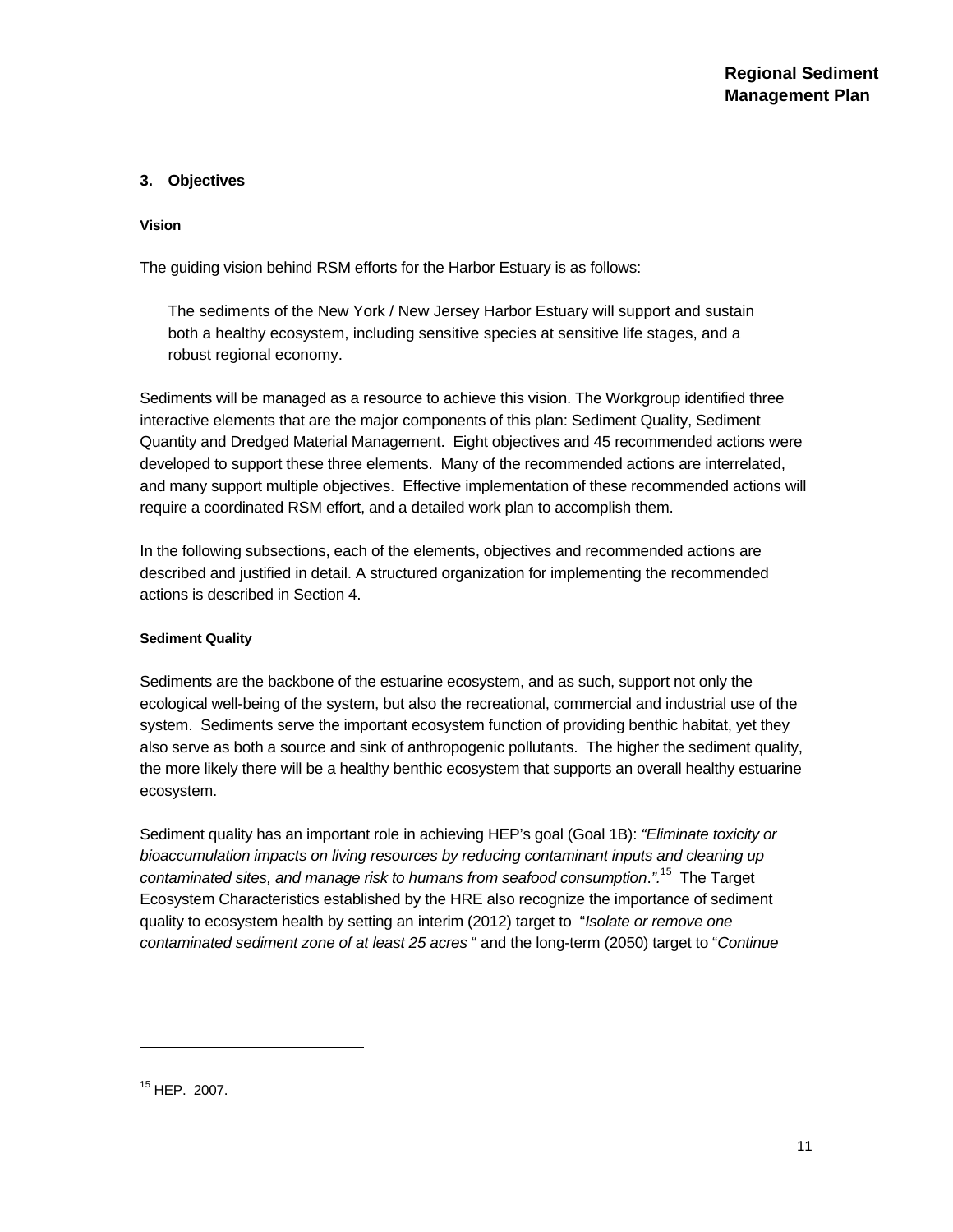*removing or isolating contaminated zones until all HRE sediments are considered uncontaminated*."16 Improving sediment quality faces many difficulties including:

- A wide range of historical and active pollutant sources, many of which cannot be easily identified or controlled.
- Incomplete understanding of physical and biological processes that transport, alter and concentrate pollutants in the watershed system.
- Diffuse and fragmented regulatory structure that does not specifically address sediment quality.
- Lack of consensus on sediment quality standards.
- Poor recognition by stakeholders of the connection between the upper parts of the watershed and the Harbor Estuary.

As a general approach to effectively improve sediment quality, we need to identify the sources of contamination, develop a plan to remove or control these sources, take the necessary actions and monitor the results. In doing so, we need to consider that sediment and pollutants may enter the Harbor Estuary from tributaries, overland flow and municipal outfalls, the air, and the ocean. Sediment may pass through in suspension or may settle out, potentially depositing, becoming resuspended, and then redepositing several times. We also need to consider the various ways that sediments become contaminated and the many pathways that contaminants are transferred between sediments, Harbor Estuary waters and biological communities.

We developed four objectives regarding sediment quality that address the quality of sediments within the Harbor Estuary.

#### **Objective QL-1 - Ensure new sediments are clean**

#### **Challenges:**

1

New sediments entering the Harbor Estuary are, for the most part, originating outside of the Harbor proper from erosion of various parts of the watershed. This watershed is approximately 16,300 square miles, a dauntingly large area where the land use character of the many sub-basins

<sup>&</sup>lt;sup>16</sup> Bain, M., et al. 2007. Target Ecosystem Characteristics for the Hudson Raritan Estuary: Technical Guidance for Developing a Comprehensive Ecosystem Restoration Plan. A report to the Port Authority of NY/NJ. Hudson River Foundation, New York, NY. 106 pp.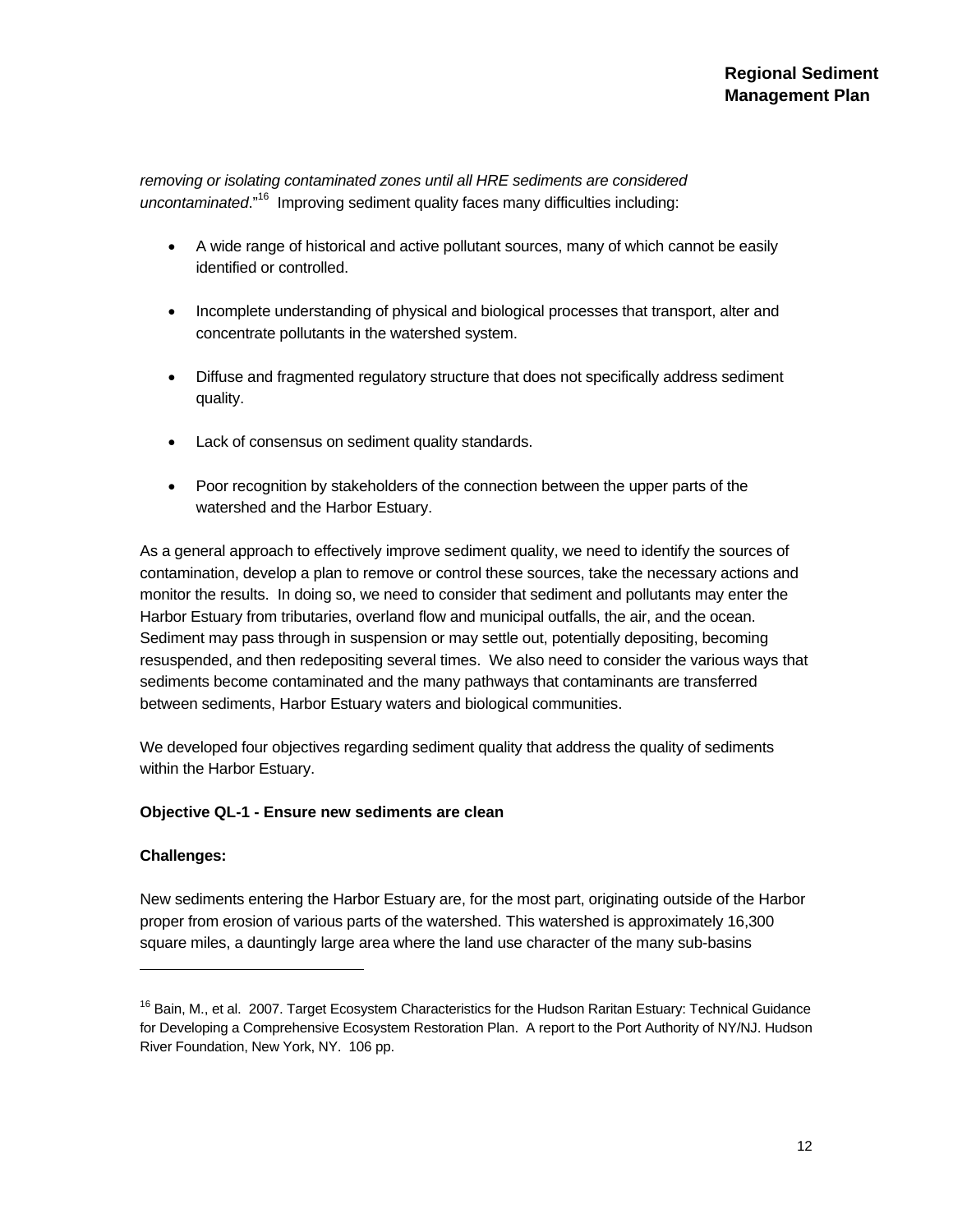influences the amount and quality of sediments delivered to the main tributaries, and ultimately the Harbor. While the current federal and state regulatory system has adopted numerous enforceable criteria and standards for water and biota, there are no such criteria or standards for sediments. Only a few benchmarks are being used in this New York/New Jersey region to determine potential effects of contaminated sediments on human health and the environment. From a source control standpoint, there are accepted methods available to assess the bioaccumulation potential of sediment-bound contaminants. However, it is a major challenge to understand and identify the contaminants that are sources of chronic and acute toxicity. Scientifically accepted methods for toxicity identification evaluation (TIE), chronic sediment testing and rapid monitoring are either nonexistent or controversial, and currently there are no sediment quality guidelines. Further development of some or all of these tools may be necessary to achieve the goals of this plan and must involve a transparent and inclusive process with a participatory role for the interested public. Understanding what is causing chronic and acute toxicity is critical to focusing on the right contaminants and to targeting contaminant sources to ensure that sediments entering the estuary are clean and remain clean. Finally, there is considerable controversy regarding removal, treatment and/or management options for toxic sediments once they are identified.

Bringing groups and agencies not typically involved in Harbor Estuary issues together presents another significant challenge. Hudson River watershed groups are divided between upstate and downstate. Upstream populations, whose activities affect the quality of sediment, often do not realize the connection between their activities and sediment problems in the Harbor Estuary. There is no known partnering across Harbor Estuary watersheds (such as the Passaic, Hackensack, Raritan and Hudson). It is this group's opinion that the best way to resolve this issue is to expand the mandate of a program that already has cross-boundary responsibility, such as the HEP.

#### **Status:**

HEP set the goal (Goal 4A: Sediment Quality): *"Reduce sediment hot spots, and point and nonpoint sources of contaminants entering the Harbor, such that levels of toxics in newly deposited sediments do not inhibit a healthy, thriving ecosystem and can be dredged and beneficially reused."* 17

The cleanup of major contaminant sources (such as on the Hudson and Passaic Rivers) is proceeding. The USEPA and State of New Jersey were funded to develop economically viable sediment treatment processes for navigational dredged material from the Harbor Estuary. While substantial funding was utilized to evaluate several different decontamination technologies for environmental dredging operations that involve high levels of contaminants, none of the technologies evaluated have moved beyond the demonstration level to date. Currently, navigational dredged material that is not appropriate for placement at HARS is being processed

1

<sup>17</sup> HEP. 2007.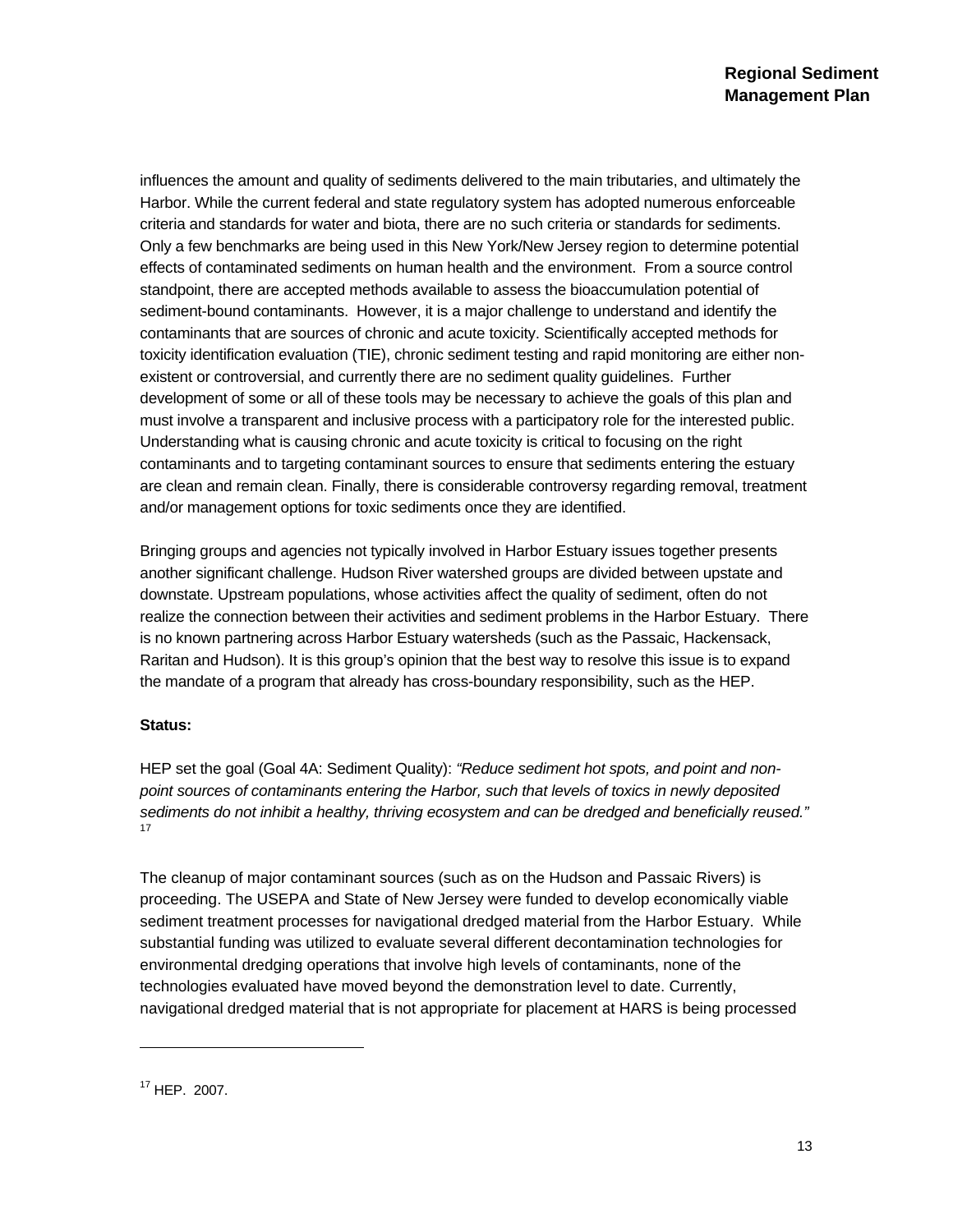using relatively low-tech solidification technologies. This processed dredged material is consequently utilized in landfill and brownfield remediation programs in New Jersey and New York. These programs represent the best available option for the beneficial reuse of contaminated harbor dredged material and have the added benefit of reducing localized sources of contamination.

CARP identified and evaluated the significance of certain contaminant sources such as tributaries, legacy sediments, sewage treatment plants, landfills, wastewater, combined sewer overflow discharges and stormwater through the collection of data and the creation of a modeling tool that will now allow managers to assess the most effective strategies for reducing toxic contamination. Additionally, the development of TMDL standards for toxics in the Harbor Estuary is underway. Contaminants within sediments are recognized as a concern in many areas of the Harbor Estuary and will be considered in the TMDL assessment. Basic research into methods to evaluate the causative agents of toxicity is ongoing through the U.S. Environmental Protection Agency (EPA) and the Hudson River Foundation and must proceed if the toxicity-causing compounds are to be targeted for reduction or elimination.

The U.S. Geological Survey (USGS) and the New York State Department of Environmental Conservation (NYSDEC) are monitoring sediment loading to the Hudson River from several watersheds in New York as a follow-up to CARP. Some watersheds appear to yield higher sediment loads than previously thought, while others yield less. To better understand the discharge of sediments and contaminants from watersheds during extreme flooding events, and to evaluate the effectiveness of contaminant reduction efforts, additional monitoring of both sediments and contaminants throughout the system will be required at appropriate intervals in the future.

Benthic community monitoring is another means to evaluate the effects of human activities on biological communities. USEPA's Regional Environmental Mapping and Assessment Program (REMAP), which includes chemical measurements and an index of biological integrity, has conducted three separate surveys spanning over 10 years. The National Oceanic and Atmospheric Administration's (NOAA's) National Centers for Coastal Ocean Science conducts and supports the Mussel Watch Program, which analyzes sediment and bivalve tissue chemistry for a suite of organic contaminants and trace metals in order to identify trends. Data from these programs will continue to be valuable in analyzing trends throughout the harbor.

#### **Recommended Actions:**

- QL-1.1. Identify specific sources of contamination within the Harbor Estuary and reduce them to levels that protect sensitive species at sensitive life stages.
- QL-1.2. Monitor and reduce/eliminate contaminant sources of significance, as determined by CARP.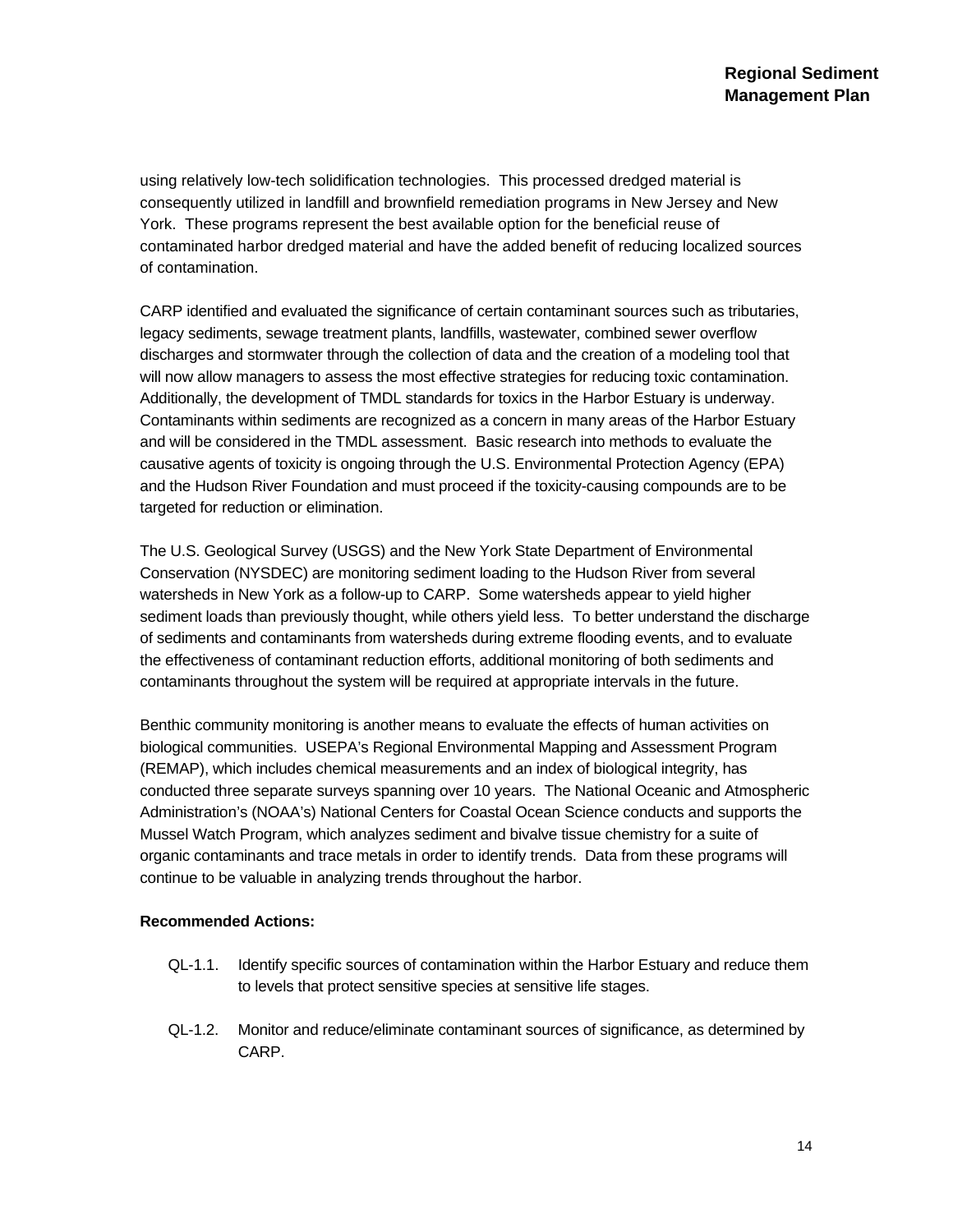- QL-1.3. Monitor heads of tide for sediment quality in order to track down and eliminate upstream sources of contamination.
- QL-1.4. Complete the Hudson River and Passaic River cleanup projects.
- QL-1.5. Develop a process for the evaluation and categorization of existing sediment contamination levels in the Harbor Estuary for prioritization of targeted remedial activities.
- QL-1.6. Where specific watersheds have been identified as sources of particular contaminants, coordinate upstream groups and agencies through an awareness workshop that brings the Harbor Estuary's issues (and resources) to light for these groups, and work together to reduce/eliminate identified sources.
- QL-1.7. Conduct research into linkages between sediment quality and ecosystem health. Continue developing and implementing rapid monitoring tools for sediment, with the objective of identifying and eliminating the causative agents of acute toxicity in Harbor Estuary sediments.
- QL-1.8. Evaluate the economic benefits of improved sediment quality and ecosystem health.
- QL-1.9. Coordinate with environmental and health-based organizations in the watershed to educate and inform the public about ways to reduce/eliminate sources of contamination.
- QL-1.10. Engage the public in setting priorities for action, thus ensuring political support.

#### **Objective QL-2 - Ensure new sediments entering the Harbor Estuary system remain clean**

#### **Challenges:**

The responsibility for this objective rests largely with the Harbor Estuary stakeholders. Unfortunately, this still requires the coordination of multiple jurisdictions and agencies. Many of the same technical issues regarding testing and monitoring of sediment quality mentioned above apply here as well. The trackdown (locating sources of contaminants) and control of contaminant sources is complicated by the number of sources and the diversity of chemicals (and breakdown products) involved. Further complicating this objective is the large reservoir of contaminated sediment from historical sources, which has become a source itself. Estuarine circulation patterns move and mix these sediments, making sources difficult to pinpoint, especially for legacy contaminants (contaminants from historical sources).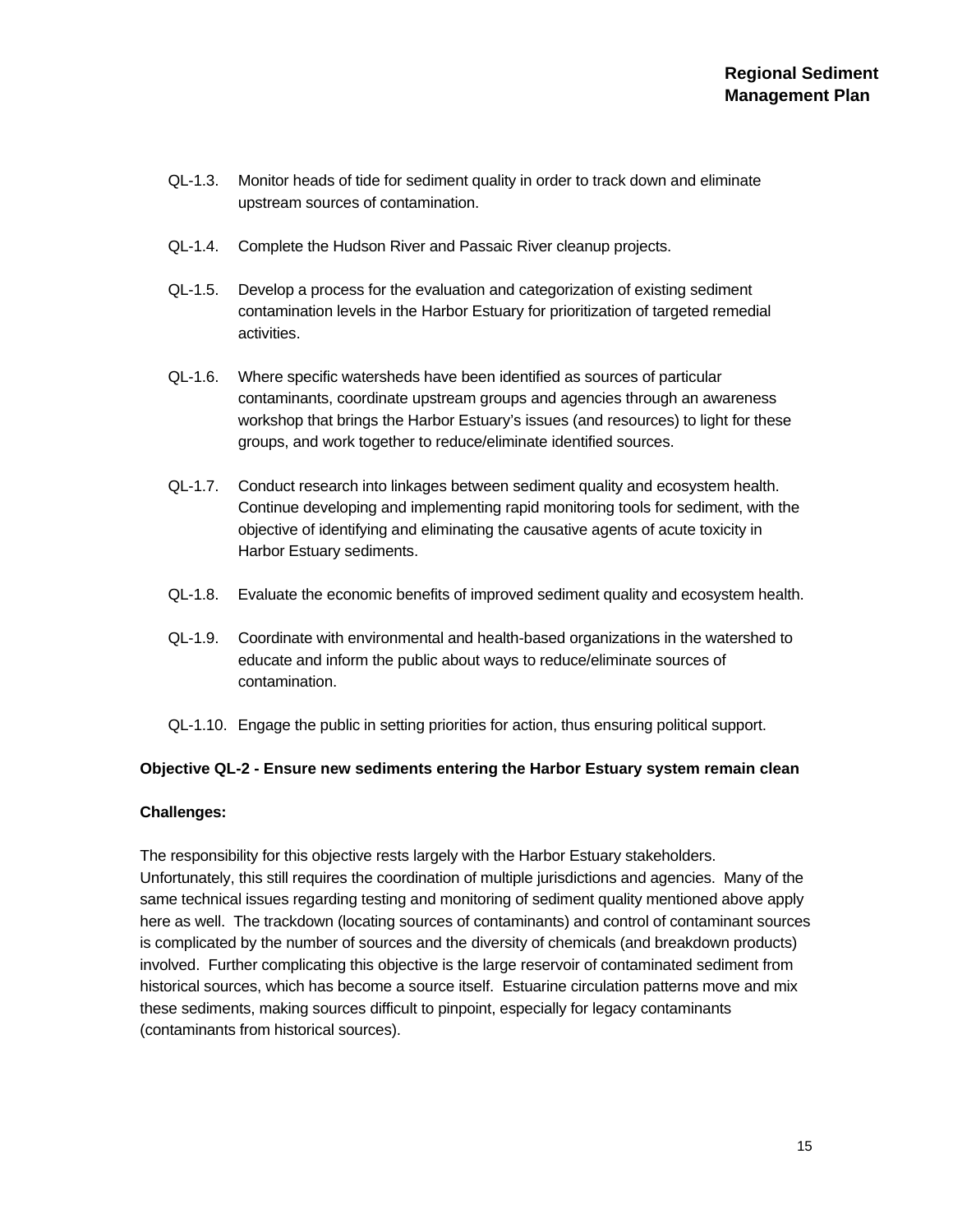#### **Status:**

The CARP monitoring and modeling program has performed the initial evaluation of sources and sinks in the estuary, however detail is insufficient to pinpoint exact sources, requiring more sophisticated trackdown. Some trackdowns have been accomplished in both New York and New Jersey, but these were tedious and slow. The landfill/ brownfield remediation program also has been successful at reducing loading to the Harbor Estuary. Additionally, the development of the Harbor Estuary toxics TMDL standards is ongoing and will include sediment quality as a component.

#### **Recommended Actions:**

- QL-2.1. Identify specific sources of contaminated sediments to the estuary by continuing to support source inventory and trackdown programs initiated by CARP.
- QL-2.2. Reduce/eliminate sources of pollution that may serve to contaminate clean sediments.
- QL-2.3. Conduct a periodic (approximately every 5 years) contaminant assessment and monitoring program (limited CARP re-evaluation).
- QL-2.4. Continue supporting landfill/brownfield remediation programs, especially those that utilize dredged Harbor Estuary sediments.
- QL-2.5. Include dredged material regulatory criteria and benchmarks in the development of Harbor Estuary toxics TMDLs.
- QL-2.6. Ensure that contaminated sediments are considered source components in developing Harbor Estuary toxics TMDL.

#### **Objective QL-3 - Reduce direct exposure**

#### **Challenges:**

The Harbor Estuary suffers from widespread contamination of sediments at the surface and at depth from current and historical sources. Bioavailable contamination has resulted in reduced water quality, reduced recreation, reduced habitat quality and reduced fisheries. Contamination of navigational dredged materials has resulted in multi-fold increases in dredging costs over the past decade. Although very few of the Harbor Estuary sediments can be considered clean, there are insufficient funds to remediate the entire bottom of the Harbor Estuary. Economic benefits of remediation projects are not easily defined. Remediation technologies continue to be low volume, high-cost options that have some use for highly contaminated sediments, but are not suited to the full scope of the Harbor Estuary's widespread sediment contamination problem. Multi-jurisdictional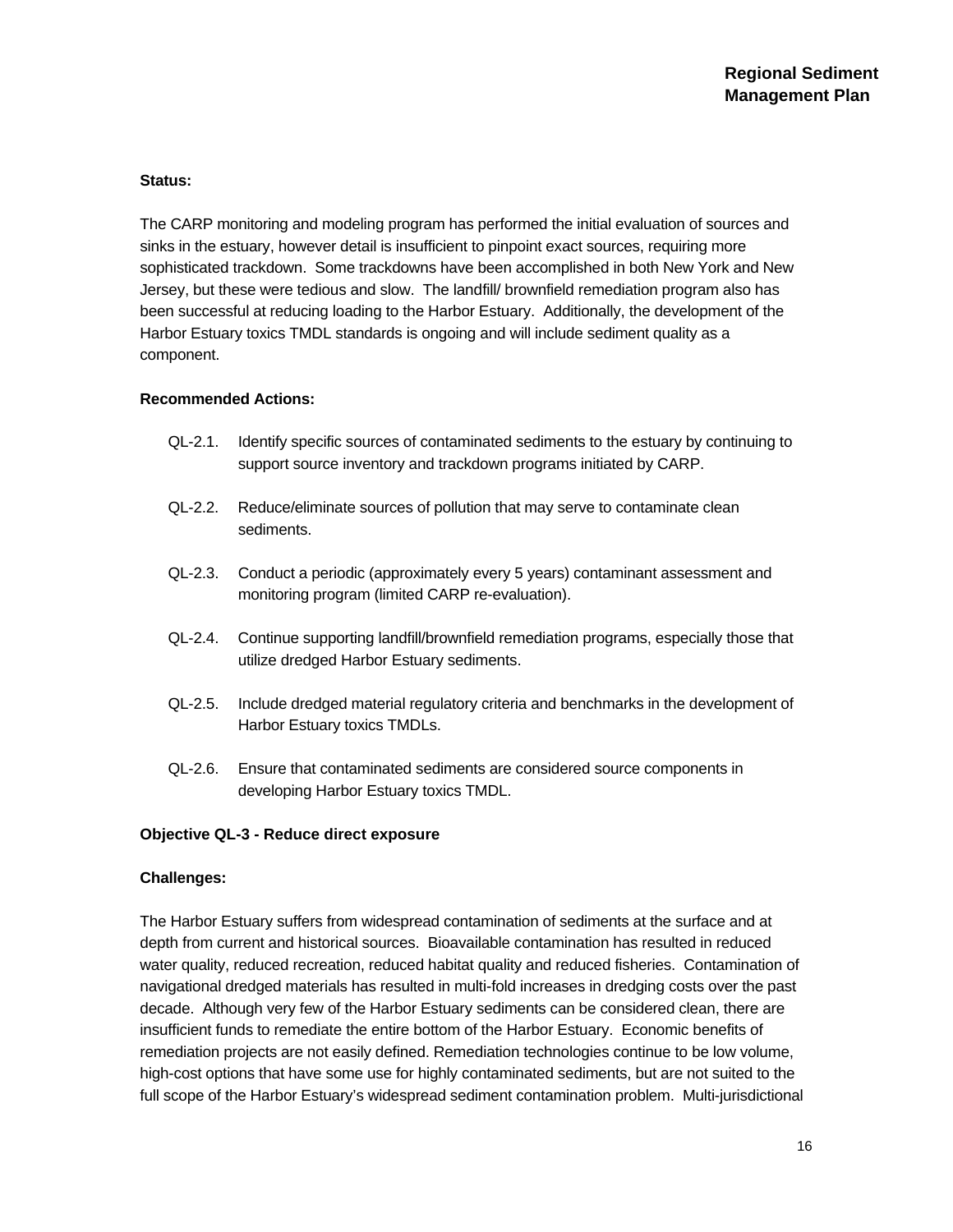confusion has resulted in a lack of movement on identified sediment quality remediation projects, evaluation of needed projects, and development of cost effective remedial alternatives. Estuarine dynamics, coupled with widespread contamination, blur the boundaries between the sites of contamination, confuse responsibility determinations and threaten recontamination of sites/areas that already have been remediated. Meanwhile, stakeholders are directly impacted, but have little involvement in decision-making on the use of Harbor Estuary resources or in setting priorities for government action to resolve sediment contamination problems.

One tool that is needed to help stakeholders assimilate the diverse information already available for the Harbor Estuary system is a sediment characterization map. Enabling stakeholders to visualize the problems and linkages will facilitate participation in developing restoration solutions. The sediment characterization map should include overlying layers that represent sediment quality guidelines (such as ERL/ERMs<sup>18</sup>, New Jersey Department of Environmental Protection (NJDEP) and NYSDEC dredge material criteria and HARS suitability criteria), erosion/ accretion zones, fish/crab tissue criteria exceedances, fish advisories and benthic index data and other appropriate and informative data sets. This map should be developed in a workgroup setting that includes the public in establishing remediation priorities and should be made available through the CARP website. These maps, however, will not replace or supersede sediment quality testing requirements for different management options.

#### **Status:**

l

CARP has produced a state-of-the-art model that identifies those areas presenting the greatest threat to different water body uses today and in the future. This model allows for the determination of the impact of management scenarios on future surficial sediment quality in the Harbor Estuary. Maps made from output of this model and other layers of available data and sediment quality guidelines can be important tools for public outreach and to foster public interest and involvement. These products will be tangible visuals to drive public participation and help stakeholders understand the connections between upper watershed and estuary. This information can identify management problems and opportunities, can help local organizations focus on effectively addressing upstream sources, and support the initiation of local cleanup projects.

Fishing and shell fishing is restricted throughout the Harbor Estuary and is illegal in certain areas for some species. Communication to stakeholders and the general public of existing threats to human health from contaminated sediments and biota is marginal. Opportunities for public involvement in decision making and priority setting are extremely limited and need to be increased and strengthened in order to achieve RSM objectives.

 $18$  Effects Range – Low (ERL) and Effects Range – Median (ERM)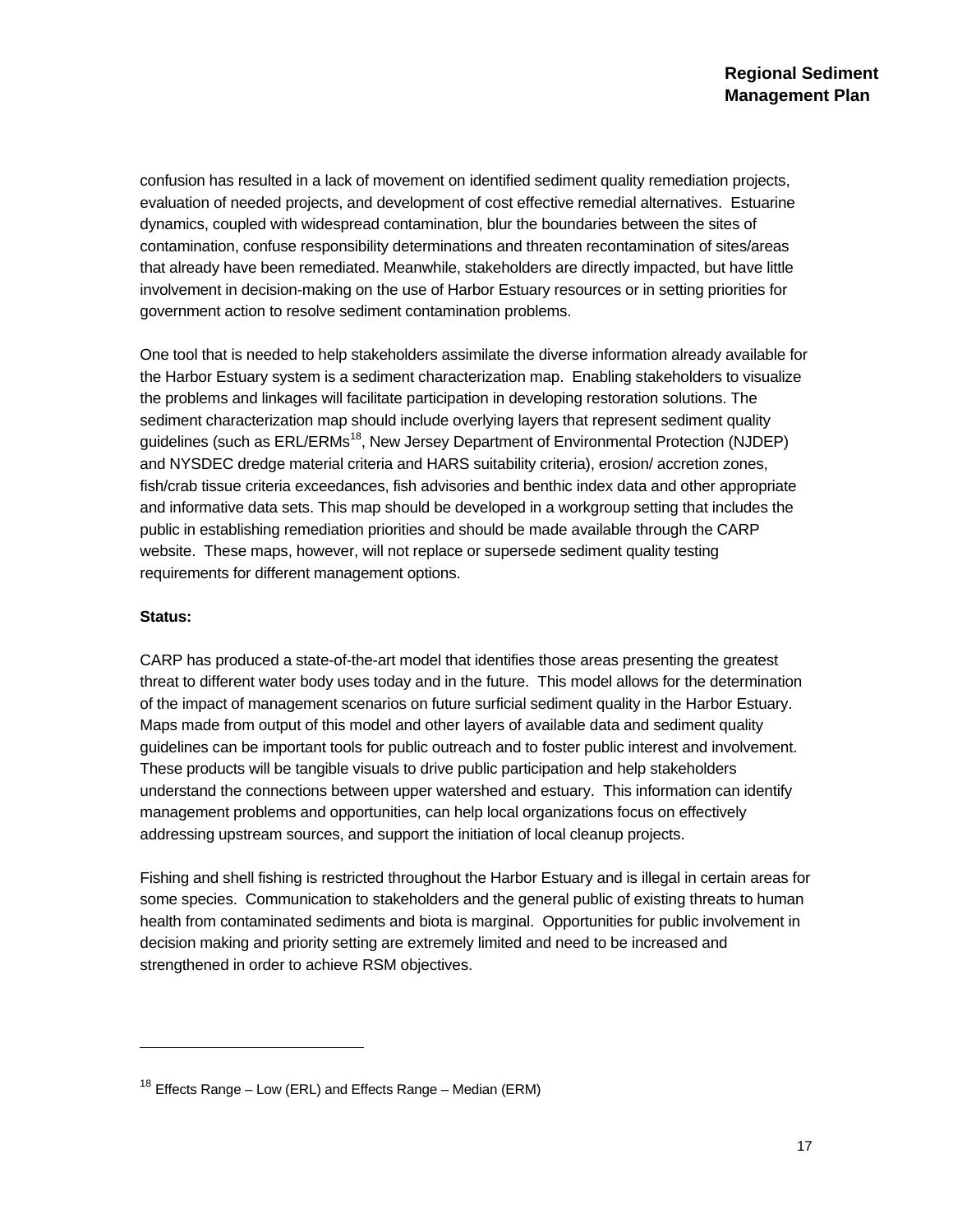#### **Recommended Actions:**

- QL-3.1. Use CARP and other information to develop a map characterizing sediments in the Harbor Estuary by differences in sediment quality and the potential for transport to other areas. Use the sediment characterization zone map to prioritize remedial activities and source control priorities.
- QL-3.2. Develop an economic evaluation for remediation in each sediment quality zone requiring remediation.
- QL-3.3. Include sediment characterization zones in the Harbor Estuary toxics TMDL process.
- QL-3.4. Reduce cross-jurisdictional differences in sediment and water quality goals for the Harbor Estuary.
- QL-3.5. Expedite timely implementation of large-scale cleanups (such as Passaic and Hudson Rivers).
- QL-3.6. Inform and engage Harbor Estuary stakeholders about sediment quality issues and recommended actions.
- QL-3.7. Reduce sources of pollution that may serve to contaminate clean sediments.

#### **Objective QL-4 - Reduce transport of contaminants to other areas**

#### **Challenges:**

Because the Harbor Estuary is a dynamic system, current patterns of surficial and buried sediments can only be considered temporary since sediments can erode from one location and deposit in a new location as their conditions change and shift. Legacy sediments can be a greater source to sediment and water column contamination than more traditional sources for some contaminants. Due to changes in land use, ownership, dynamic sediment mixing and natural breakdown, determining the parties responsible for contamination is difficult. Our lack of basic understanding of sediment transport dynamics in parts of the estuary, as well as an incomplete sediment budget, make it difficult to recommend appropriate management actions to reduce the risk of contaminated sediment transport.

#### **Status:**

The CARP model provides a tool for understanding actions that can reduce sediment contamination system wide. However, additional tools are still required before true transport mechanisms and the effectiveness of remedial actions can be fully understood and predicted.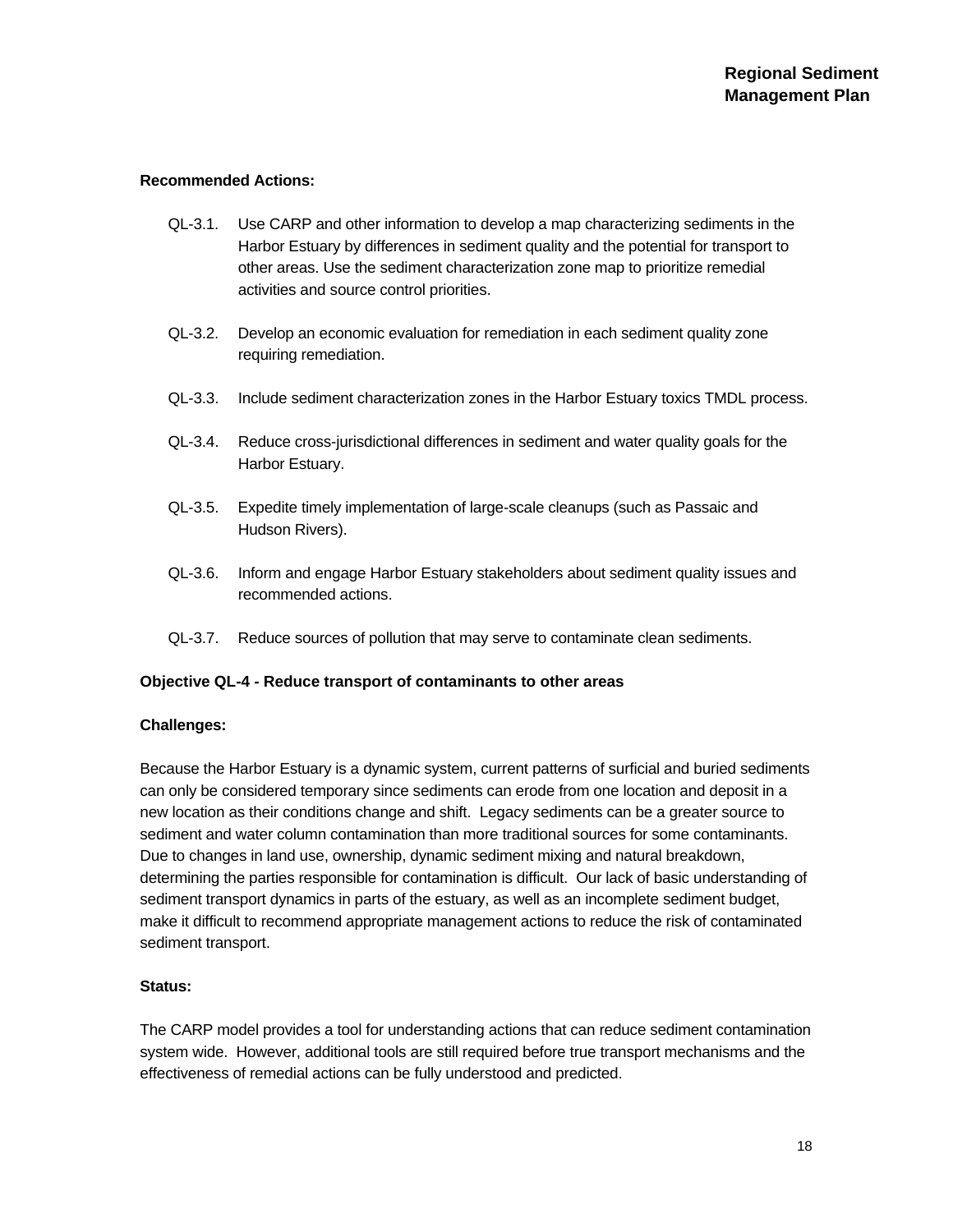Clean Water Act provisions that allow lawsuits against those who discharge sediments and/contaminants to the Harbor Estuary have not been fully utilized. Ongoing remedial projects at "hot spots" in the Hudson and Passaic Rivers have been delayed. These and similar sites in the Harbor Estuary remain a source of contamination to the entire system.

#### **Recommended Actions:**

- QL-4.1. Identify and implement priorities for the remediation of highly mobile contaminated sediments.
- QL-4.2. Improve scientific understanding of hydrodynamics and sediment transport in the Harbor Estuary, including attenuation and impacts of Harbor Estuary deepening.
- QL-4.3. Communicate continuing threat of "hot spots" in the Passaic and Hudson Rivers to Harbor Estuary stakeholders and to the agencies responsible for those projects.

#### **Sediment Quantity**

The quantity of sediment and how it moves throughout the Harbor Estuary system affects environmental quality and navigational safety. The key to effective sediment quantity management is to ensure that sediment transport within the system is conducive to a healthy ecosystem, minimizes shoaling in navigation channels and achieves the correct balance concerning input and output to the system.

Much of the sediment dredged annually in the Harbor Estuary originates outside of the Harbor Estuary proper from the erosion of various parts of the watershed. While the Harbor Estuary is nearly built-out, urban sprawl above the Harbor Estuary continues. Development that converts agricultural and forested land to impervious surface can create surges of stormwater runoff that erode streambeds and banks, resulting in high sediment loads to the Harbor Estuary that can damage aquatic systems and fill channels in the port. Sediment runoff rates from construction sites can be 1,000 to 2,000 times greater than those of forested lands. In a short period, construction activity can contribute more sediment to streams than would be discharged over several decades.

The issue of sediment quantity is not a centralized focus area within most environmental or regulatory agencies. Generally, there is not consistency within agencies or across agencies in legal or regulatory programs concerning classification or regulation of sediment quantity/erosion. To be successful in managing sediment quantity, agencies will need to focus on a consistent set of policies among a diffuse set of responsibilities in each agency. And consistency across agencies will be even more challenging. The challenges ahead of us in trying to establish the connection between the upper parts of the watershed and the Harbor Estuary to meaningfully manage sediment quantity in this RSM Plan include: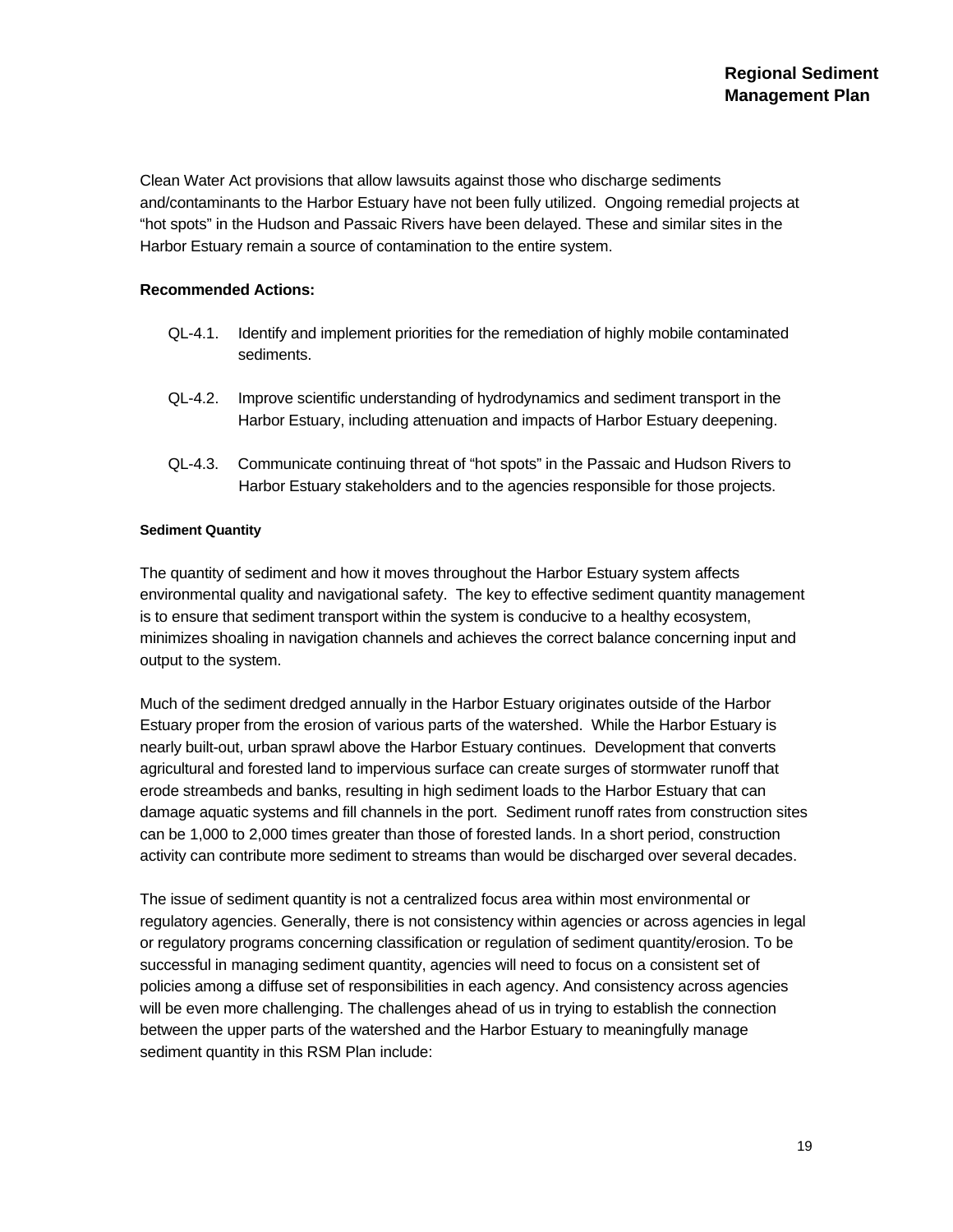- Size and diverse uses of the watershed.
- Diffuse nature of the program, involving many agencies and local planning groups and municipalities.
- Lack of regulatory controls over issues that have been historically considered local and subject to "home rule."
- Multitude of activities that would be applicable (individual construction projects, farming, large developments, road work, etc.).

In order to balance environmental quality and navigational safety, we need to understand how sediments move throughout the Harbor Estuary system. We also need a better understanding of the dynamic equilibrium of the Harbor Estuary: what happens to our maintenance requirements over time as we deepen and improve the access network? The foundation for understanding and managing sediment quantity is to develop an overall sediment budget for the Harbor Estuary core area, including sediment transport modeling that can be adapted to future conditions.

We developed two objectives regarding sediment quantity.

#### **Objective QT-1 - Ensure sufficient sediment to support healthy ecosystem processes**

#### **Challenges:**

In a healthy ecosystem there is a balance between the amount of sediment entering and exiting the system. A certain amount of sediment is required to maintain biological health and diversity in the Harbor Estuary, but too much or too little can cause adverse impacts. In one extreme, the net erosion of coastal areas, islands, mudflats and other types of aquatic habitat can occur when sediment quantity is too low. The opposite extreme involves too much sediment, which can cause burial of or stress to aquatic organisms and communities, reduction of primary productivity by lowering submarine light levels and a general shallowing of aquatic habitat.

Currently, there is insufficient knowledge of transport processes to understand sediment movements through the system at various scales and the lack of a predictive sediment transport model. We have a better understanding of the sediment mass balance, but do not have the knowledge and capabilities to develop a predictive model today. We need more information on sediment inputs and sources throughout the watershed to develop a sediment budget. We need a better understanding of the relationship between sediment quantity and ecosystem processes in order to develop predictive tools for management at appropriate scales. Habitats most affected by sediment quantity need to be identified. Clear endpoints and targets to prioritize restoration efforts need to be articulated. Specific restoration sites need to identified and prioritized. To address these questions, a sediment transport model at navigation channel-scale is needed to identify existing data gaps and then to direct the necessary data collection efforts to fill those gaps.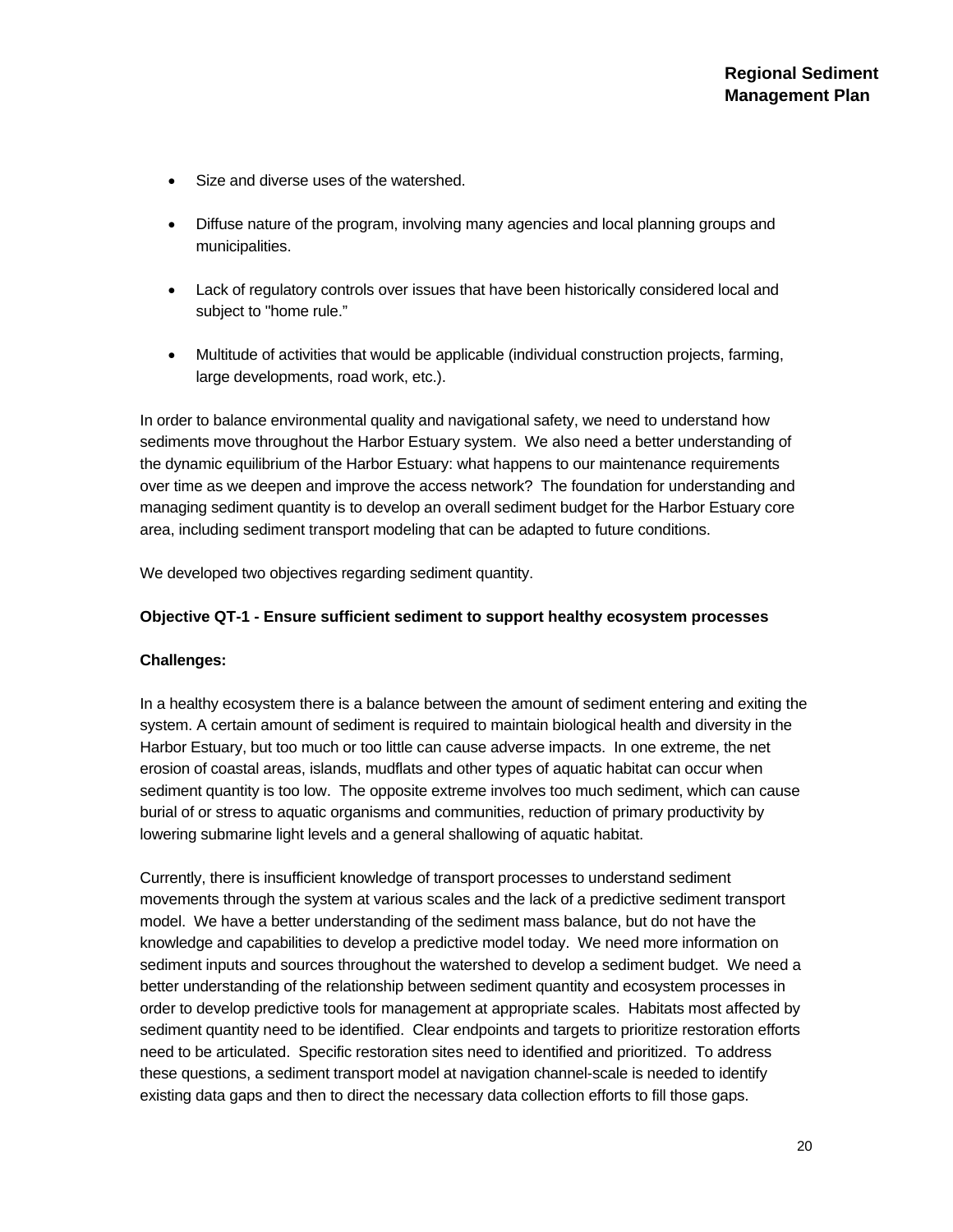Responsibility to address sediment quantity problems is spread over many agencies, none of which has clear authority to integrate the various programs to comprehensively address sediment problems. Stakeholder interests regarding sediment quantity are varied and often directly conflicting. Extensive outreach to educate and involve the public will be needed to ensure public and agency support.

#### **Status:**

HEP set a goal (Goal 4B Sediment Quantity): "*Achieve a quantity of sediments entering the Harbor system that supports the ecological health of the estuary, including protection of shallow water habitats, such as oyster reefs, without excessively impairing navigational activities."19* 

Detailed mapping of New York tidal wetlands greater than 0.5 acre in size along the Hudson River south of the Troy Dam has been completed by NYSDEC and is being analyzed to assess changes over time. The information is being incorporated into a Geographic Information System (GIS) database that will be accessible to the public. We need a better understanding of the role of sediment in watershed-wide ecosystem processes. Currently, key habitats are being mapped throughout the watershed, including shorelines, tidal and freshwater wetlands, aquatic vegetation and river bottom.

We have a good understanding of sediment inputs from point discharges, but a network of stream gauges to measure suspended sediment loads is not yet complete. More information is needed to know which tributaries contribute the most sediment. We need to incorporate tributary sediment loads into GIS layers and sediment transport models.

#### **Recommended Actions:**

- QT-1.1. Develop new sediment transport models and sediment budgets to predict input and delivery of sediment at the appropriate scale, and collect new information as appropriate.
- QT-1.2. Evaluate how sediment influences Harbor Estuary ecosystem processes.
- QT-1.3. Identify habitats adversely affected by sediment quantity issues.

l

<sup>19</sup> HEP. 2007.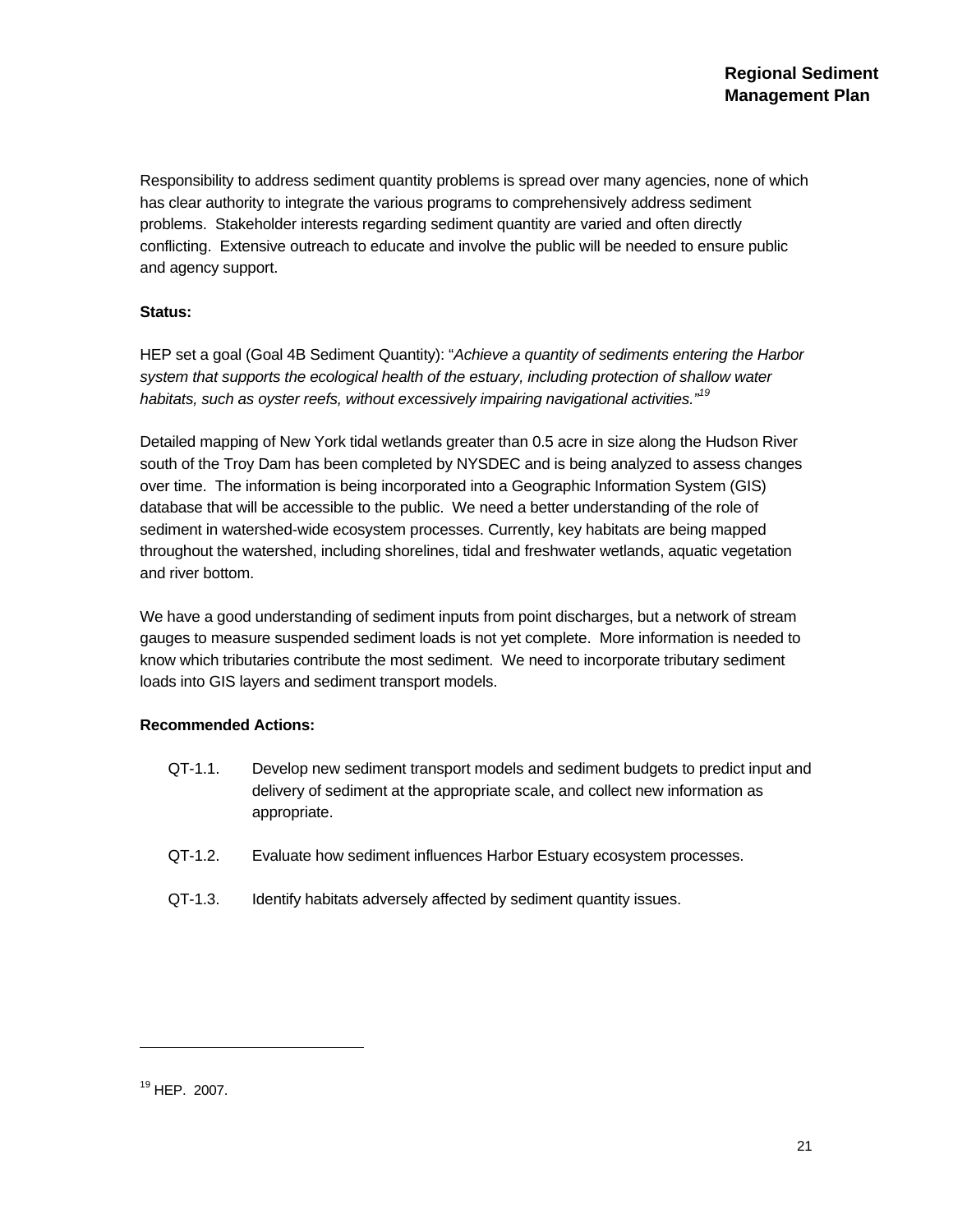#### **Objective QT-2 - Reduce sediment deposition in shipping channels/berths**

#### **Challenges**

Periodic dredging is required to maintain commercial ports, ferry terminals and marinas and to maintain safe navigation in waterways. Typically, the sediments that are dredged to maintain these facilities have various levels of contamination. Sediments with even low levels of contamination can be costly to handle and disposal sites for these sediments are limited. The costs associated with permitting, dredging and disposal of contaminated sediments, combined with limited funds for maintenance dredging is a significant problem for the economic viability of maritime industry and recreational businesses in the Harbor Estuary.

Controlling sediment loads and contaminants at the upstream source can reduce the volume of sediment that requires dredging from channels and berths in the Harbor Estuary. Engineering measures can keep sediments moving past shipping channels and berths and reduce accumulation. Watershed-wide modeling will ensure that the limited funds available are directed toward identifying problem areas and the most effective control measures. Care must be taken that the implementation of control measures does not adversely affect habitats or areas that require sediment.

Many programs and initiatives that relate to sediment quantity in the waterways are managed on the local level. Additionally, numerous citizen-based stewardship programs, formed to address specific local problems, help monitor the over 14,000 linear miles of streams that discharge sediment and contaminants to the Harbor Estuary waters. HEP should fund and support local groups that work to solve specific problems that benefit the Harbor Estuary. The RSM Program needs to make the Harbor Estuary relevant to local watershed groups and large-scale stakeholders, such as highway departments, that are not traditionally involved with waterways. Completion of the watershed sediment budget and sediment quality maps will be instrumental in making this connection and focusing restoration efforts on the areas with the greatest need.

#### **Status:**

New York and New Jersey have stormwater management regulations that require Best Management Practices (BMPs) to reduce sediment discharges from construction and have initiated educational and technical assistance programs to promote compliance and educate local governments, developers, contractors and designers on design practices that can reduce and improve the quality of stormwater discharges. The NJDEP and the NYSDEC (especially the HREP) have partnered with county and local governments to adapt strategies protective of water quality, such as riparian and wetland buffers, comprehensive planning and stormwater ordinances. Increased coordination is needed between the Natural Resources Conservation Service (NRCS) and branches of the NJDEP and the NYSDEC that manage soil erosion and sediment control with agencies involved with Harbor Estuary issues. In the Dredged Material Management Plan for the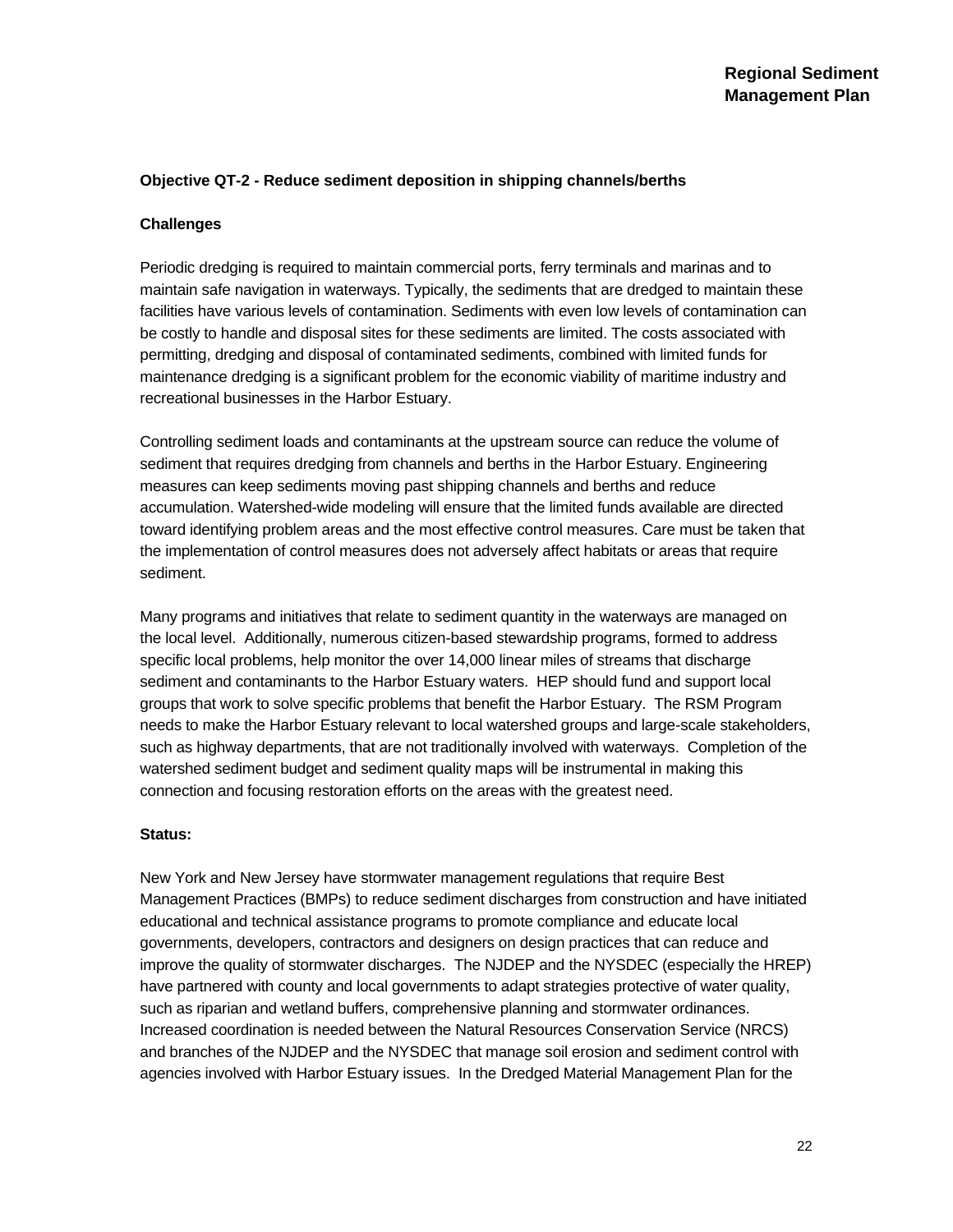Port of New York and New Jersey (DMMP), the Corps has evaluated reducing dredging needs through engineering approaches to keep sediment out of or moving past maritime facilities.

The HREP has conducted extensive outreach to improve public understanding of the interconnection of Hudson Valley streams to the Harbor Estuary, and has assisted in establishing and supporting watershed conservation groups and programs on the Hudson River. Groups and programs such as the NJDEP, NYSDEC, CARP, USGS, NRCS, Hudson River Watershed Alliance, Sea Grant and colleges and universities are working to collect, coordinate and disseminate sediment data to the public. A model that can be used to predict dredging needs and problem areas, as well as reductions in sediment deposition from source control or engineering solutions, remains to be developed.

#### **Recommended Actions:**

- QT-2.1. Develop sediment transport model and sediment budget to predict input and delivery of sediment at the appropriate scale (e.g. navigation channels), and collect new information as appropriate.
- QT-2.2. Evaluate how sediment source controls and engineering solutions can affect sedimentation throughout the Harbor Estuary system and in the most frequently dredged channels.
- QT-2.3. Identify habitats adversely affected by sediment quantity issues and restore them.
- QT-2.4. Identify watersheds that are contributing excessive amounts of sediment to shipping channels. Work with appropriate organizations (e.g., NRCS districts, watershed alliances, etc.) to formulate and implement comprehensive soil conservation solutions.

#### **Dredged Material**

Currently about 3 million cubic yards (cy) per year must be dredged to maintain shipping channels and berths. Maintenance dredging of the more than 250 miles of navigable channels is prioritized by the annual tonnage of freight transported through each channel. Tight budgets and the high cost of dredging and disposal of dredged material have caused the Corps to defer maintenance of all but the most heavily used channels. As unmaintained channels shoal, operators are forced to use smaller vessels with shallower drafts, further reducing the annual tonnage, and thus further reducing the channel as a federal maintenance priority. Eventually, shipping operations become uneconomical, the channels are abandoned and the freight that was previously moved by barges is transported by trucks, which significantly increases the number of trucks on our roads and highways. Since 40 -160 trucks or more are needed to transport the freight carried by a single barge, the economic, social and environmental costs of the loss of water transportation infrastructure are considerable.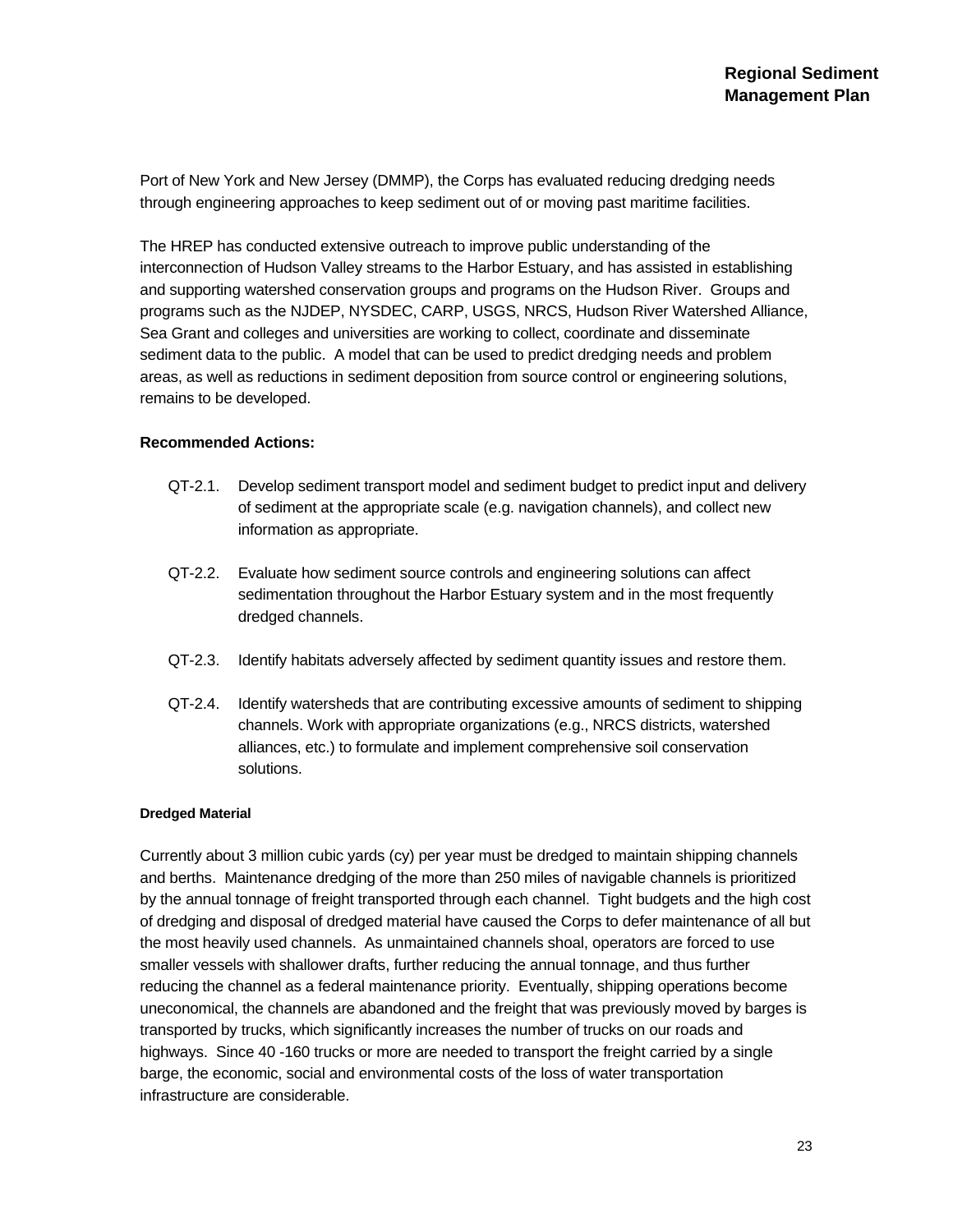Sediment that accumulates in navigation channels is a renewable resource that can replace nonrenewable resources in a wide variety of applications. Clean sediment can be used for habitat restoration or mixed with compost to create topsoil. Sediment with relatively low to moderate levels of contamination can be stabilized and used for capping brownfields and landfills, and as structural and non-structural fill material.

However, dredging can adversely affect water quality and aquatic communities by increasing turbidity, spreading contaminated sediment, and increasing the bioavailability of these contaminants. Dredging can also alter or destroy aquatic habitat, remove benthic invertebrates that fish and wildlife feed upon and interrupt spawning and other activities critical to the fish life cycles.

Dredging and dredged material management is the aspect of sediment management with the greatest visibility and economic impact to the Harbor Estuary. If this necessary activity is poorly managed, the environmental impacts are nearly all adverse. With a coordinated regional management approach, adverse impacts can be reduced, and dredging can be an important tool for restoring water quality and habitat, and can reduce the demand on non-renewable resources such as aggregate and topsoil. Public investment in a dredged material processing facility could help improve the management of dredged material and increase opportunities for beneficial reuse.

To be effective, regional management must include:

- Improvements to dredging operations to reduce adverse environmental impacts through the establishment of BMPs, improved monitoring and innovative technology.
- Coordinated seasonal dredging windows derived through a consistent technical approach.
- Improved coordination between the States on sampling standards, testing criteria, placement standards, and regulatory oversight based on a consistent set of RSM principles.
- Improved planning of dredging projects and coordination with brownfield rehabilitation.
- Informed, engaged and active public participation.
- Public and agency support for a public processing facility (PPF).

We developed two objectives regarding dredging and dredged material management: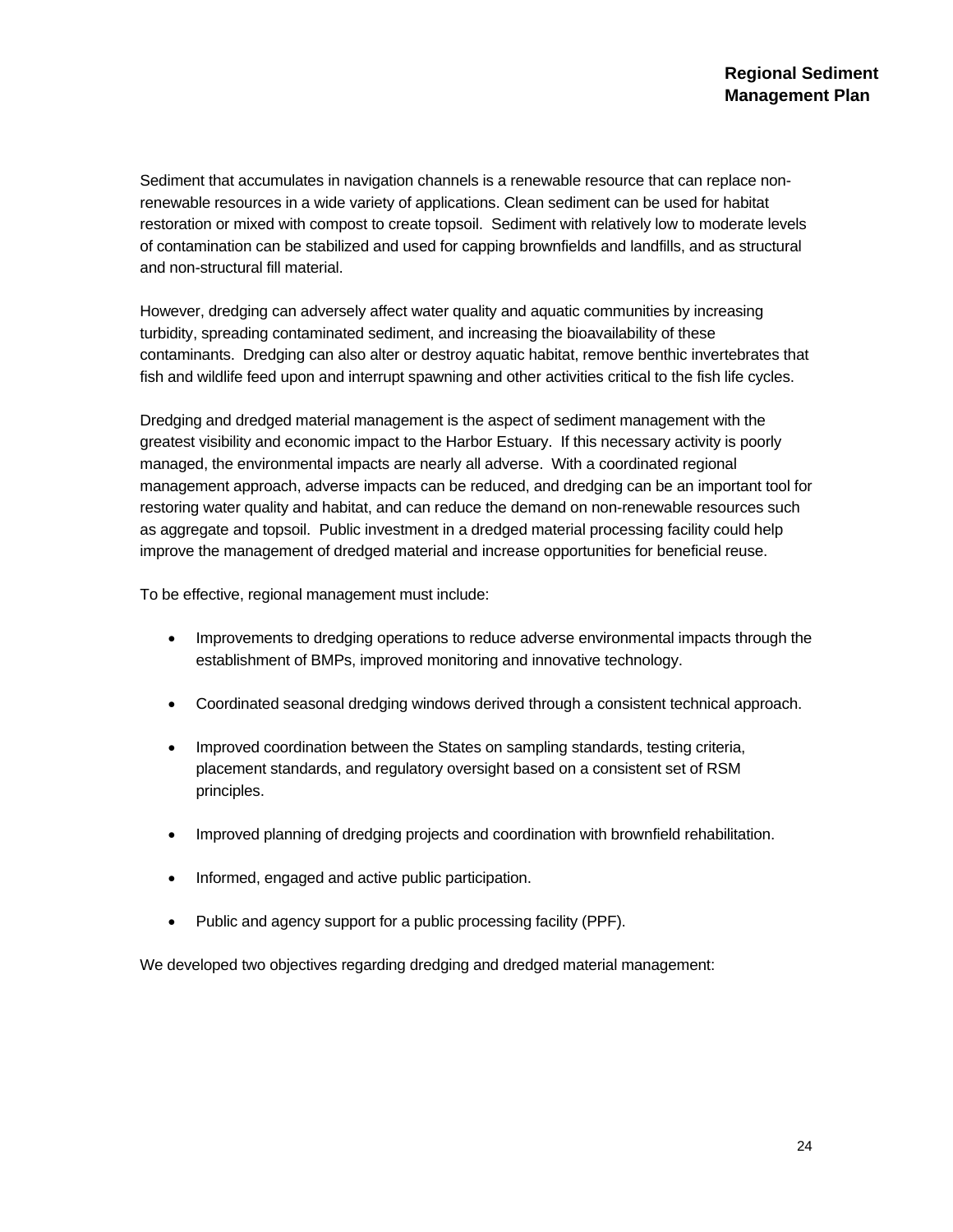# **Objective DM-1 - Improve dredging operations**

### **Challenges:**

Poor construction practices such as overfilling barges, excessive hoist speeds and the use of improper or poorly maintained buckets can compound dredging impacts or result in unintended effects such as the release of contaminants in transit to the processing site. Residuals, that is, contaminated sediments that remain after dredging or have spread to previously clean areas during dredging, result from resuspended sediment that settles after dredging is completed or from the failure of steep dredge-cut slopes. Residuals reduce the effectiveness of sediment cleanup projects and may require additional dredging.

Protective BMPs to reduce turbidity, the dispersal of sediment-bound contaminants, and residuals need to be improved, implemented consistently and monitored. The specific BMPs required would be those appropriate for the nature and quality of the dredged material, and vary accordingly, but would also be consistent between the various regulatory jurisdictions. BMPs also could include feasible engineering modifications/structures to re-direct sediment to minimize dredging footprints and/or quantity over time.

Seasonal windows have been established to protect fish resources, but are no longer based on state-of-the-art knowledge. Their effectiveness in protecting fishery resources has been questioned by the implementing agencies. Seasonal dredging windows should be consistent between both States, as they are designed to protect the same resources. The windows should be designed using scientifically-valid information from the peer-reviewed literature as well as comments and advice from experts from all involved agencies.

### **Status:**

Typical BMPs include seasonal restrictions on dredging, and requirements for specialty equipment and operational controls. Engineering performance standards regarding residuals and monitoring are often not required for navigational dredging projects. The Corps and private industry continue to research and develop technologies and practices to reduce the adverse impacts of dredging. Tamper-proof automated data collection and storage systems are already in use, such as the global positioning system-based Automated Disposal Surveillance System to verify HARS placement and systems that monitor barge spillage during transit. Technology exists to monitor most aspects of a dredging project and help ensure adherence to BMPs and permit conditions. We should continue to seek and require innovative technologies that provide real-time monitoring of dredging activities.

### **Recommended Actions:**

DM-1.1. The States of New York and New Jersey, in coordination with the Army Corps of Engineers, should develop and implement a consistent minimum set of BMPs for navigation dredging projects.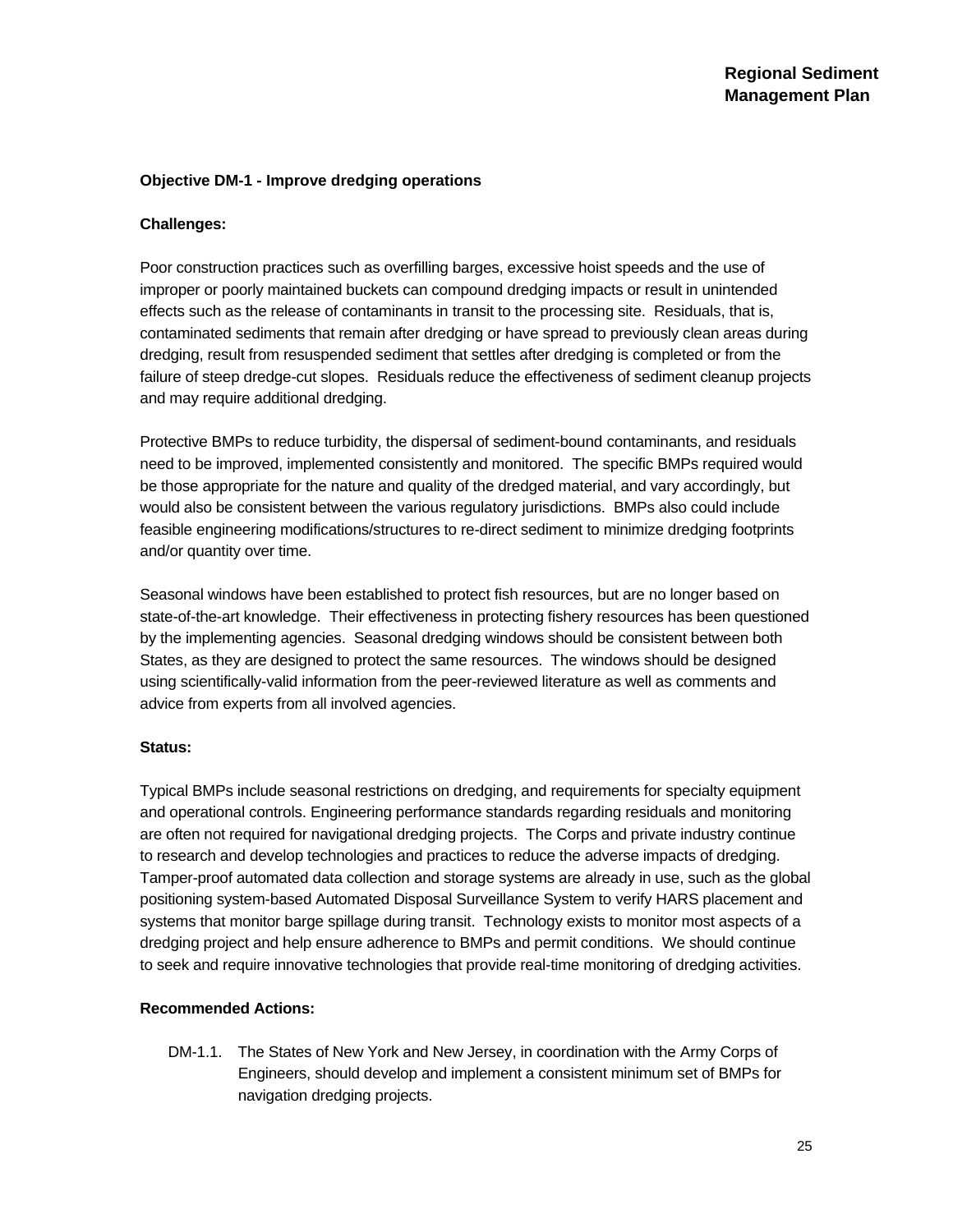- DM-1.2. Both States should establish consistent seasonal dredging window requirements that are designed to protect the same resources in the same waterways. The windows should be periodically reviewed and updated using the latest peer-reviewed scientific information available and advice from outside scientific experts. Research, monitoring or modeling should be conducted in those instances where knowledge of the likelihood and severity of impact to an important resource is lacking and is contributing to agency and public disagreements. Monitoring should also be conducted to determine the effectiveness of the windows.
- DM-1.3. The Corps should investigate and implement as appropriate state-of-the-art means of monitoring and inspecting dredging projects for adherence to operational BMPs.
- DM-1.4. The Corps should investigate and evaluate innovative dredging techniques and equipment that is designed to minimize resuspension of sediment during navigation dredging projects.

### **Objective DM-2 - Improve dredged material management**

# **Challenges:**

Inconsistent regulations, polices and standards make planning and permitting of dredging projects unpredictable and costly. We need to establish a single set of testing protocols and to improve consistency and predictability in the technical requirements for dredging decisions.

The States and the federal government should develop a policy on how to consider RSM in regulatory decisions. Initial dredging and maintenance dredging issues need to be considered in the development plans before permits are issued. In their permit applications, applicants should provide a dredged material management plan that identifies the long-term maintenance strategy for their facility. This is a regional management issue, especially important in light of the limited number of available and acceptable means of managing dredged material. Potential synergies for regional approaches to sediment management may be realized if the U.S. Department of Agriculture, the USEPA, the Corps and state governments more closely coordinate the sediment management components of their authorizations and appropriations.

The USEPA established Regional Dredging Teams (RDTs) to improve local coordination on dredged material management issues. The New York/New Jersey Harbor RDT currently meets monthly to discuss and problem-solve specific and general dredging and disposal concerns that affect the Harbor Estuary, with particular emphasis on beneficial use of dredged material; the RDT, however, does not have public representation. A new interagency group (i.e., the Dredged Material Management Subgroup) that includes the appropriate agencies, stakeholders and the public is needed to foster inclusive communication and long-term regional dredging planning. Coordinating new projects and maintenance dredging projects through this new interagency group is a means to ensure stakeholder acceptance and decrease costs.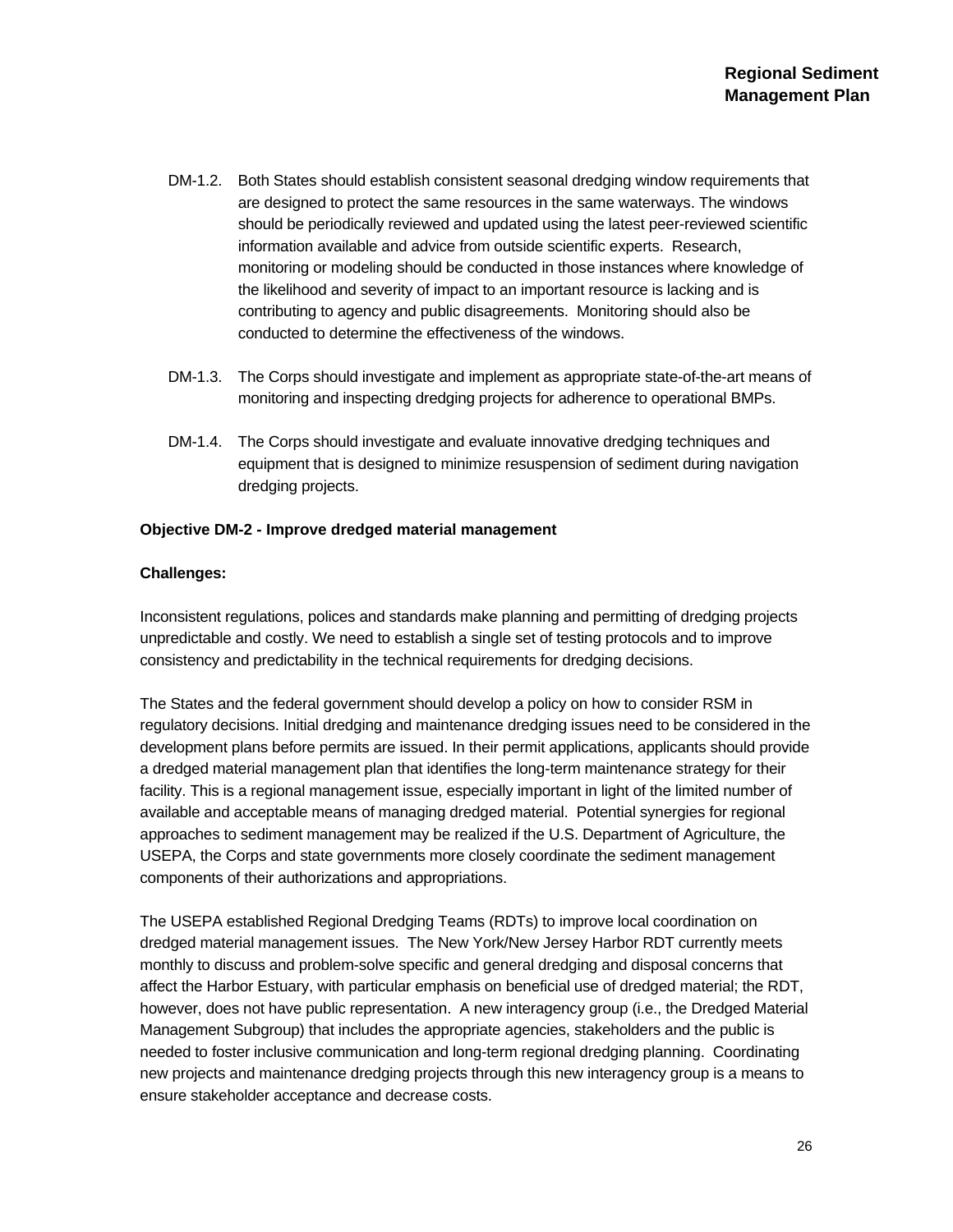The USEPA has also formed the Remediation Materials Workgroup (RMW) whose mission is to improve HARS placement testing and technical evaluative criteria. Much good work has been done but overall progress has been slow.

In order to expand and enhance beneficial reuse options, we must foster innovation through research and development of dredged material management technologies. The States and federal government must articulate clear policies and define priorities for beneficial use of dredged material. Beneficial use projects are often proposed in an *ad hoc* fashion by the entity that appears to benefit most from the dredging (or filling), automatically making it suspect to the community at large, regardless of the true intentions of those that propose it. The current piecemeal approach to sediment management creates challenges in beneficially linking dredging to beneficial uses in brownfields, landfill closures and manufactured sediment-derived products. Matching up potential beneficial use projects with dredging projects could be best accomplished by development of a beneficial use plan, coordinated with the RDT. Failure to complete this project leaves stakeholders with uncertainty regarding the management of all moderately contaminated dredged material and foments distrust between the environmental groups and agencies.

With improved coordination between operations and availability of sites for beneficial use, brownfield/landfill remediation can benefit harbor maintenance by providing demand and placement sites for dredged material. We need a stronger link between processed dredged material and the remediation projects that could use the dredged material beneficially. A critical component of this link is establishing consistent sampling, testing and placement/reuse criteria across the States. Additionally, increased public involvement is needed to foster public acceptance of beneficial use of dredged sediments.

Creating a PPF to centralize processing of dredged material could reduce dredged material disposal costs, enhance options for beneficial use and provide more predictability to meet the dredged material processing needs in the Harbor Estuary. The PPF might also serve as a host site for research and development for enhancing and expanding beneficial reuse options. Discussions are underway to develop a PPF through a public-private partnership. Such a partnership is necessary to address the complex issues of financing, siting, permits, operation and community acceptance. Public involvement is important to raise awareness and acceptability of dredged material-derived products produced by the facility and to foster support for the siting of a PPF in a Harbor Estuary community.

The State of New Jersey has taken numerous steps to facilitate the beneficial use of dredged material. Legally, not only has dredged material been explicitly exempted from solid waste regulation but processed dredged material is specifically encouraged for use as a fill and capping material under the "Brownfields Law" (Public Law 1997, Chapter 278, C.58:10B-1 *et seq*). The NJDEP carefully regulates dredging and dredged material management through its Office of Dredging and Sediment Technology (ODST). The ODST connects dredging proponents and those wishing to process or utilize dredged materials. The New Jersey Department of Transportation, Office of Maritime Resources (OMR) provides policy and planning assistance. The OMR and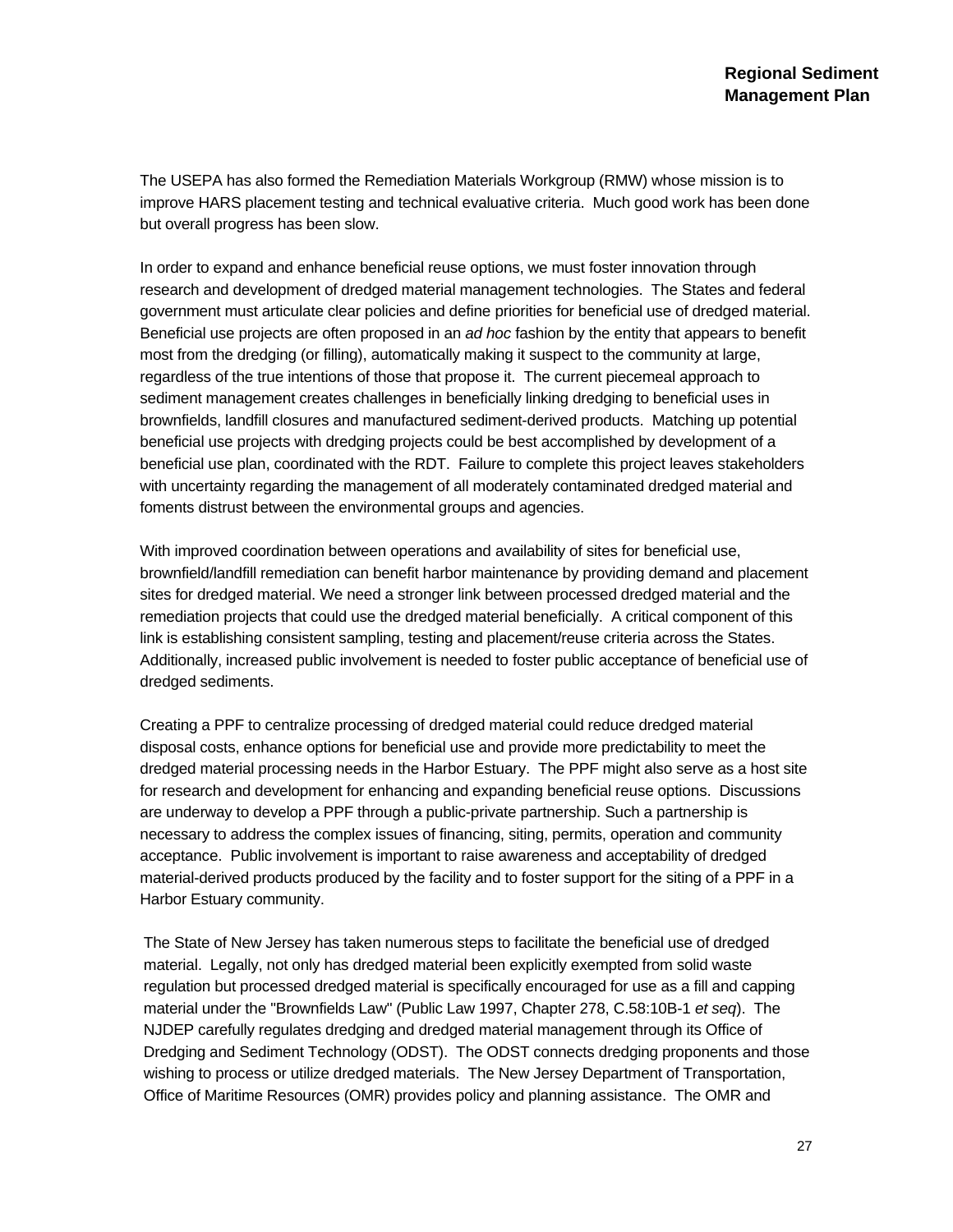ODST work closely to provide seamless government oversight and assistance and this has resulted in a successful beneficial use program (more than 11 million cy of processed dredged material used to cap and close numerous contaminated properties since 1997).

The NYSDEC, which has regulatory jurisdiction over dredging and upland placement of sediments, authorizes upland reuse of sediments through Beneficial Use Determinations. However, a larger, cooperative, multi-agency initiative is needed in New York State to facilitate prompt, environmentally sound dredging and dredge material management projects. Given the Port's economic significance to the metropolitan region, such an effort should team NYSDEC with the state-wide Empire State Development Corporation and with the New York City Economic Development Corporation (NYCEDC), Department of Environmental Protection, and the Department of Sanitation. The NYCEDC has significant interests in important waterfront development activities and would lead the City's participation by providing both economic and planning assistance. The Corps and the Port Authority of New York & New Jersey (PANYNJ), with the greatest interests in port dredging, must continue to work with the States to identify and develop economically viable, environmentally sound dredge material management alternatives.

# **Status:**

HEP set the goal (Goal 4C): *"Navigation-related projects in the Harbor are designed and implemented in an environmentally beneficial manner."* 20

Under the U.S. Ocean Action Plan, the Subcommittee on Integrated Management of Ocean Resources was established to promote and strengthen interagency coordination and regional planning. The DMMP technically evaluates all potential dredged material placement options, discusses environmental impacts and makes long-term projections. The 5-year matrix would be the active management tool to link up dredging projects with placement sites, and would be dynamic enough to accommodate change. Updates to the DMMP would not be necessary unless a new placement option (not a new site alone) was identified, or significant environmental impacts were identified for an existing placement option not covered in the original document.

We have made great strides towards recognizing and utilizing dredged material as a resource material with a wide variety of applications. The Corps, its co-sponsor the PANYNJ, the USEPA, and the States of New Jersey and New York have demonstrated and authorized dredged material use in the closure of the HARS, beach nourishment, habitat creation, landfill closure, brownfield rehabilitation and as topsoil. Two commercial firms stabilize and beneficially use hundreds of thousands of cubic yards of dredged material annually in landfill closure and converting brownfields to higher value uses. More upland sites are needed that can be used in a cost-effective manner for processed dredged material, particularly in New York. Water Resources Development Acts of

l

<sup>20</sup> HEP. 2007.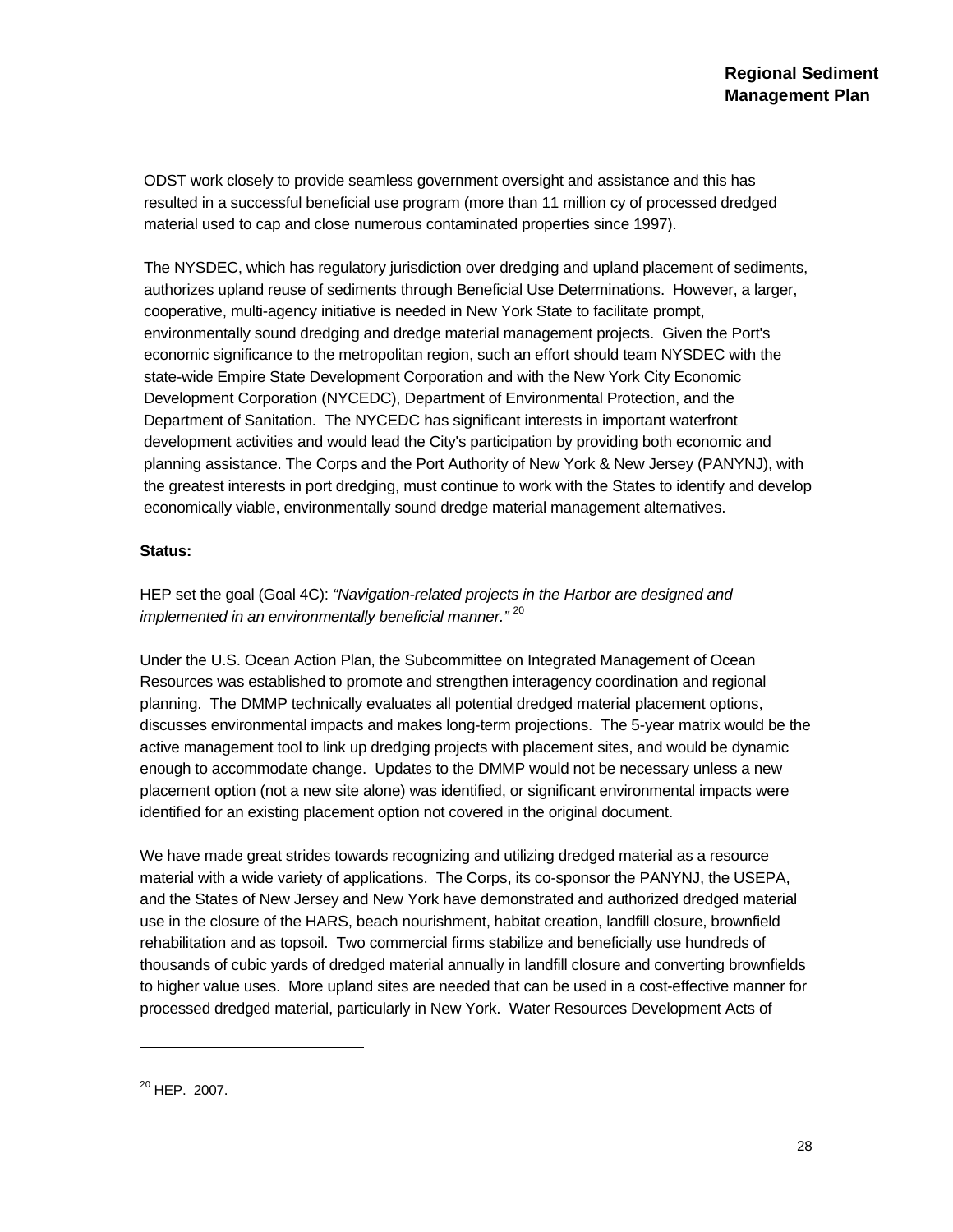1990, 1992 and 1996 set forth a program consisting of a series of progressive steps to lead to a fullscale demonstration of one or more decontamination technologies with a processing capacity of at least 500,000 cy per year. Currently, decontamination technologies are being focused on highly contaminated sediment remediation, but not on navigation dredging.

### **Recommended Actions:**

- DM-2.1. The DMMP should be finalized to complete its role as the parent document for identification and status of dredged material placement options.
- DM-2.2. Utilize the resources of the RDT to efficiently coordinate private and public dredging projects with dredged material management options.
- DM-2.3. Both States should move forward as expeditiously as possible with the identification and permitting of sites for the placement of dredged materials to ensure that navigational projects can proceed in a timely manner. It is important to have sites in both States that can handle the full range of contaminants encountered in our shipping channels and berths.
- DM-2.4. The Dredged Material Management Subgroup should be formed and periodically update a comprehensive 5-year plan for managing upcoming dredging projects. This plan and its updates should be published and made available on-line for public review.
- DM-2.5. The RMW should reconvene and expedite completion of criteria development. The RMW should coordinate with the RDT to determine the impacts of HARS criteria changes on planned dredging projects and existing and future placement sites to better prepare for change.
- DM-2.6. Establish regional priorities for beneficial use of dredged material in the form of a regional beneficial use plan. States should consider using dredged material for state projects requiring fill before considering other sources of fill material.
- DM-2.7. Studies of the PPF should be expedited and public involvement must be incorporated into the planning process.
- DM-2.8. Agencies responsible for making regulatory decisions on dredging projects should develop a regional approach to dredged material sampling and testing.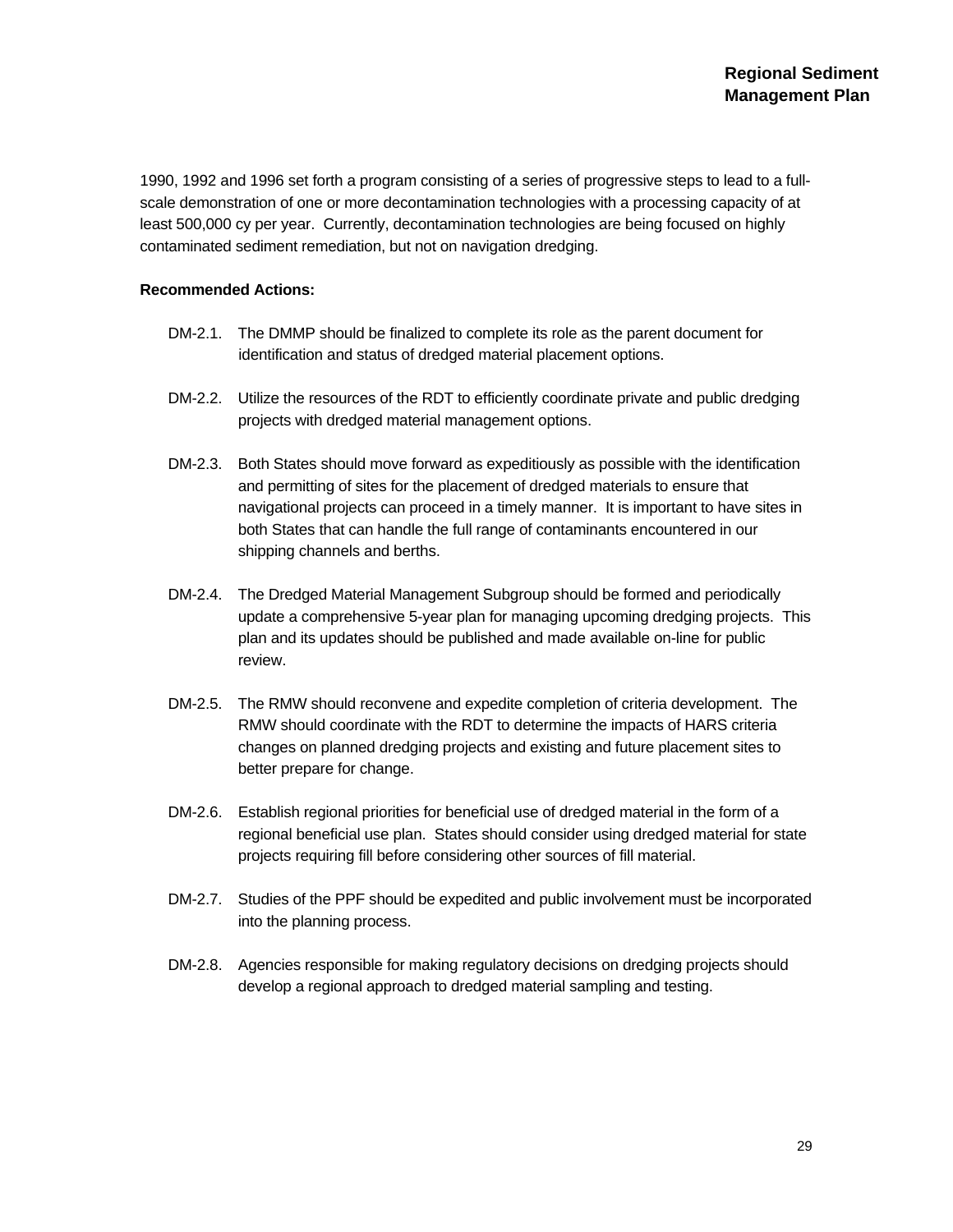# **4. Conclusions and Next Steps**

In this report we discussed the reasons for developing an RSM Plan for the Harbor Estuary. We reviewed existing strategic plans worldwide and highlighted basic, generally-accepted principles that would help guide our efforts to create a plan. The report then described specific objectives for each of the major components – Sediment Quality, Sediment Quantity and Dredged Material Management – describing the challenges, status and recommended actions for each objective. A total of 45 separate actions were recommended (summarized Appendix 1).

The overarching conclusions of the Workgroup were:

- The eight objectives and 45 recommended actions represent the consensus of the Workgroup members and need to be considered in their entirety.
- Sediment Management Advocates in both the States of New York and New Jersey are needed to overcome institutional and organizational barriers that have hampered past efforts to manage sediment effectively.
- Because many of the issues involved in RSM are "bottom-up" community-related efforts, it is essential that the public is fully engaged in the decision-making process, rather than "sold" a largely completed plan or project.

### **A Structure to Implement the Program**

The next step is to address the basic question – what do we do next?

Throughout this report, we focused on explaining what is needed to have a comprehensive RSM Program. We did not try to solve the problem of how to implement the recommended actions in order to avoid becoming trapped in the details and losing track of the big picture necessary to implement the RSM Plan. We recognize that many of these recommended actions advance a new way of thinking that entails substantial institutional, political, technical and funding challenges and that there needs to be an organizational element that works to overcome these challenges.

We recommend the formation of a new workgroup under the HEP whose sole mission would be the implementation of the RSM Plan presented in this report. This RSM Workgroup would be a primary steering workgroup that would include State Sediment Management Advocates or their representatives, and would report to the Management Committee and Policy Committee as all other HEP workgroups do. Sub-workgroups would be formed to address Sediment Quality, Quantity and Dredged Material recommended actions, respectively. A more detailed description of this RSM Workgroup and how it would conduct itself is contained in Appendix 2.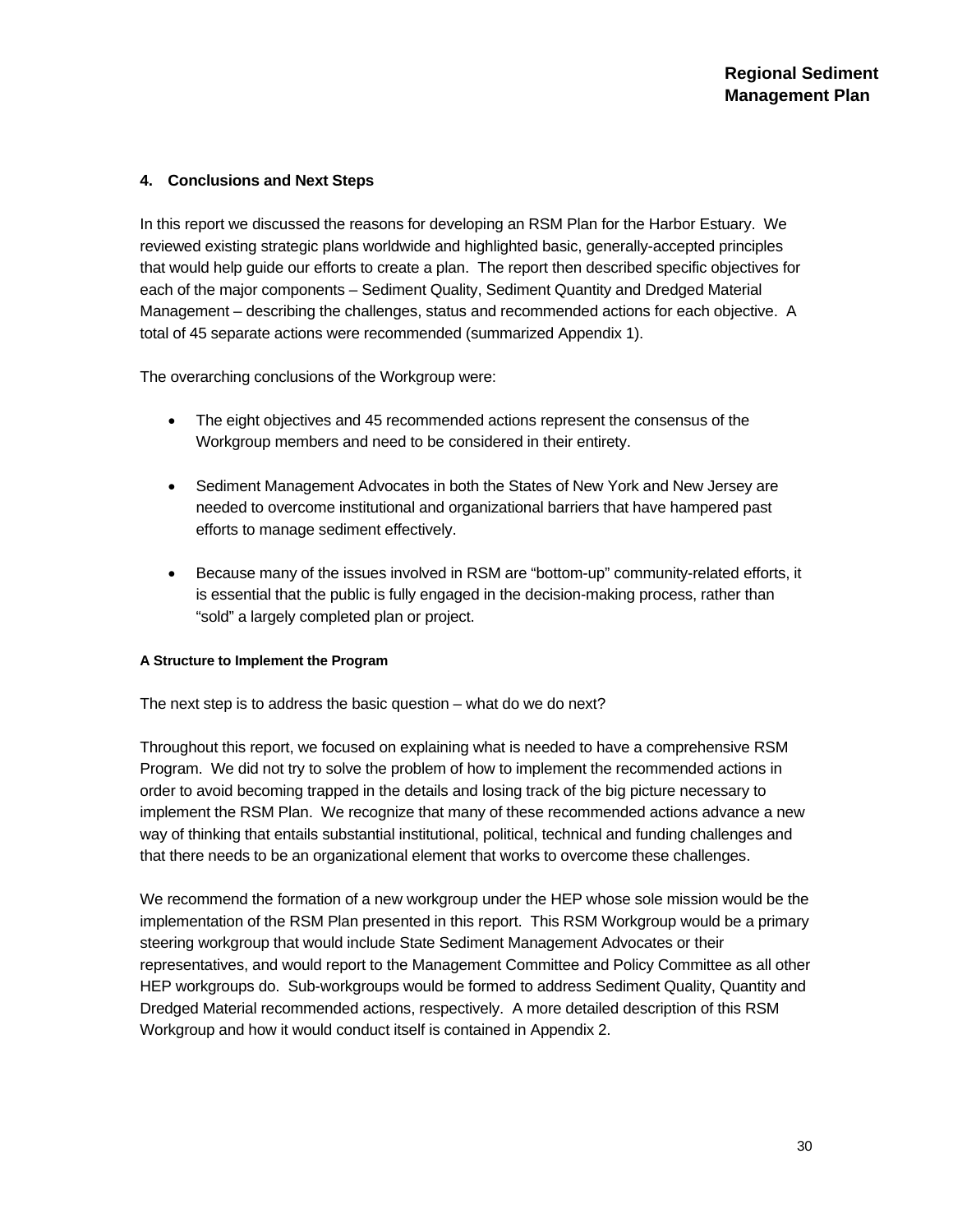The RSM Workgroup would be comprised of agency representatives, technical experts and representatives of non-government organizations who all are empowered to speak for their respective groups, have the ability to reach out to a wide constituency and who are motivated to see this program successfully implemented. The RSM Workgroup would be responsible for investigating each recommended action, ensuring their intent is clearly defined and achievable, and then for laying out the steps required to implement the recommended actions. Recommended actions that they are empowered to implement would be done by the workgroup and its member organizations. Recommended actions that need to be elevated would be carried out through the Management and Policy Committees. Without a workgroup to keep the issues focused and to provide leadership in implementing the recommended actions, RSM for the Harbor Estuary is not likely to succeed.

#### **Estimated Costs**

One of the first tasks is to bring together the RSM Workgroup parties to develop foundation documents that would include a project management plan; a list of priorities for actions and studies; a budget and timeline for the proposed work; and an implementation plan that includes an estimate of costs, timelines and benefits of the various recommended actions. The RSM Workgroup should also estimate the administrative funding that would be necessary to support plan development, and should submit this early on to the HEP management structure. A rough estimate of the administrative funding required is \$250,000. Concurrently, the State Advocates need to be identified and put in place

It is not practical at this time to estimate the cost of creating and implementing an RSM Plan. There are recommended actions that would require extensive expenditures of time and resources to fully implement, but estimating costs at this time is not practical because the exact nature of the action has not yet been determined. It is also critical that the RSM Workgroup, including the State Advocates, meet first and identify priorities for action and study.

# Some of these actions include:

- Reducing sources of pollution.
- Improving aquatic habitat quality.
- Remediating landfills and brownfields.
- Expediting large-scale cleanups, such as the Passaic and Hudson Rivers.
- Implementing soil conservation solutions in the watershed.
- Implementing sediment source controls in the Harbor Estuary.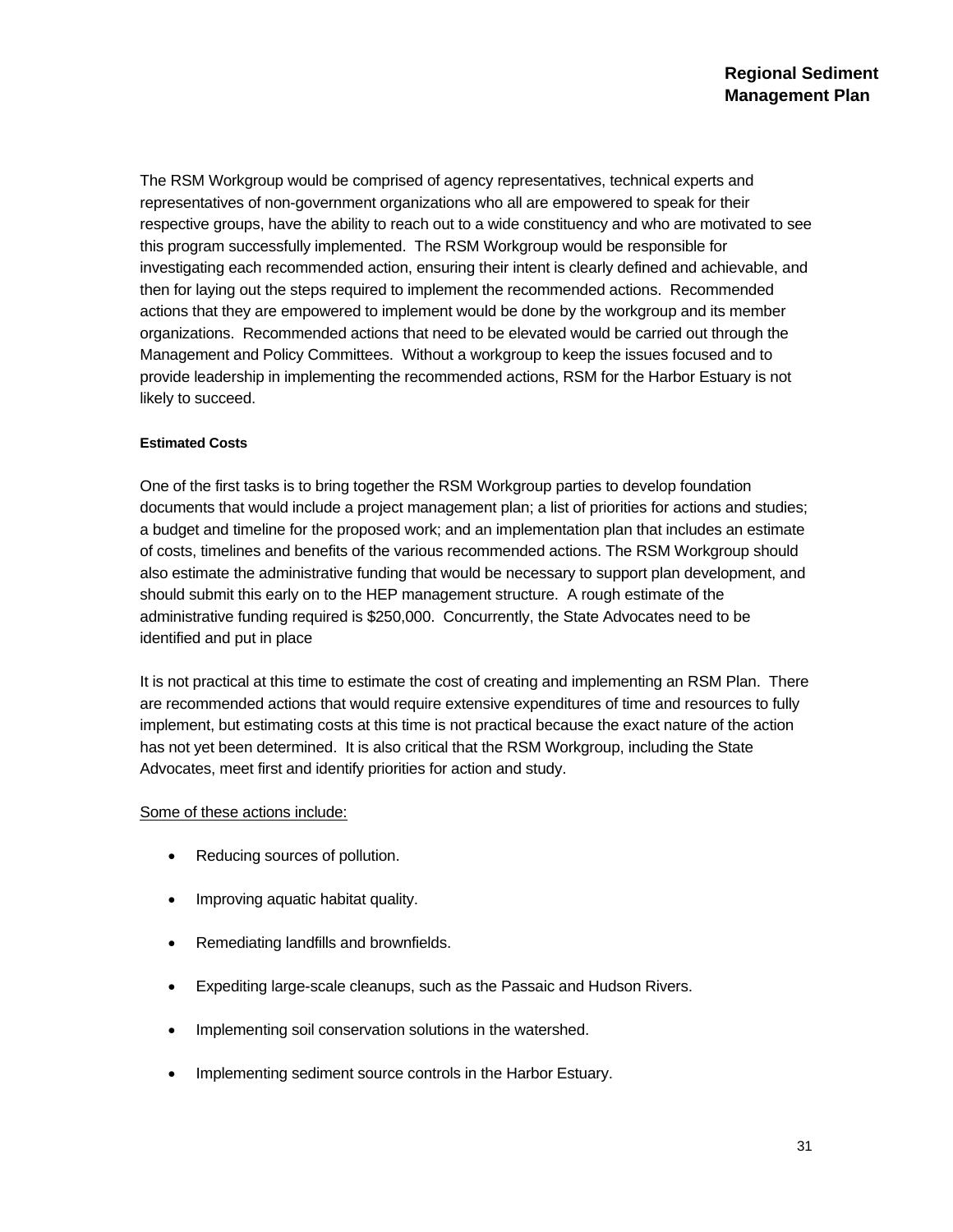### Some initial monitoring and studies include:

- Develop a sediment characterization map.
- Conduct periodic re-evaluation and update the CARP model.
- Develop a sediment transport model and sediment budget.
- Monitor suspended sediment loadings in the Hudson River (and other tributaries).
- Complete a regional beneficial use plan for dredged material.

# **Economic Benefits**

Though this is a long-term plan, we anticipate near-term economic returns. For example, each cubic yard of dredged material that is clean enough for disposal in the HARS reduces maintenance dredging costs by about \$45 per cubic yard (2008 prices). The DMMP estimates that achieving the goal of clean sediments throughout the harbor can save at least \$25,000,000 per year in the costs of maintaining our water transportation infrastructure.

Reducing harbor maintenance costs is one benefit of effective sediment management; however RSM is not entirely about dredging. Other economic drivers for RSM also include recreation, tourism and fisheries – industries valued at over \$20 billion per year that depend on a clean Harbor Estuary.

# **Summary**

We expect that adopting a regional approach to managing sediments can benefit the Harbor Estuary in many ways, based on the results of RSM in other areas. Expected benefits include:

- *Cost savings* resulting from reduced re-handling of material; extended dredging cycles, sharing equipment in linked projects, shared information and avoided duplication of data collection.
- *Improved habitat quality* resulting from the remediation of contaminated sediments.
- *Improved environmental conditions* based on reintroduction of sediment into "sand starved" littoral systems to sustain habitat for threatened and endangered species.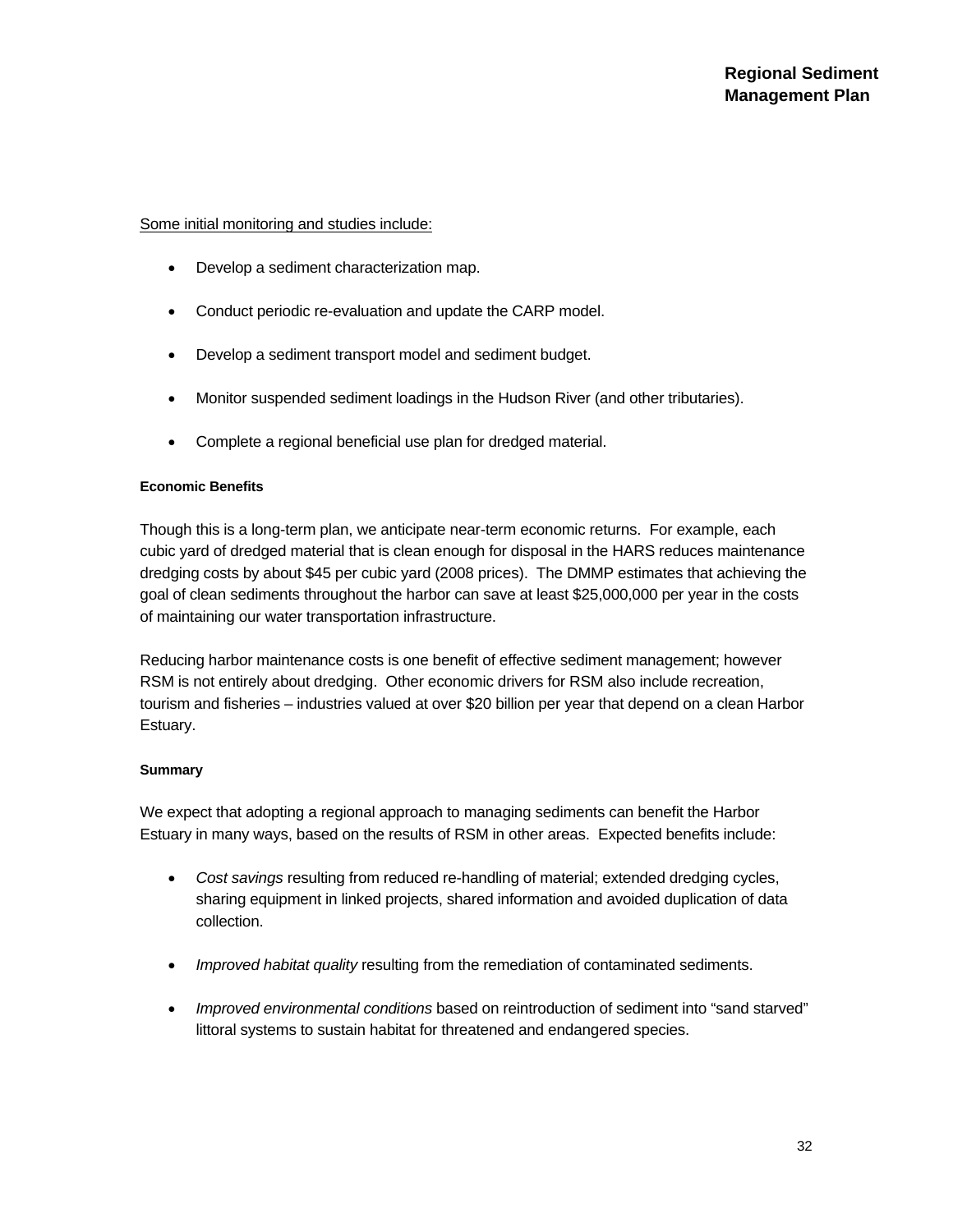- *Shared regional-scale data management systems, models and other tools* improve projectlevel decisions and help achieve greater consistency in analytical results among studies and projects within a region.
- *Improved interagency and stakeholder relationships* produce opportunities for collaboratively leveraging financial and manpower resources in data collection and analysis, tool development and project implementation.
- *Improved predictability of regulatory processes* resulting from improved intergovernmental collaboration and coordination.

For the RSM Plan to achieve these benefits, the following actions are needed:

- Adopt the Vision, Objectives and Recommended Actions presented in this report.
- Provide administrative funding early on to support plan development.
- Establish a formal RSM Workgroup.
- Identify and empower Sediment Management Advocates in each state.
- Establish and sustain public involvement in all aspects of this plan.
- Support the technical, policy and research objectives.
- Establish a long-term funding mechanism.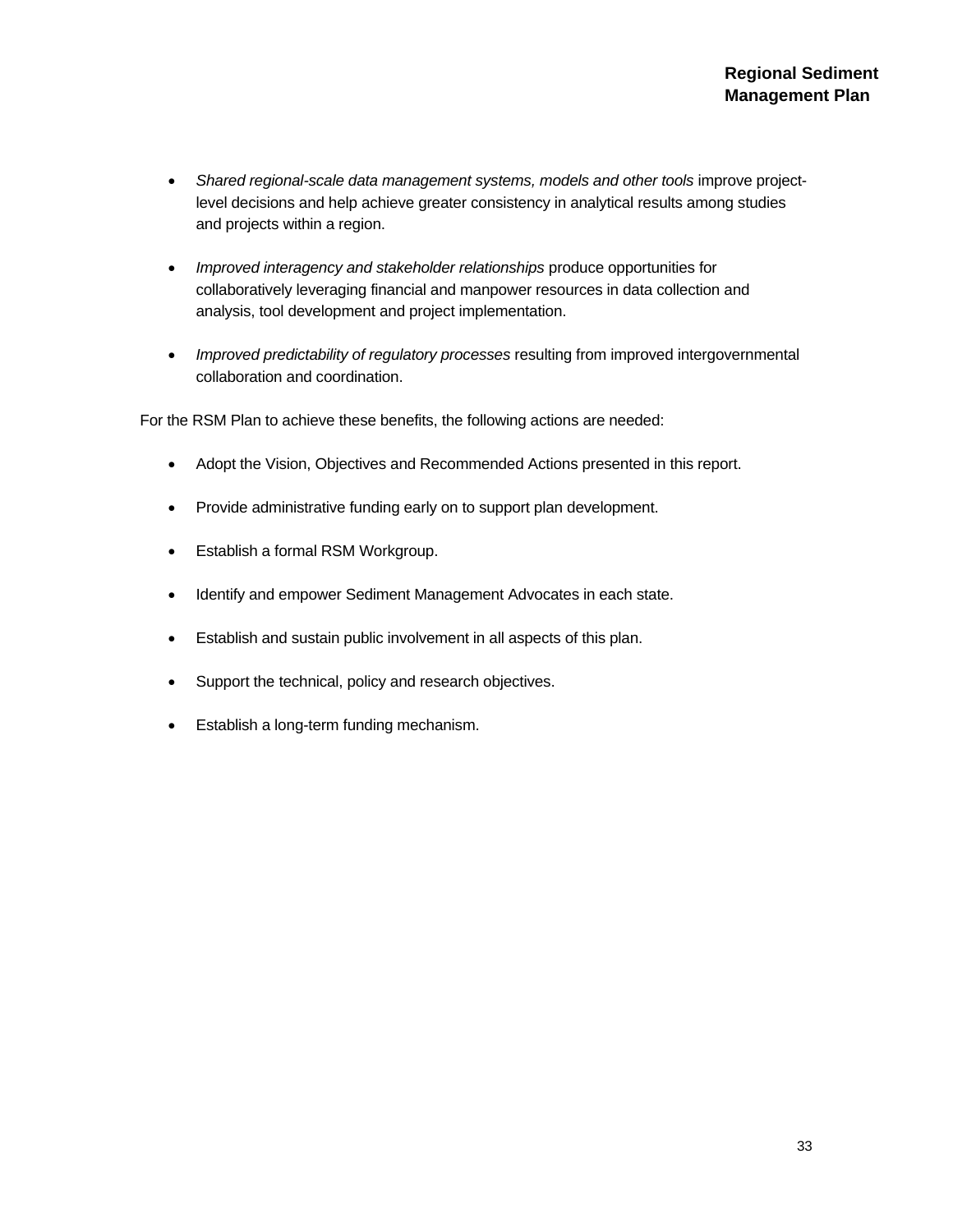**Appendix 1** 

Summary of Recommended Actions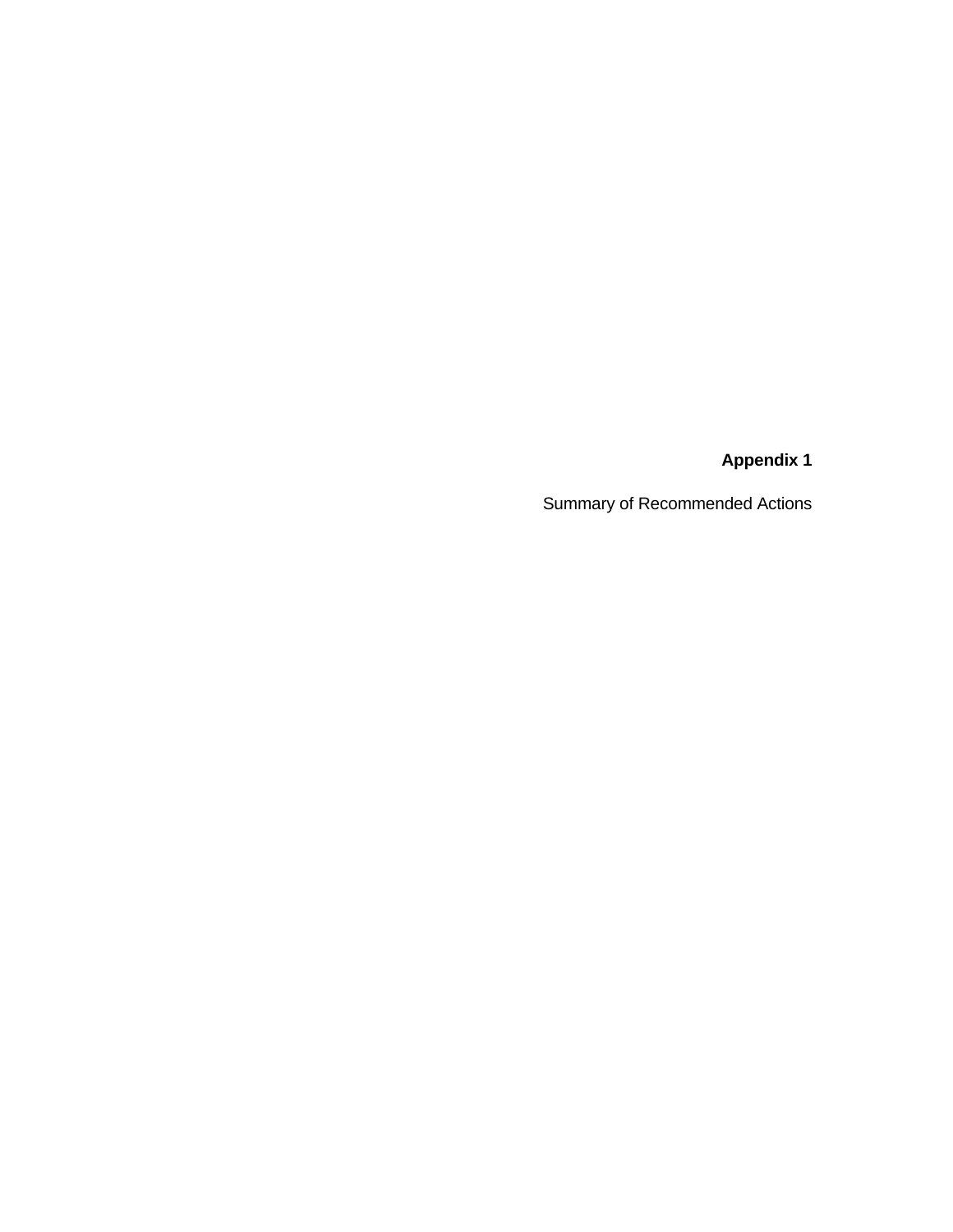# **APPENDIX 1**

### **SUMMARY OF RECOMMENDED ACTIONS**

### **SEDIMENT QUALITY RECOMMENDED ACTIONS**

#### **Objective QL-1 - Ensure new sediments are clean**

- QL-1.1. Identify specific sources of contamination within the Harbor Estuary and reduce them to levels that protect sensitive species at sensitive life stages.
- QL-1.2. Monitor and reduce/eliminate contaminant sources of significance, as determined by CARP.
- QL-1.3. Monitor heads of tide for sediment quality in order to track down and eliminate upstream sources of contamination.
- QL-1.4. Complete the Hudson River and Passaic River cleanup projects.
- QL-1.5. Develop a process for the evaluation and categorization of existing sediment contamination levels in the Harbor Estuary for prioritization of targeted remedial activities.
- QL-1.6. Where specific watersheds have been identified as sources of particular contaminants, coordinate upstream groups and agencies through an awareness workshop that brings the Harbor Estuary's issues (and resources) to light for these groups, and work together to reduce/eliminate identified sources.
- QL-1.7. Conduct research into linkages between sediment quality and ecosystem health. Continue developing and implementing rapid monitoring tools for sediment, with the objective of identifying and eliminating the causative agents of acute toxicity in Harbor Estuary sediments.
- QL-1.8. Evaluate the economic benefits of improved sediment quality and ecosystem health.
- QL-1.9. Coordinate with environmental and health-based organizations in the watershed to educate and inform the public about ways to reduce/eliminate sources of contamination.
- QL-1.10. Engage the public in setting priorities for action, thus ensuring political support.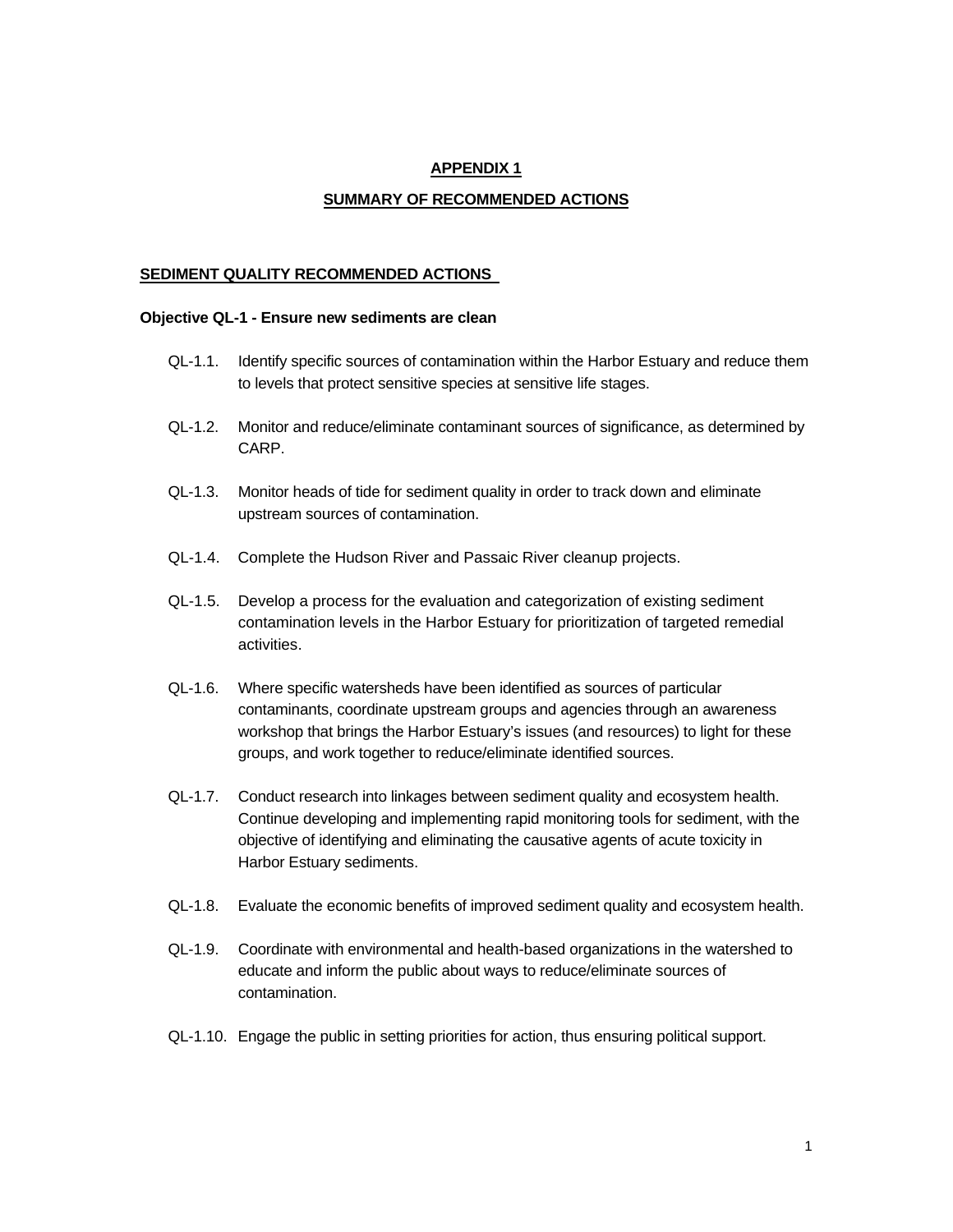### **Objective QL-2 - Ensure new sediments entering the Harbor Estuary system remain clean**

- QL-2.1. Identify specific sources of contaminated sediments to the estuary by continuing to support source inventory and trackdown programs initiated by CARP.
- QL-2.2. Reduce/eliminate sources of pollution that may serve to contaminate clean sediments.
- QL-2.3. Conduct a periodic (approximately every 5 years) contaminant assessment and monitoring program (limited CARP re-evaluation).
- QL-2.4. Continue supporting landfill/brownfield remediation programs, especially those that utilize dredged Harbor Estuary sediments.
- QL-2.5. Include dredged material regulatory criteria and benchmarks in the development of Harbor Estuary toxics TMDLs.
- QL-2.6. Ensure that contaminated sediments are considered source components in developing Harbor Estuary toxics TMDL.

### **Objective QL-3 - Reduce direct exposure**

- QL-3.1. Using CARP and other information, develop a map characterizing sediments in the Harbor Estuary by differences in sediment quality and potential for transport to other areas. Use the sediment characterization zone map to prioritize remedial activities and source control priorities.
- QL-3.2. Develop an economic evaluation for remediation in each sediment quality zone requiring remediation.
- QL-3.3. Include sediment characterization zones in Harbor Estuary toxics TMDL process.
- QL-3.4. Reduce cross-jurisdictional differences in sediment and water quality goals for the Harbor Estuary.
- QL-3.5. Support timely implementation of large-scale cleanups (such as Passaic and Hudson Rivers).
- QL-3.6. Inform and engage Harbor Estuary stakeholders about sediment quality issues and recommended actions.
- QL-3.7. Reduce sources of pollution that may serve to contaminate clean sediments.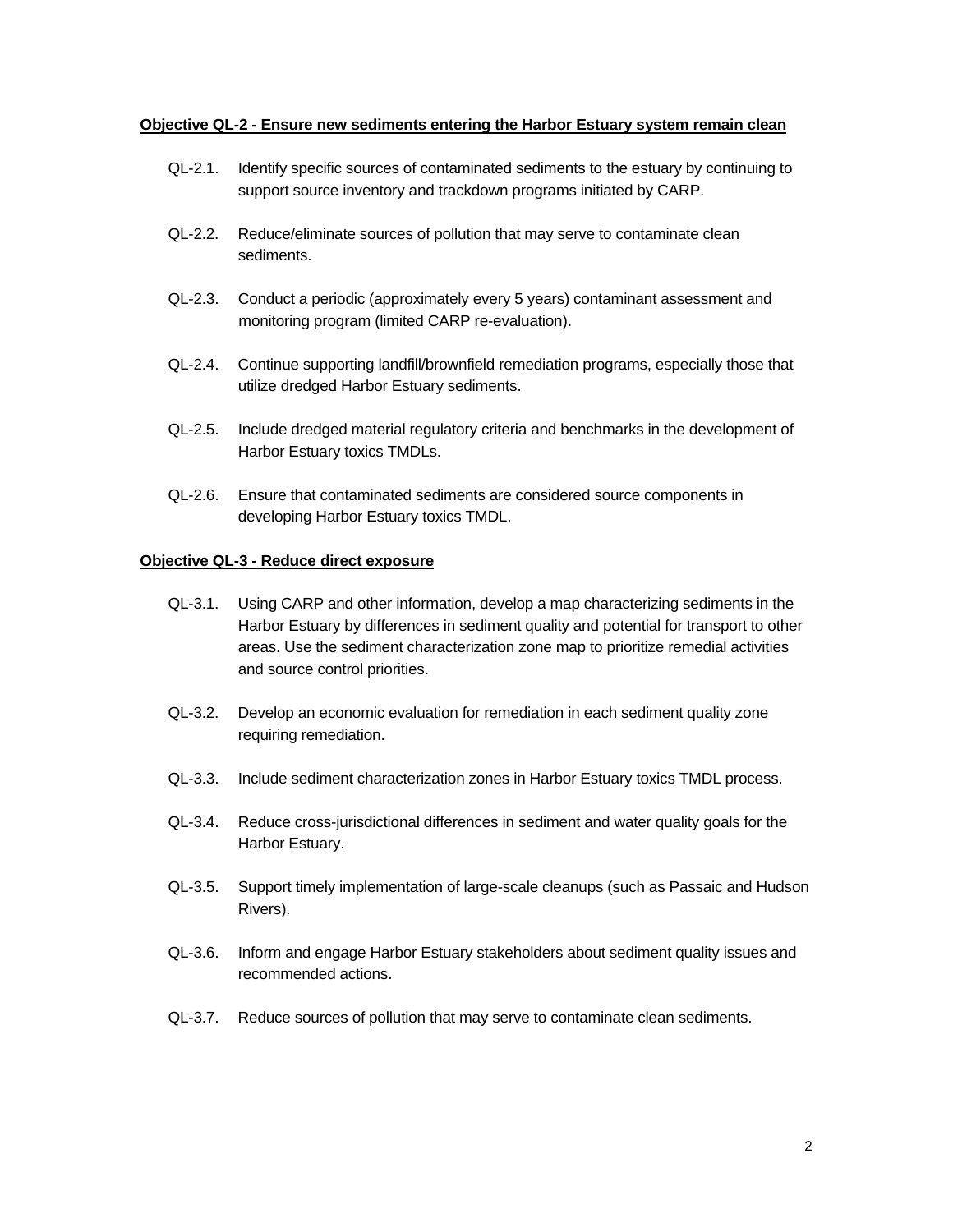### **Objective QL-4 - Reduce transport of contaminants to other areas**

- QL-4.1. Identify and implement priorities for the remediation of highly mobile contaminated sediments.
- QL-4.2. Improve understanding of hydrodynamics and sediment transport in Harbor Estuary, including attenuation and impacts of Harbor Estuary deepening.
- QL-4.3. Communicate continuing threat of "hot spots" in the Passaic and Hudson Rivers to Harbor Estuary stakeholders and to the agencies responsible for those projects.

# **SEDIMENT QUANTITY RECOMMENDED ACTIONS**

### **Objective QT-1 - Ensure sufficient sediment to support healthy ecosystem processes**

- QT-1.1. Develop new sediment transport models and sediment budgets to predict input and delivery of sediment at the appropriate scale, and collect new information as appropriate.
- QT-1.2. Evaluate how sediment influences local ecosystem processes.
- QT-1.3. Identify habitats adversely affected by sediment quantity issues.

### **Objective QT-2 - Reduce sediment deposition in shipping channels/berths**

- QT-2.1. Develop sediment transport model and sediment budget to predict input and delivery of sediment at the appropriate scale (e.g. navigation channels), and collect new information as appropriate.
- QT-2.2. Evaluate how sediment source controls and engineering solutions can affect sedimentation throughout the Harbor Estuary system and in the most frequently dredged channels.
- QT-2.3. Identify habitats adversely affected by sediment quantity issues and restore them.
- QT-2.4. Identify watersheds that are contributing excessive amounts of sediment to shipping channels. Work with appropriate organizations (e.g., Natural Resource Conservation Service districts, watershed alliances, etc.) to formulate and implement comprehensive soil conservation solutions.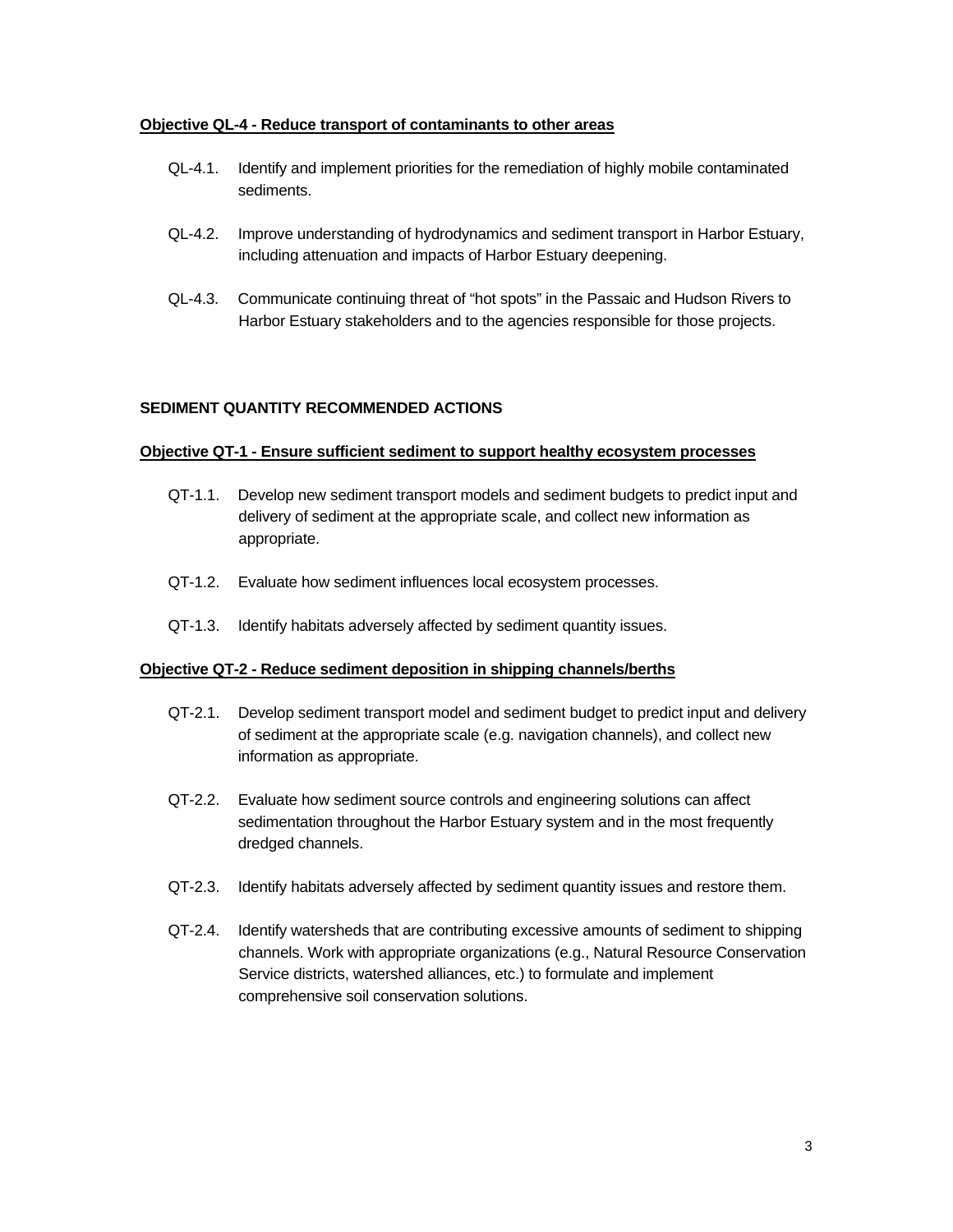# **DREDGED MATERIAL RECOMMENDED ACTIONS**

### **Objective DM-1- Improve dredging operations**

- DM-1.1. The States of New York and New Jersey, in coordination with the Army Corps of Engineers, should develop and implement a consistent minimum set of BMPs for navigation dredging projects.
- DM-1.2. Both States should establish consistent seasonal dredging window requirements that are designed to protect the same resources in the same waterways. The windows should be periodically reviewed and updated using the latest peer-reviewed scientific information available and advice from outside scientific experts. Research, monitoring or modeling should be conducted in those instances where knowledge of the likelihood and severity of impact to an important resource is lacking and is contributing to agency and public disagreements. Monitoring should also be conducted to determine the effectiveness of the windows.
- DM-1.3. The Corps should investigate and implement as appropriate state-of-the-art means of monitoring and inspecting dredging projects for adherence to operational BMPs.
- DM-1.4. The Corps should investigate and evaluate innovative dredging techniques and equipment that is designed to minimize resuspension of sediment during navigation dredging projects.

### **Objective DM-2 - Improve dredged material management**

- DM-2.1. The Dredged Material Management Plan (DMMP) should be finalized to complete its role as the parent document for identification and status of dredged material placement options.
- DM-2.2. Utilize the resources of the Regional Dredging Team (RDT) to efficiently coordinate private and public dredging projects with dredged material management options.
- DM-2.3. Both States should move forward as expeditiously as possible with the identification and permitting of sites for the placement of dredged materials to ensure that navigational projects can proceed in a timely manner. It is important to have sites in both States that can handle the full range of contaminants encountered in our shipping channels and berths.
- DM-2.4. The Dredged Material Management Subgroup should be formed and periodically update a comprehensive 5-year plan for managing upcoming dredging projects. This plan and its updates should be published and made available on-line for public review.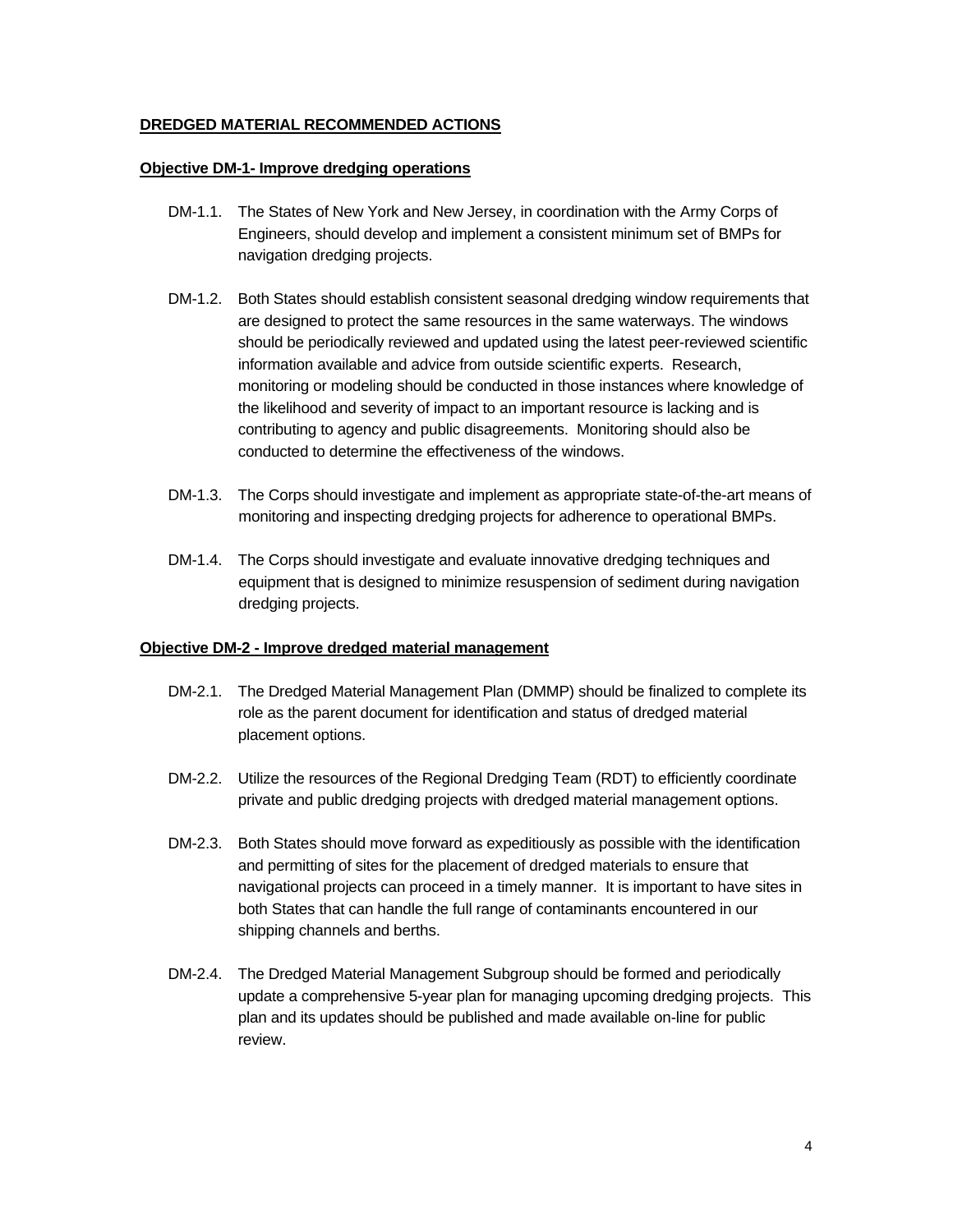- DM-2.5. The Remediation Materials Workgroup (RMW) should reconvene and expedite completion of criteria development. The RMW should coordinate with the RDT to determine the impacts of HARS criteria changes on planned dredging projects and existing and future placement sites to better prepare for change.
- DM-2.6. Establish regional priorities for beneficial use of dredged material in the form of a regional beneficial use plan. States should consider dredged material for state projects requiring fill before considering other sources of fill material.
- DM-2.7. Studies of the Public Processing Facility should be expedited and public involvement must be incorporated into the planning process.
- DM-2.8. Agencies responsible for making regulatory decisions on dredging projects should develop a regional approach to dredged material sampling and testing.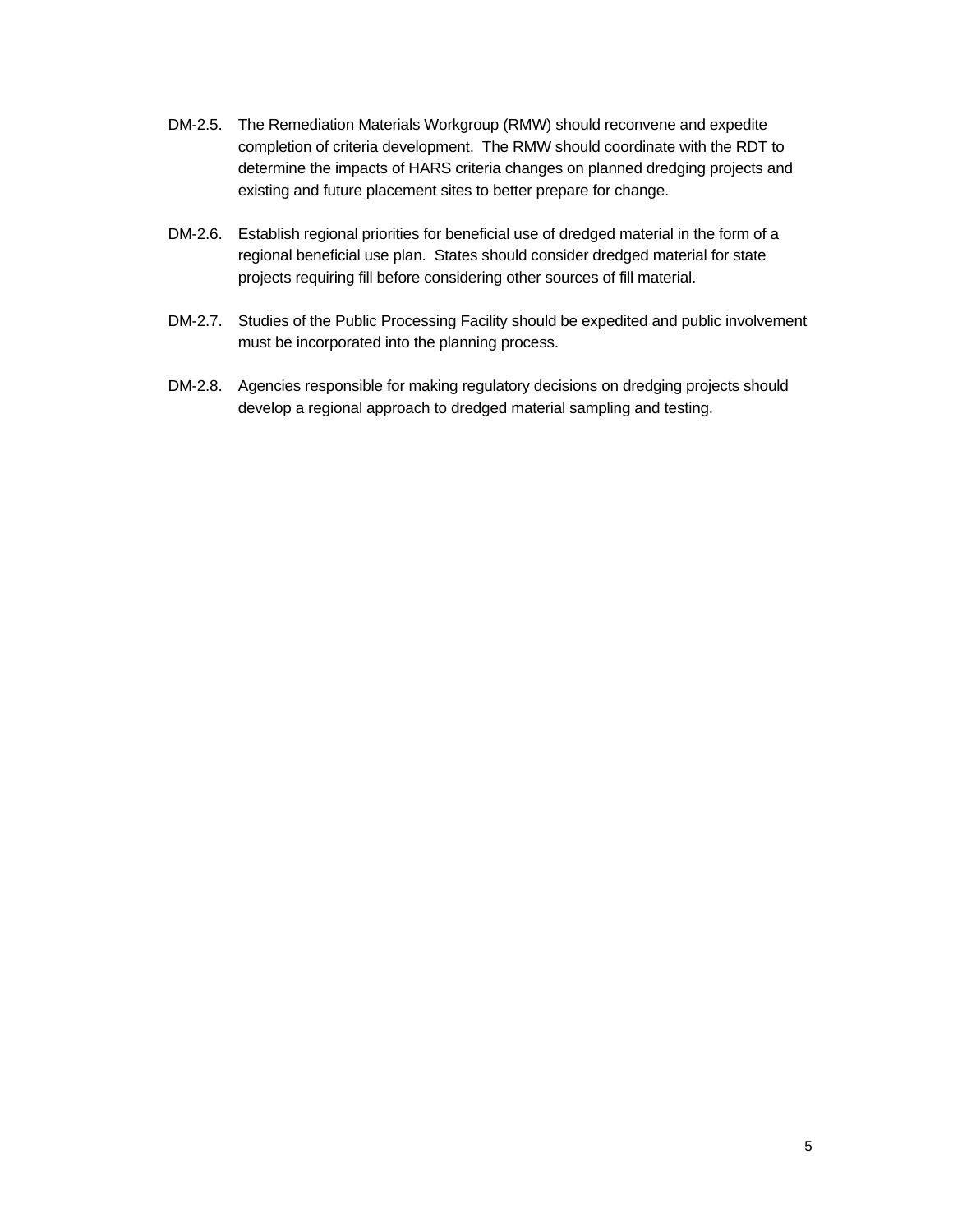**Appendix 2** 

Implementation of the Regional Sediment Management Program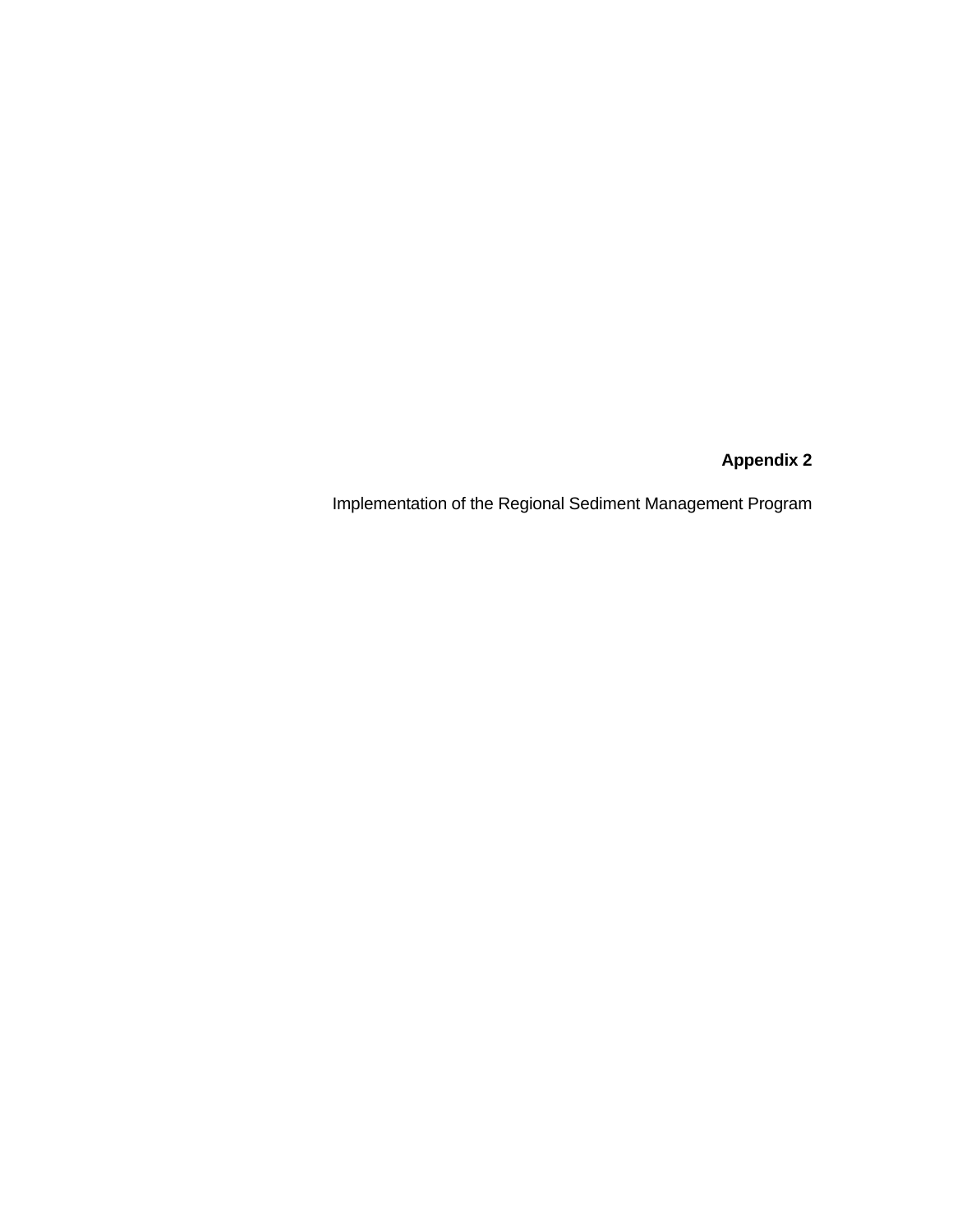# **APPENDIX 2**

### **IMPLEMENTATION**

# **OF THE**

### **REGIONAL SEDIMENT MANAGEMENT PROGRAM**

#### **OVERVIEW**

This appendix presents a proposed implementation structure for the Regional Sediment Management Program (RSM Program). The overall authority to implement the RSM Program is the New York & New Jersey Harbor Estuary Program (HEP) who would adopt or modify this proposed structure. The guiding document for implementation of the program will be the Regional Sediment Management Plan (RSM Plan), as adopted and approved by the HEP Policy Committee. A new group, the Regional Sediment Management Workgroup (Workgroup) and its subgroups – Quality, Quantity and Dredged Material - would be formed to administer the RSM Program. Consistent with its role of management assistance to the Policy Committee, the HEP Management Committee would assist the RSM Workgroup in implementing the program. The RSM Workgroup would have great latitude and discretion in administering the program.

### **GENERAL STRUCTURE**

The general structure of the RSM Workgroup would follow the general management structure of the HEP (see Figure 1). The RSM Workgroup would report to the HEP Policy Committee who would provide overall policy direction, final issue resolution decisions, and support to the RSM Program. The HEP Management Committee would assist the RSM Workgroup in implementing the RSM P, help with issue resolution, and ensure that overall policy, as directed by the Policy Committee, is followed.

The New York and New Jersey State Advocates would be key members of the RSM Workgroup, as well as direct links to the executive office of their respective States to ensure support and implementation. A fundamental component would be public participation on the RSM Workgroup, so that citizen concerns and issues can directly influence the results.

#### **RSM Workgroup**

The RSM Workgroup would implement the RSM Program, coordinating the activities of the RSM subgroups. The RSM Workgroup would consist of a core group of federal, State and local agency representatives, and representatives from involved non-governmental groups. This core group would be selected by the Policy Committee, based on recommendations of the *ad hoc* RSM Workgroup, and provide input as appropriate from the Management Committee. Other members may be added on an as-needed basis depending on the issues, subject to consensus from the core RSM workgroup (Policy Committee approval of new members would not be required if there is consensus among the core group members). The State Advocates, or their representatives, also would be members of the core RSM Workgroup. The State Advocates would be appointed by their respective States.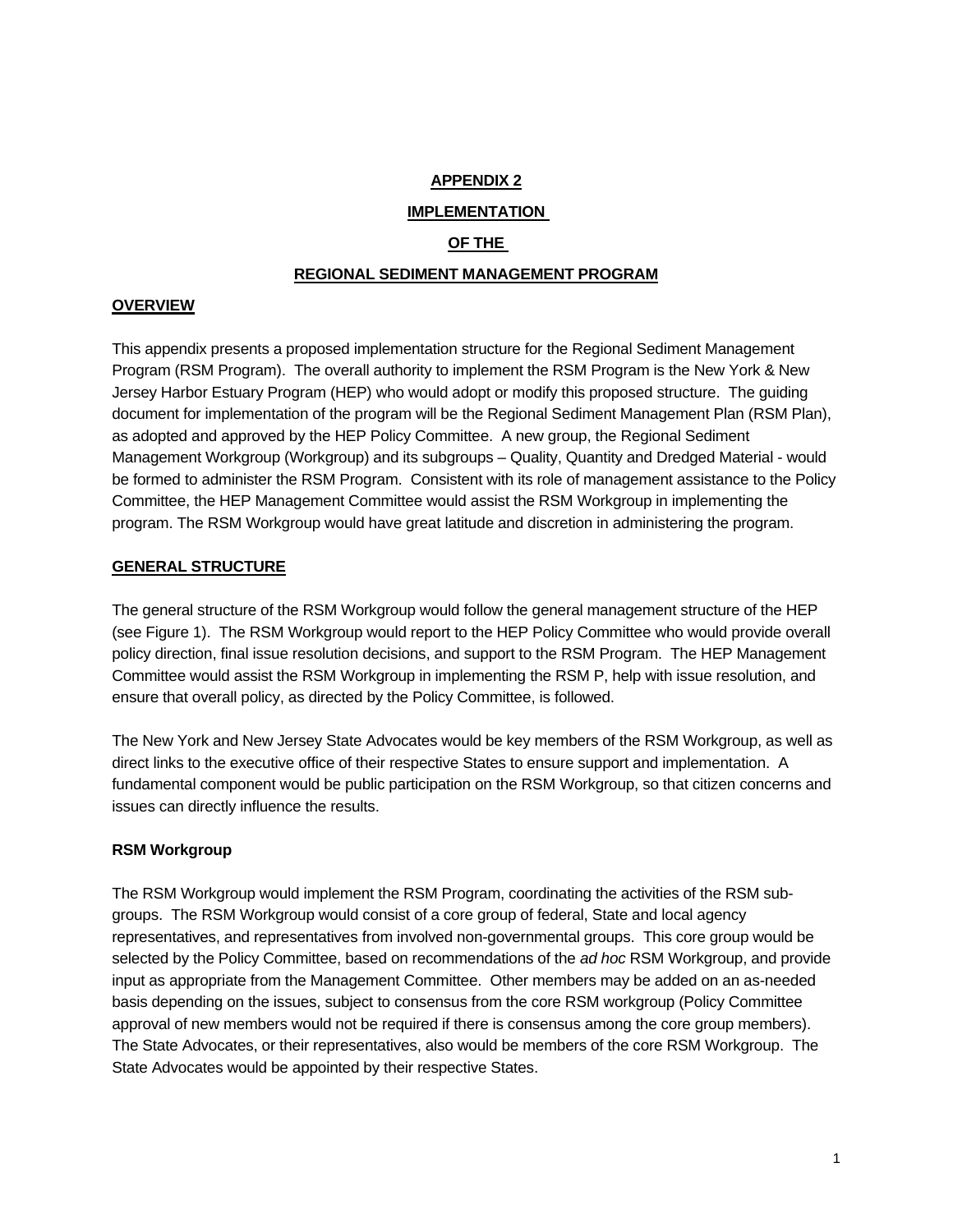# **RSM Sub-groups**

- RSM sub-groups would be formed to focus on implementing the three major parts of the RSM Program – Sediment Quantity, Sediment Quality and Dredged Material Management – and to make recommendations as appropriate on policy and implementation issues. The subgroups would work under the guidance and supervision of the RSM Workgroup. Members on the respective subgroups would be selected by the core RSM Workgroup, based on consensus agreement. Policy Committee or Management Committee approval would not be required for participation on a RSM sub-group.
- Each RSM sub-group would select one or two representatives by consensus to be part of the RSM Workgroup. The representative's role would be to facilitate communication between the sub-group and RSM Workgroup, and to raise sub-group issues of concern to the RSM Workgroup.

# **State Advocates**

• The two State Advocates would be key members of the core RSM Workgroup and critical components of the RSM Program as a whole. Each State Advocate would be selected by their respective States and could choose to select a representative or alternate to participate on the RSM Workgroup. The role of the State Advocates would be to convey RSM implementation or coordination matters directly to their respective States, to foster consistency between New York and New Jersey in sediment management and to influence decision makers to coordinate and link sediment issues to all applicable programs in accordance with the RSM Plan.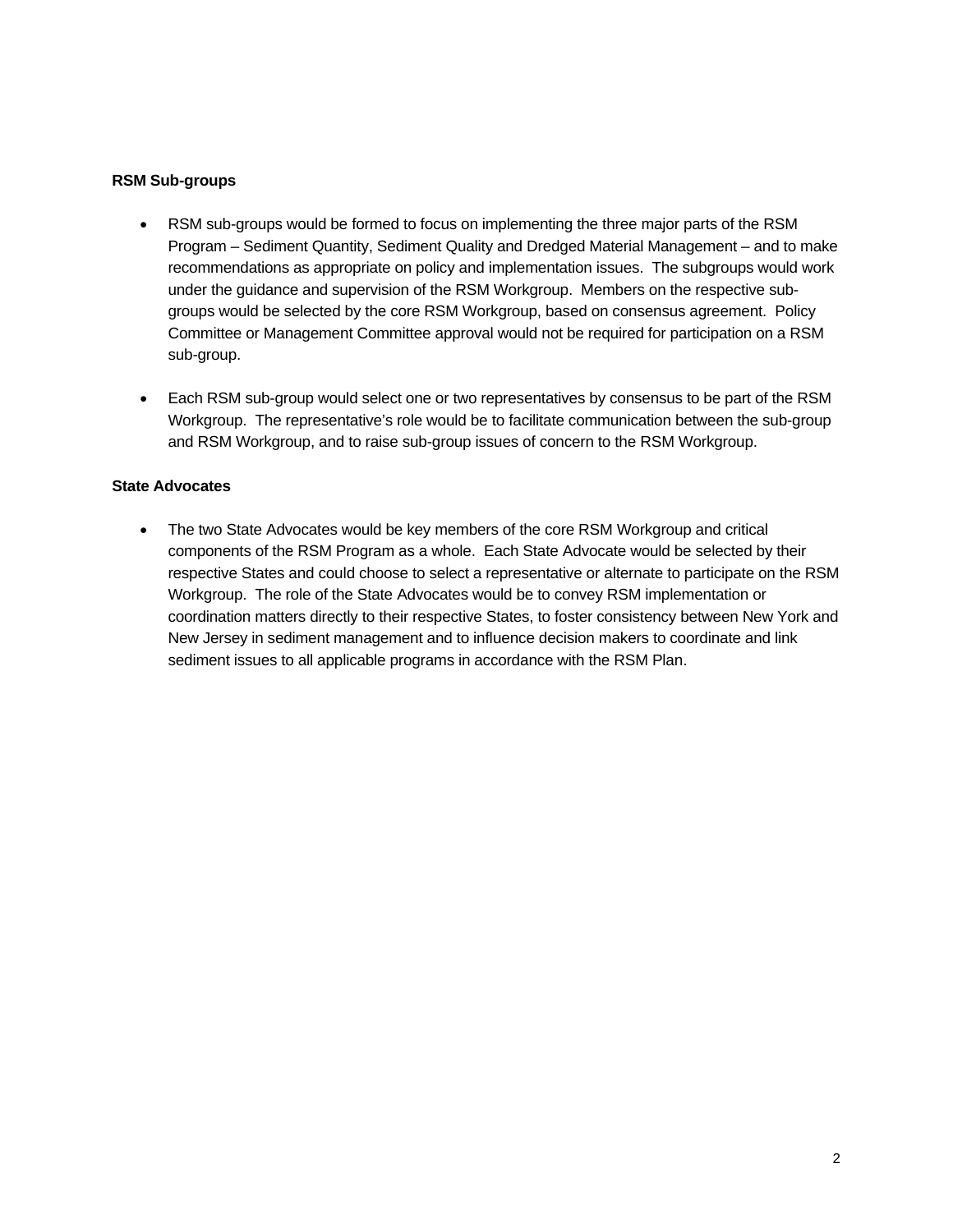

# **Figure 1 RSM Management Structure**

# **ISSUE RESOLUTION PROCESS**

In every human endeavor there will come a time when there are differences of opinion among dedicated and well-meaning individuals, requiring a fair and impartial process to achieve resolution. Below is presented an objective issue resolution process for implementation of the RSM Program:

- 1. RSM Workgroup defines the issue to resolve. If there is a lack of consensus on the definition of the issue, all dissenting opinions on the subject would be acknowledged and presented.
- 2. The issue(s) for resolution would first be brought before the Management Committee for their advice and guidance. If the issue is resolved at the Management Committee level, to the satisfaction of the RSM Workgroup and all dissenting opinions, no further action is required.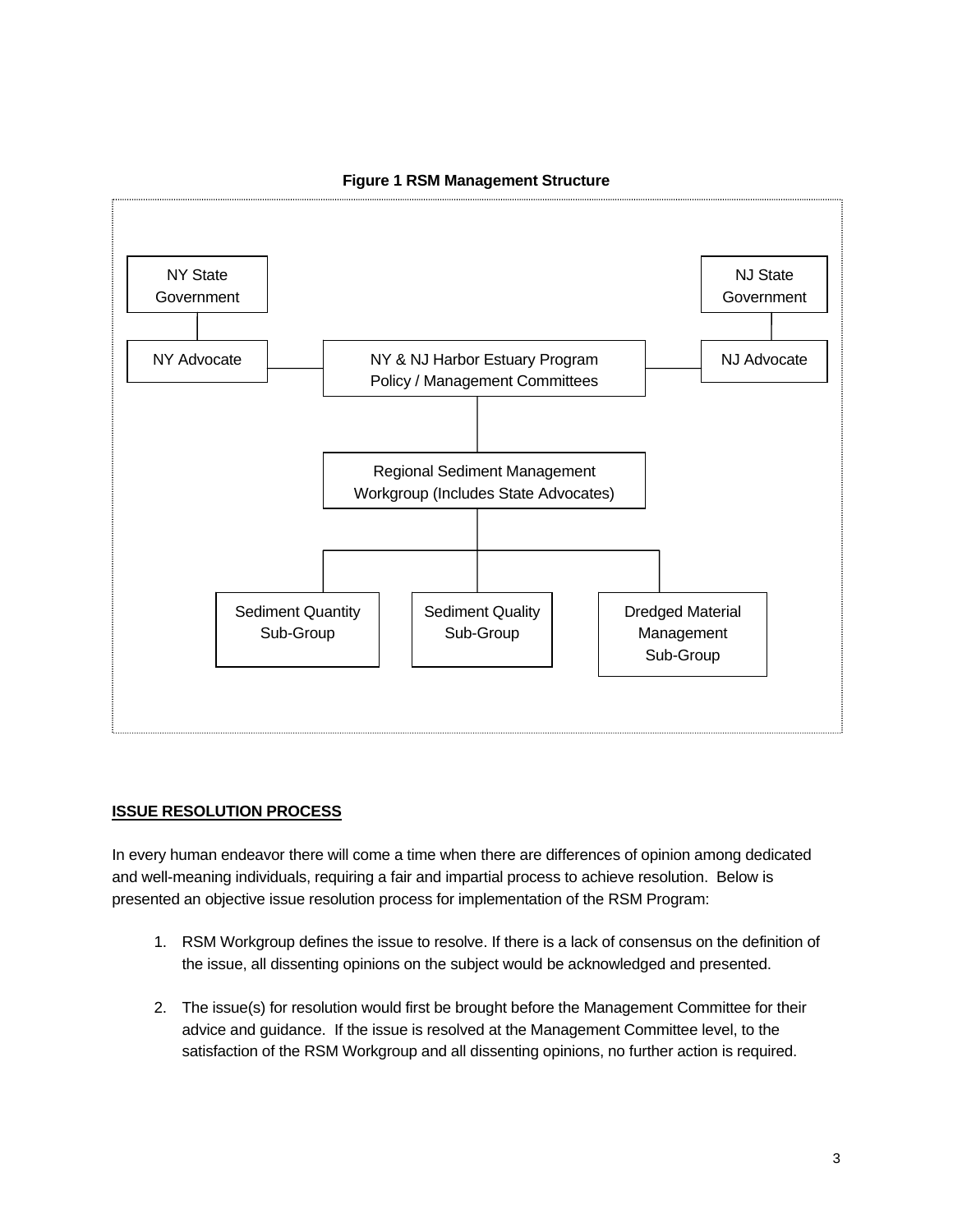- 3. If the Management Committee cannot resolve the issue to the satisfaction of the RSM Workgroup and all dissenting opinions, it would be presented to the Policy Committee for resolution. The Policy Committee would make the final decision.
- 4. If there is still dissatisfaction with the Policy Committee resolution of the issue, the RSM Workgroup can request a meeting with the Policy Committee for discussion.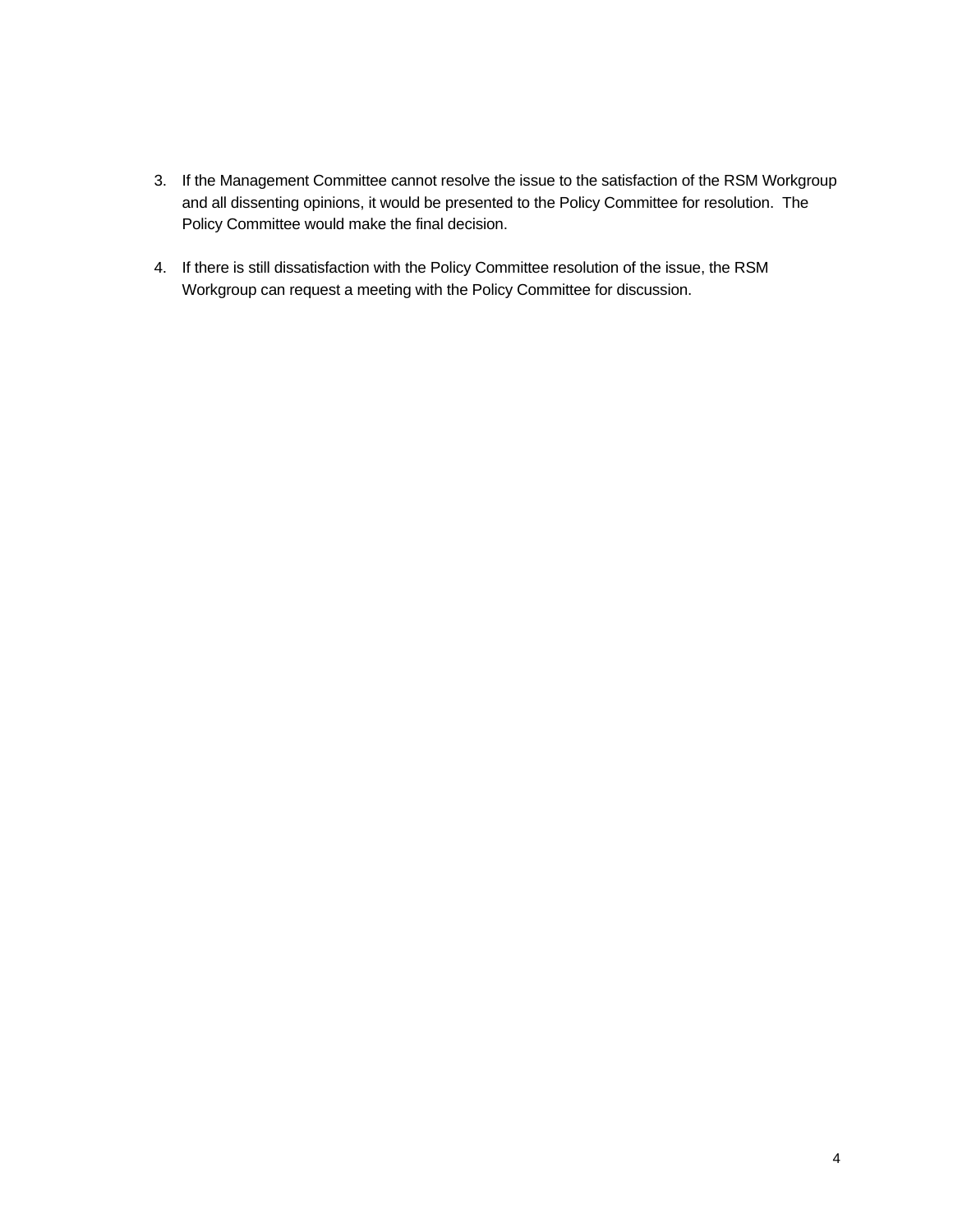# **Appendix 3**

White Papers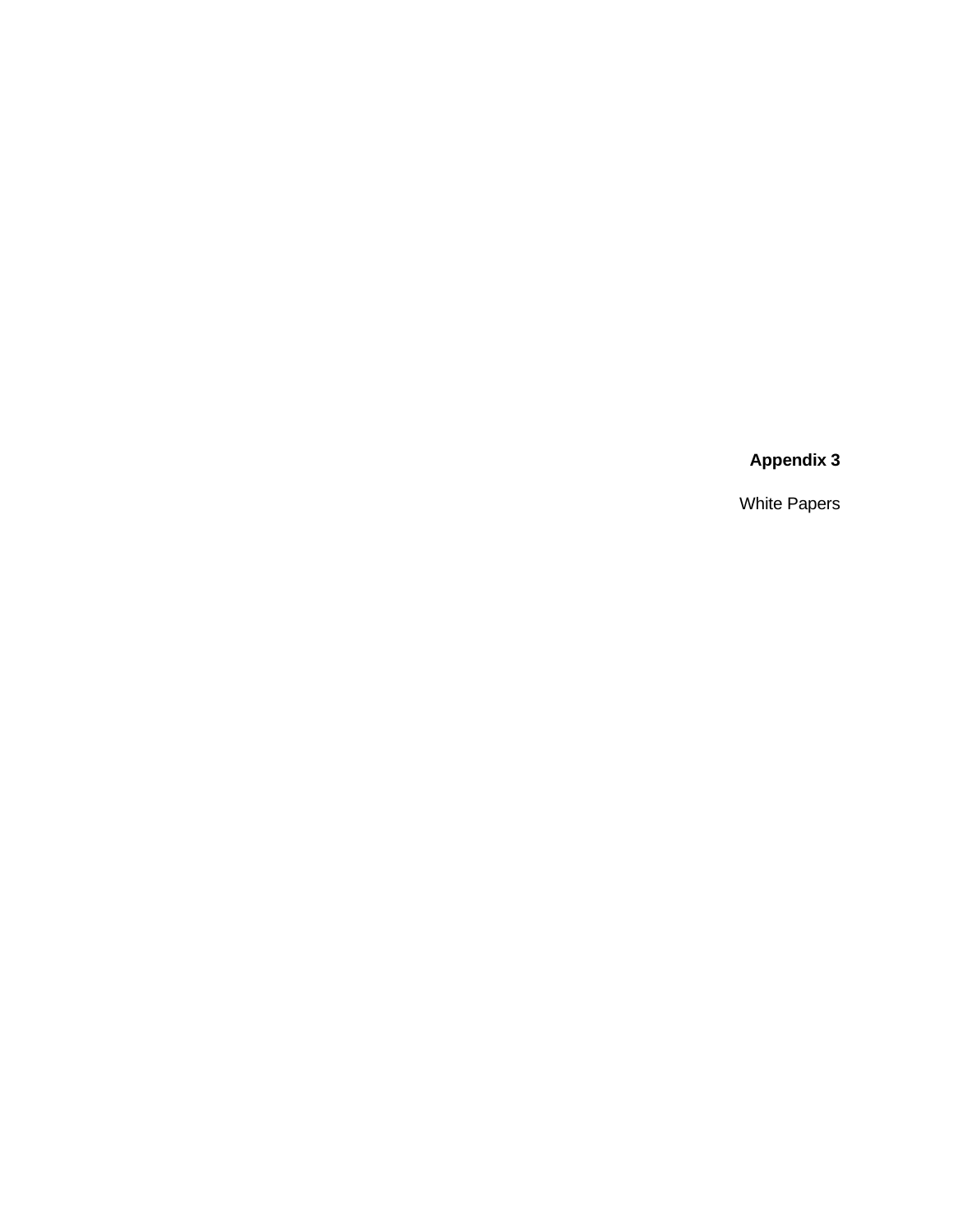# **APPENDIX 3**

# **WHITE PAPERS**

This appendix contains separate white papers that selected individuals of the Clean Sediment and Navigation Workgroup wrote early in the RSM planning process to identify issues and concerns in the three general sediment management areas we identified – sediment quality, sediment quantity and dredged material. These are initial thoughts, which evolved through Workgroup discussions and later were expanded upon into the challenges, status and recommended actions included in this report.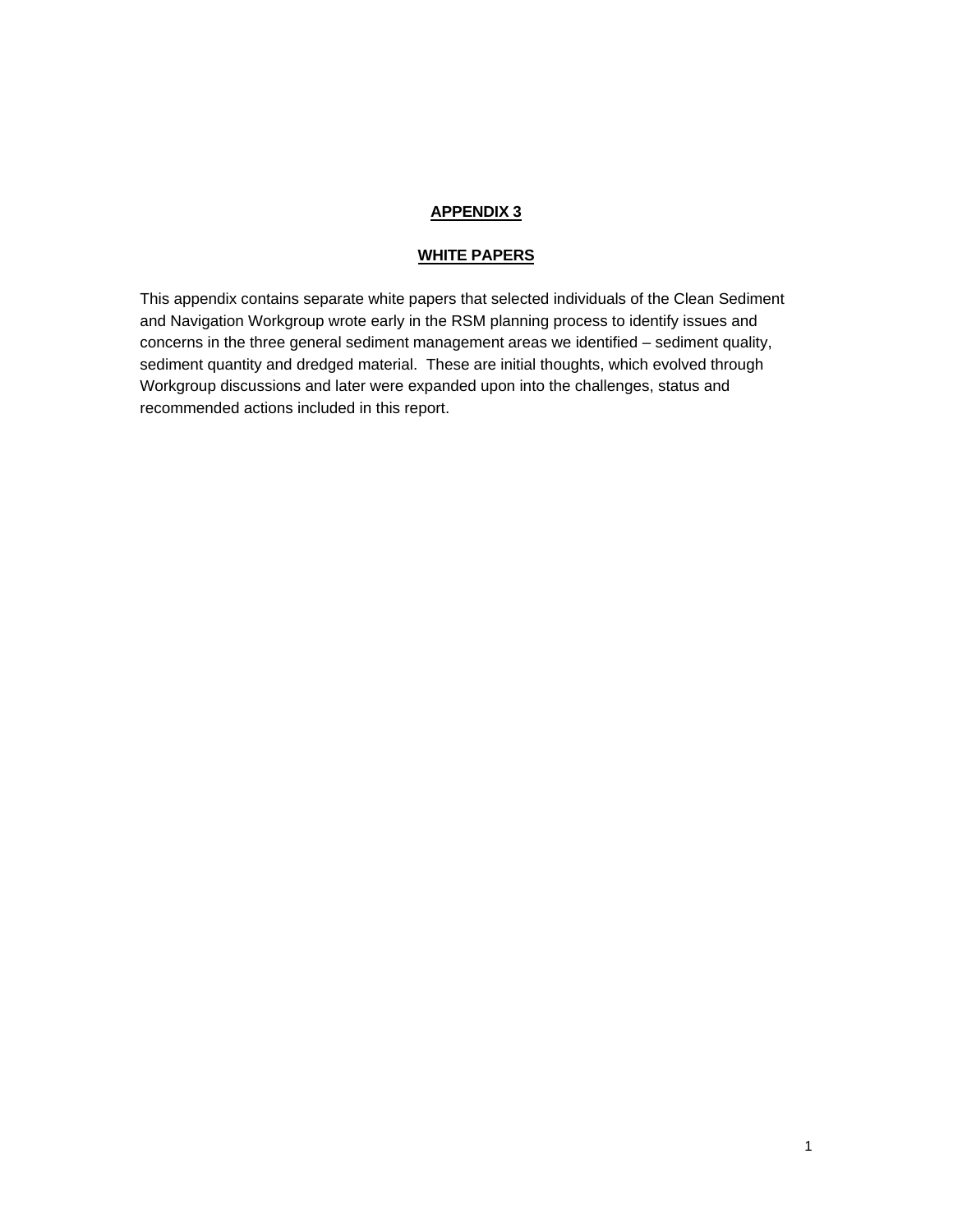### **Regional Sediment Management Plan**

# **Sediment Quality**

# **By Dennis Suszkowski, Hudson River Foundation and Scott Douglas, New Jersey Department of Transportation, Office of Maritime Resources**

Goal: The sediments of the New York/New Jersey Harbor Estuary (Harbor Estuary) will support and sustain both a healthy ecosystem and a robust regional economy. Sediments will be managed as a resource in order to achieve this goal.

# **Introduction**

Sediments of the NY/NJ Harbor Estuary are a key component of the estuarine ecosystem and are a major factor in determining the environmental, economic and public health conditions of the region. Due to a variety of historical and ongoing human activities, the sediments throughout the estuary are contaminated to some extent. More than three quarters of all maintenance dredged material is unsuitable for direct beneficial use due to excessive toxicity or bioaccumulation potential. Public health officials still warn against consumption of estuarine marine life because of high levels of contamination, much of which is regulated by sediments. While scientific biological monitoring of the estuarine marine life has not been routinely performed, historical declines in both abundance and species diversity were at least, in part, due to unacceptable sediment quality. Managing sediment quality in the Harbor Estuary is challenging for a number of specific reasons. This harbor is at the hydrologic terminus of one of the oldest industrialized watersheds in North America, and is at the heart of the most densely populated region of the United States. The estuarine dynamics are complicated by having multiple rivers entering a system of bays, inlets and channels, making the fate and transport of sediments exceedingly difficult to predict. Despite these difficulties, the success of the Harbor Estuary Regional Sediment Management (RSM) Program rests on a successful management program for the sediments in the estuary.

### **Purpose**

The purpose of this white paper is to propose an approach to define and manage sediment quality in the Harbor estuary and watershed by mapping and categorizing sediment quality data against sediment quality benchmarks.

# **Background**

Sediments are the backbone of the estuarine ecosystem, and as such, support not only the ecological well-being of the system, but also the recreational, commercial and industrial use of the system. Sediments serve the important ecosystem function of providing benthic habitat, yet they also serve as both a source and sink of anthropogenic pollutants. The higher the sediment quality, the more likely there will be a healthy benthic ecosystem that supports an overall healthy estuarine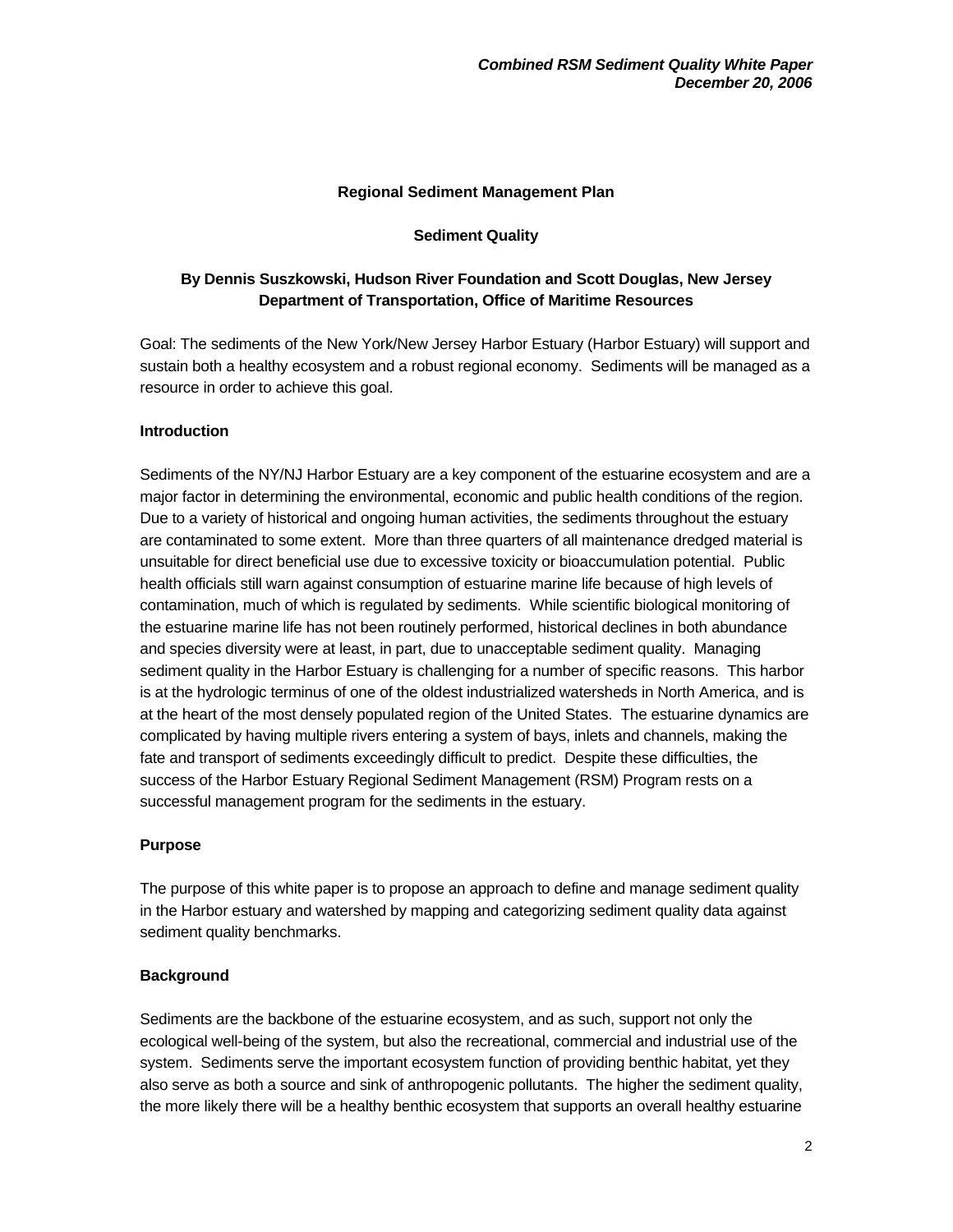ecosystem. At the same time, sediment serves as a useful sink for pollutants, and can help to scavenge pollutants from the water column and reduce their bioavailability. Unfortunately for this estuary, this function has resulted in sediments at some locations posing a threat as a continuing source of contaminants to the system.

Contaminated sediments can threaten the ecology and human use of the estuary through a number of mechanisms. Sediment-bound contaminants seek to be in equilibrium with the overlying water; therefore, those sediments that contain high enough concentrations of contaminants or that have low binding capacity present a threat to water quality. While some of the most highly contaminated sediments are found buried at depth in the estuary, evidence is mounting that the highly dynamic nature of the estuary, particularly in regard to extreme events, may preclude permanent burial of contaminants by natural processes. Efforts to improve water quality through the Total Maximum Daily Load process must consider both surficial and vulnerable buried sediments as either active or potential sources.

Sediments can contain either high concentrations of a single contaminant, or mixtures of lower levels of contaminants, that make them incompatible with the survival of many marine organisms. These sediments are referred to as acutely toxic, and acute sediment toxicity has been routinely observed throughout the estuary. While this is an obvious ecological problem, it also poses an economic threat for navigational dredging due to restrictions on open water placement of acutely toxic sediments. Acute toxicity can be measured in the laboratory, but it is difficult to track in-situ. In addition, methods for determining the causes of the observed sediment toxicity are not reliable, making it difficult to determine remedial actions that would result in reduction or elimination of acute toxicity.

Even if sediments are clean enough to pose no threat to survival or bioaccumulation, they can be chronically toxic, resulting in impairments to ecosystem health by reducing the fitness of populations of benthic and pelagic organisms, particularly via impacts to sensitive life stages. Chronic toxicity often includes impacts resulting from low-level long-term exposure, and sub-lethal impacts to growth, reproduction or behavior. While chronic toxicity is not currently measured in the estuary, our overall goal cannot be realized without considering the impacts of low levels of contaminants and combinations of contaminants. Unfortunately, chronic toxicity is even harder to predict or to develop causal relationships for than acute toxicity.

Sediment-bound contaminants also present a risk for bioaccumulation in the tissues of marine organisms, and in some cases biomagnification up the food chain. Bioaccumulation can result in a number of deleterious impacts including fish consumption advisories and narcotic toxicity of benthic organisms, as well as the failure of dredged material to meet ocean placement criteria.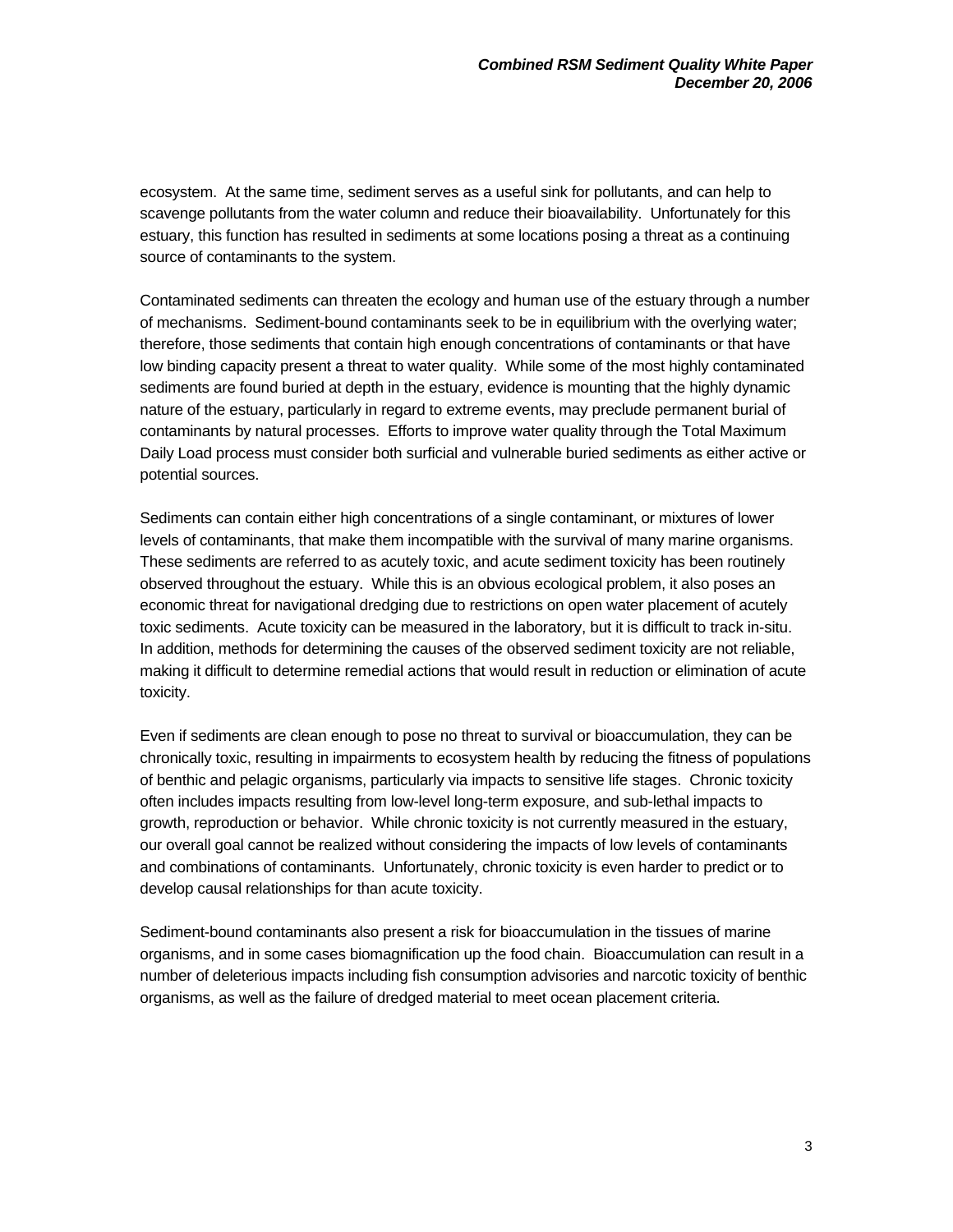Bioaccumulation has obvious human health and economic ramifications for sustenance, recreational and commercial fisheries. Commercial fisheries, especially shellfisheries, depend heavily on clean sediments to support the organisms and to ensure that harvested organisms are clean enough for unlimited human consumption. It is not immediately known what the economic impact is of this loss of fisheries use.

From industry's perspective, sediments may be an impediment to efficient transportation, or they can be an asset for construction and development. A regional RSM Plan needs to include mechanisms to improve and maintain sediment quality in order to minimize the cost of managing maritime infrastructure. At this time, ocean placement is still the least expensive option for dredged material management. The next least costly option is beneficial use in upland remedial and construction activities. Unfortunately, most maintenance dredged material is silty and requires special treatment prior to use that drives up the cost of dredging by a factor of 5-10. This presents an immediate economic impact of tens of millions of dollars every year. However, the use of dredged sediments in remedial programs has the additional benefit of reducing sources of pollutants to the harbor from contaminated sites.

Sediment quality affects recreational use if the sediments pose a direct contact hazard or contribute to reduced dissolved oxygen or algal blooms. In addition to posing human health risks, impaired sediment and water quality can generate odors, breed nuisance species and lower aesthetic appeal that can diminish the property values of adjacent waterfront land. The economic impact of this loss is not immediately known.

# **Management Challenges**

Ultimately, it would be desirable for all sediments that are dredged to improve and maintain the Harbor's transportation network to be clean enough for unrestricted placement on land or in the ocean. While a completely clean system where all sediments were suitable for all uses would be desirable, it is not immediately achievable. However, it is important to now lay the groundwork for a concerted effort to improved sediment quality.

Sediment conditions vary considerably, reflecting differences in estuarine processes (e.g., hydrodynamics, erosion rates, sediment trapping mechanisms, etc.) and differences in present and past inputs of both sediments and contaminants. A regional plan; therefore, must reflect the spatial variability of controlling processes and conditions in light of the benchmarks to be chosen.

Managing sediments implies that conscious decisions must be made whether or not to take action to improve or maintain the quality and quantity of sediments to achieve desired conditions. RSM; therefore, requires agreement on a suite of benchmarks that define those desired conditions and illuminates a plan of action where existing harbor conditions are found to fall short of one or more of the benchmarks.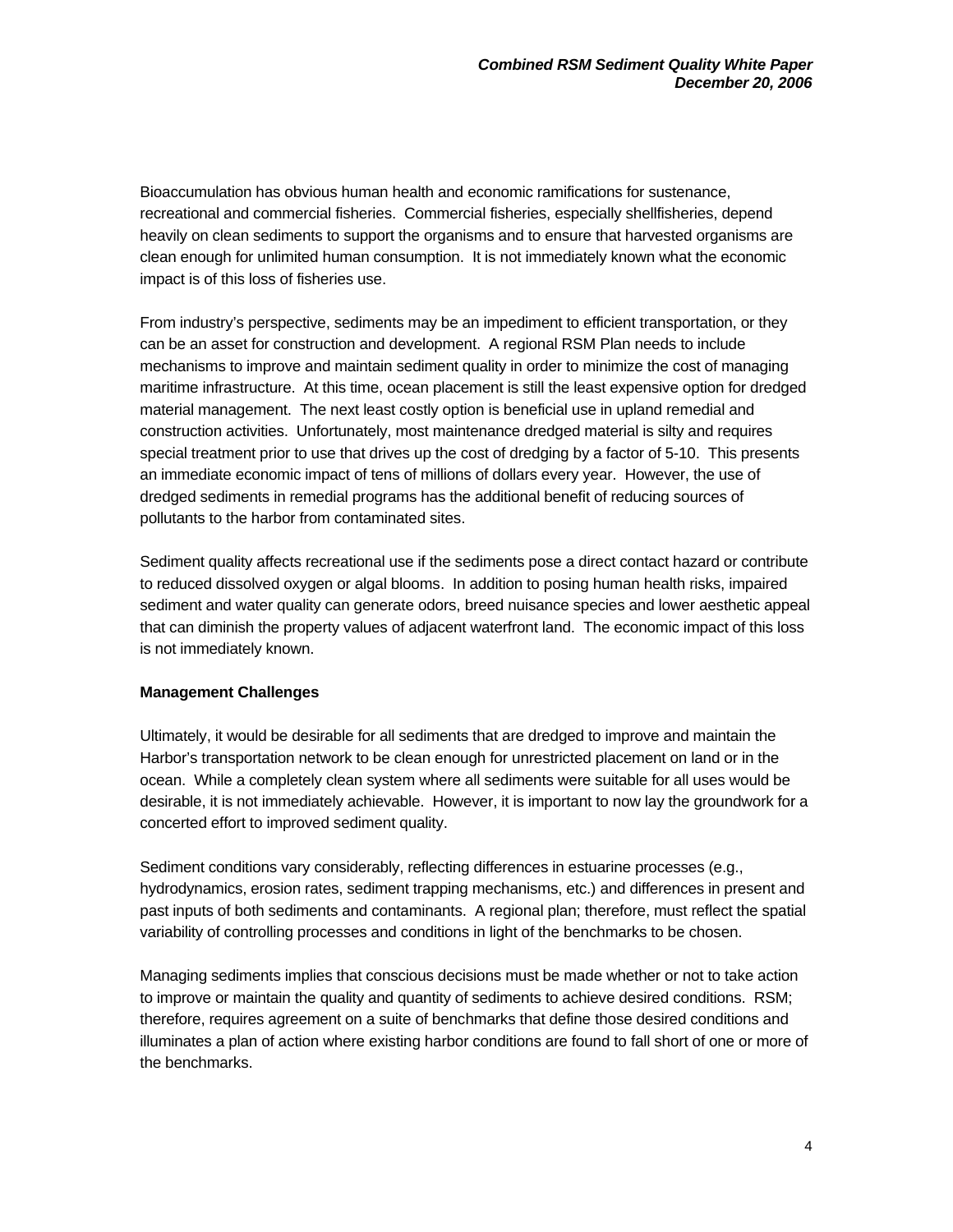From a practical standpoint, there are significant differences in the regulatory criteria and standards used by the two states within the watershed to define and address sediment quality. We propose to create a sediment quality map to identify and prioritize areas of indisputably impacted sediment and avoid assigning numbers that could be subject to disagreement. Using several layers that overlay regulatory and non-regulatory benchmarks and other criteria in a geographic information system (GIS) framework will facilitate a weight-of-evidence approach that should allow us to define a sediment management approach that will receive widespread support.

### **Management Approach**

Our approach to managing sediment quality is to categorize the sediments by varying degrees of quality such that those sediments that meet our goals are preserved, while those the do not are prioritized for remedial action (direct or indirect). Because of the sheer magnitude of the estuary and its watershed, we are proposing to divide the estuary into "management zones" so that available resources can be prioritized to those sediments that pose the greatest impediment to reaching our goals at any given point in time. This categorization would be a planning tool, not an absolutist policy, leaving the door open to appropriate or necessary expenditures of resources outside of this framework. Another advantage to categorization of sediment quality is that it allows for a more reasonable, step-wise approach to remediation that would eliminate the need for holistic remediation of the entire system before any individual actions are taken.

The first step to developing a plan for managing the quality of sediments is to define the actual and potential use of the resource. The RSM Work Group strongly endorses the concept of defining "management zones" that clearly articulate the spatial dimensions of the challenges and opportunities for sediment management. It is essential to have a classification system that is based upon end-use-relevant benchmarks that have readily available data associated with them. Management options could then be identified to address violations of benchmark thresholds at specific locations. In addition, areas could be identified that require no intervention.

Fortunately, the region has already invested heavily in research directed towards a better understanding of sediment quality, fate and transport in the estuary. The Contaminant Assessment and Reduction Program (CARP) has developed a model that continues to dramatically increase our understanding of the system. This state-of-the-art contaminant fate and transport model coupled with sediment transport and estuarine hydrodynamics will be critical to management of sediment quality and implementation of this RSM Plan. The CARP model will provide a tool for predicting the outcome of remedial actions for sediments, both direct and indirect. Additionally, considerable progress has been made in the scientific community in understanding the mechanisms for contaminant binding in sediments and bioaccumulation, making it possible to make fairly reliable correlations between sediment quality and these impacts to the resource. The CARP model will allow managers to determine those sediments most at risk for unacceptable bioaccumulation.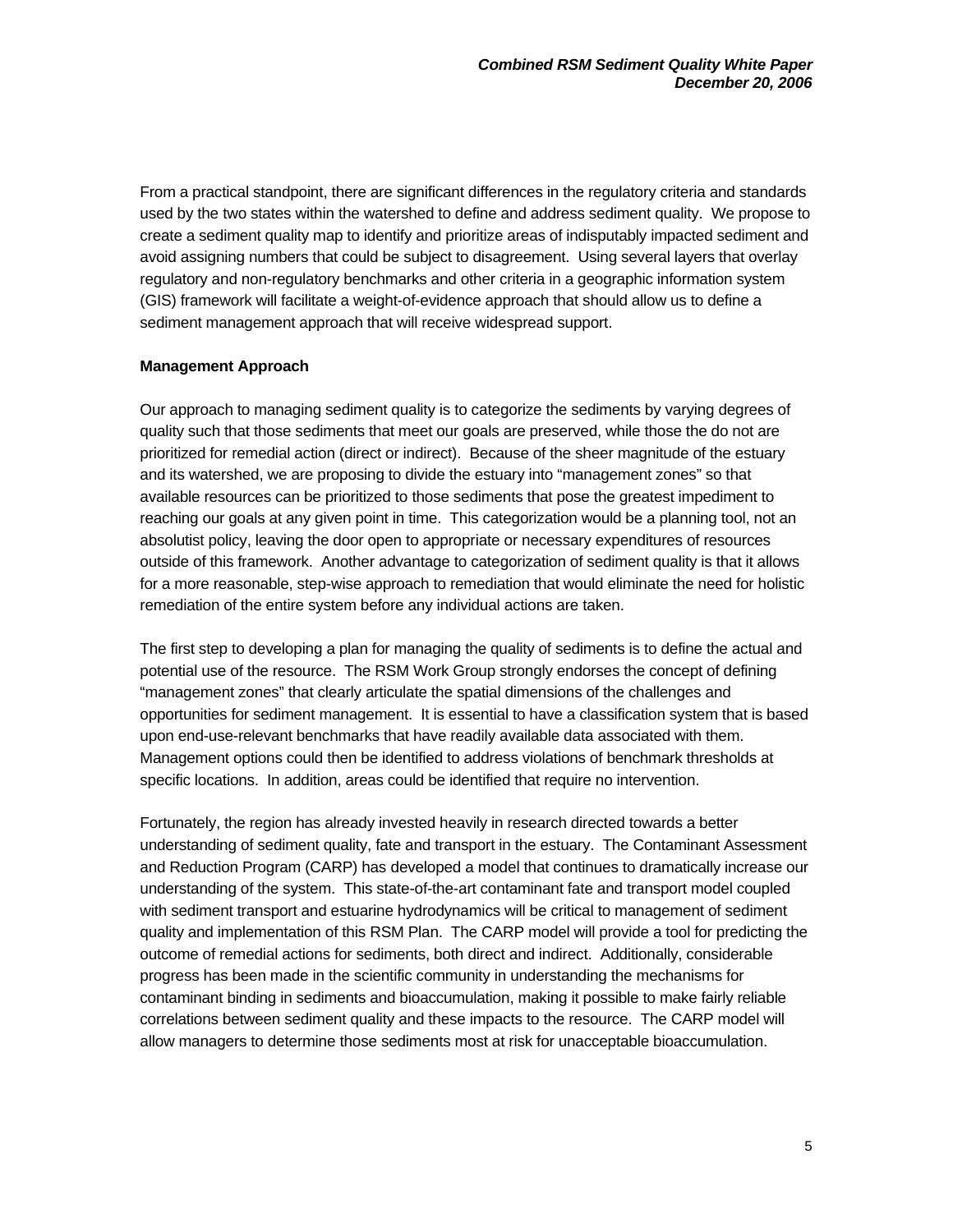To proceed with the identification and mapping of sediment management zones, it is recommended that following course of action be taken:

- Select a suite of appropriate benchmarks
- Determine the availability of field data to quantify the benchmarks
- Determine the availability of model results to quantify the benchmarks
	- o "Mine" existing CARP model runs
	- o Conduct new model runs
- Determine at what spatial scale the benchmarks can be quantified
- Create GIS overlays of the benchmark spatial distributions
- Develop a categorization of management zones based upon several factors, including:
	- o Which benchmarks are exceeded
	- o The severity of impacts (i.e., to what degree the benchmarks are exceeded)
	- o The number of benchmark exceedances
	- o Likely management solutions to resolving the identified problems
- Map the management zones

It is likely that this effort could be completed within a timeframe of several months.

# **Benchmarks**

Developing a full suite of technically sound and management-relevant sediment benchmarks will require further discussion among management agencies, the scientific community, environmental organizations and others. However, several benchmarks currently exist that could be used to initially characterize the Harbor Estuary.

Table 1 lists several benchmarks that relate to ecosystem health, public health and the economy of the region. Each of the benchmarks has relevance to at least two of the conditions that a Regional RSM Plan would attempt to protect and restore. If data are available throughout the estuary to quantify these benchmarks, matrices and/or GIS overlay maps can be produced that describe the spatial differences in these characteristics. The estuary can then be mapped and divided into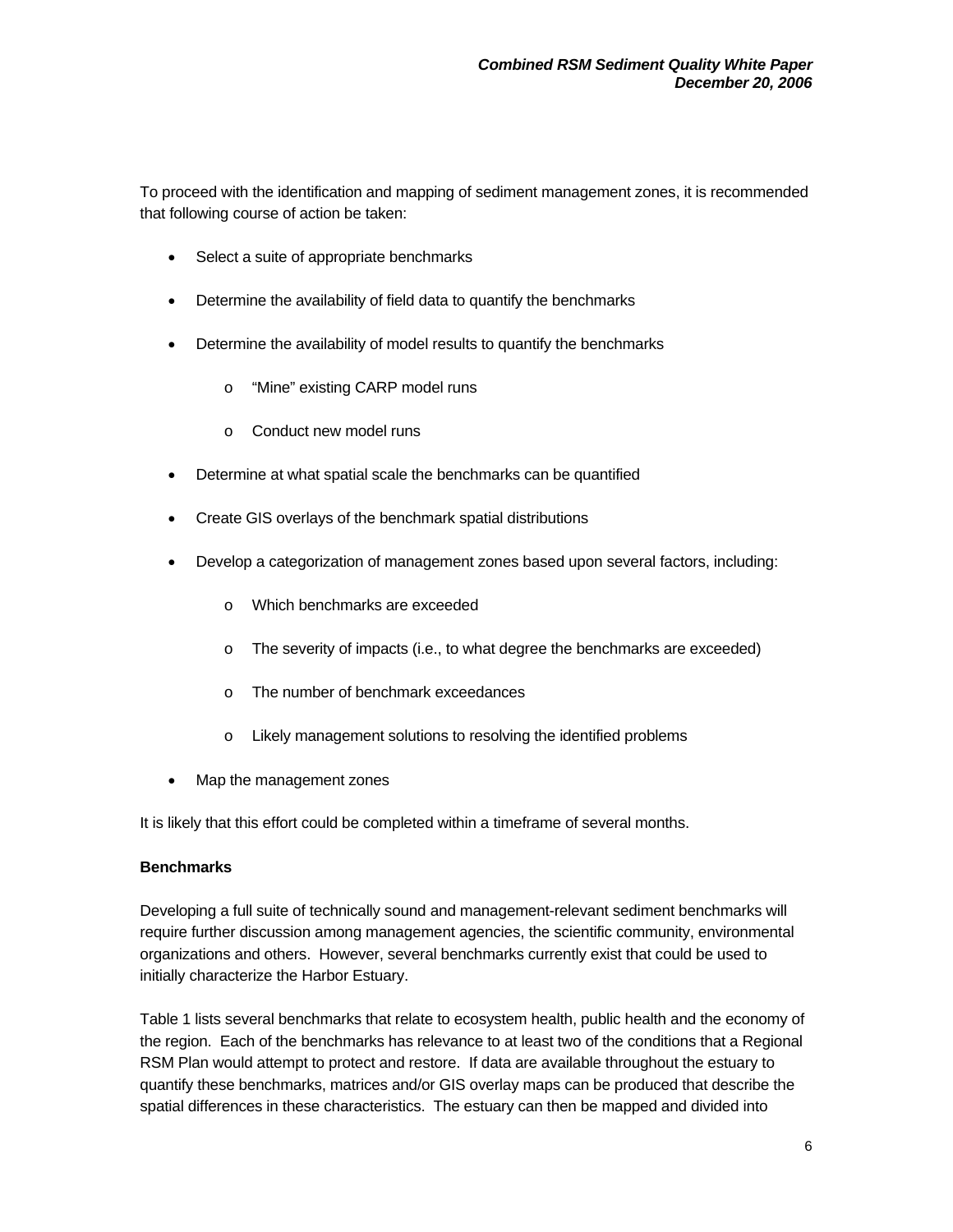geographically-specific zones where sediments are truly acting as a resource or where they are causing problems. Where problems exist, management zones can be identified that articulate whether the sediments pose ecosystem health, public health and/or economic concerns. The magnitude and numbers of benchmark exceedances can be used to further categorize the problematic zones into a manageable set that informs decision-makers about the severity and extent of the problems. This categorization will be extremely helpful in defining management strategies and establishing priorities for acting on them.

| <b>Benchmark</b>                       | <b>Ecosystem Health</b> | <b>Public Health</b> | <b>Economy</b> |  |
|----------------------------------------|-------------------------|----------------------|----------------|--|
|                                        |                         |                      |                |  |
| <b>HARS-suitable</b>                   | ✓                       | $\checkmark$         | ✓              |  |
| bioaccumulation                        |                         |                      |                |  |
| <b>HARS-suitable toxicity</b>          | ✓                       |                      | ✓              |  |
| Bioaccumulation of                     |                         |                      |                |  |
| sediment                               |                         | ✓                    |                |  |
| contaminants in edible                 |                         |                      |                |  |
| fish & crabs                           |                         |                      |                |  |
| Sediment contaminant                   | ✓                       | ✓                    | ✓              |  |
| concentrations                         |                         |                      |                |  |
| Evidence of sediment                   |                         |                      |                |  |
| contaminant                            |                         | ✓                    |                |  |
| movement to other                      |                         |                      |                |  |
| areas                                  |                         |                      |                |  |
| Sediment                               | ✓                       |                      | ✓              |  |
| accumulation                           |                         |                      |                |  |
| New Jersey                             |                         |                      |                |  |
| Residential and non-                   |                         |                      |                |  |
| <b>Residential Direct</b>              |                         | ✓                    |                |  |
| <b>Contact Soil Cleanup</b>            |                         |                      |                |  |
| Criteria                               |                         |                      |                |  |
| <b>NYDEC TAGM</b>                      |                         | $\checkmark$         |                |  |
| ERL-Q, ERM-Q                           | ✓                       |                      |                |  |
| Other sediment quality<br>guidelines?? | ✓                       |                      |                |  |

**Table 1:** Sediment benchmarks that could be used to characterize the Harbor Estuary

# **Classification**

The following represents a proposal for the categorization and prioritization of sediments in the estuary. Following the mapping exercise, this classification strategy should be updated and revised accordingly. Note that chemistry, biology and fate and transport potential are all used to categorize sediments, making this an effective way to allocate resources to those sediments posing the greatest threat to the estuary and our overall goals.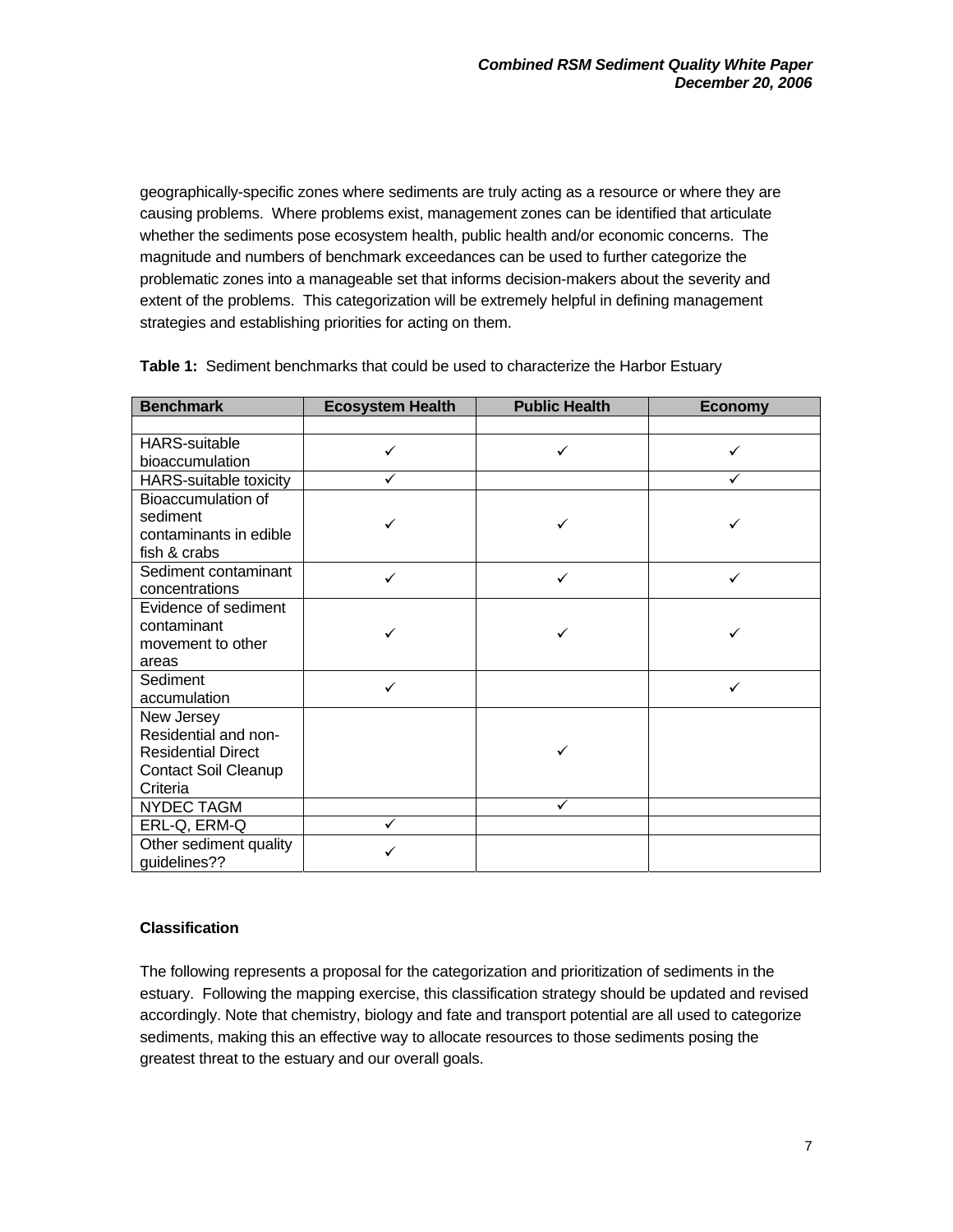Zone 1: Sediments that have been shown to be an ongoing source of contaminants to the system at levels that impair or threaten even the least sensitive industrial uses. Sediments that have been shown to exceed upland dredged material placement criteria and therefore require decontamination or other special management. Sediments that have been shown through a combination of contaminant concentration and binding ability to impact promulgated State water quality standards.

Zone 2: Sediments that are either acutely toxic to marine organisms or produce unacceptable levels of bioaccumulation in target species. These sediments fail to meet HARS suitability tests. These sediments result in significant impacts to ecological health and all levels of human use.

Zone 3: Sediments that are either deeply buried and not an immediate threat to release contaminants, or sediments that pose a threat to ecological health due to chronic or sublethal toxicity only. These sediments fail to meet regional goals in one or more use categories: economic, ecological or recreational.

Zone 4: Sediments that are clean enough for unrestricted beneficial use (terrestrial or aquatic) and are capable of supporting a healthy aquatic ecosystem. Sediments that do not impede unrestricted recreational use.

A major factor that has inhibited the mapping of management zones is the lack of representative field data from all sections of the watershed. With the completion of the CARP (Contamination Assessment and Reduction Project) model, projections of future sediment, water and biological conditions in light of ongoing contaminant loadings, including the transport of pollutants from legacy contamination still residing in harbor sediments have already been developed. CARP will be a critical part of the development of the sediment quality map.

### **Implementation**

Sediment quality categories have several uses. First, they will allow for the allocation of resources toward those areas that present the greatest risk. In order to fully realize the power of this tool, the harbor should be mapped using GIS tools to show those areas of the estuary that fall into each category. This spatial tool should have the resolution of the CARP model, and can be used to not only point out which areas are in need of attention, but as the plan is implemented, these maps will be a clear way to document progress. Obviously, this requires that the map be updated on a regular basis, perhaps as part of the Harbor Estuary Program annual reporting procedures.

Another valuable use of the category approach will be to allow for a non-controversial way to set cleanup standards for a particular site. Some of our sediment quality problems can be clearly defined in both magnitude and extent; others cannot due to factors of time and the fact that many users have polluted the system over time with many different contaminants. As mentioned before, contamination is both pervasive and widespread, as well as being dynamic. Given this fact, it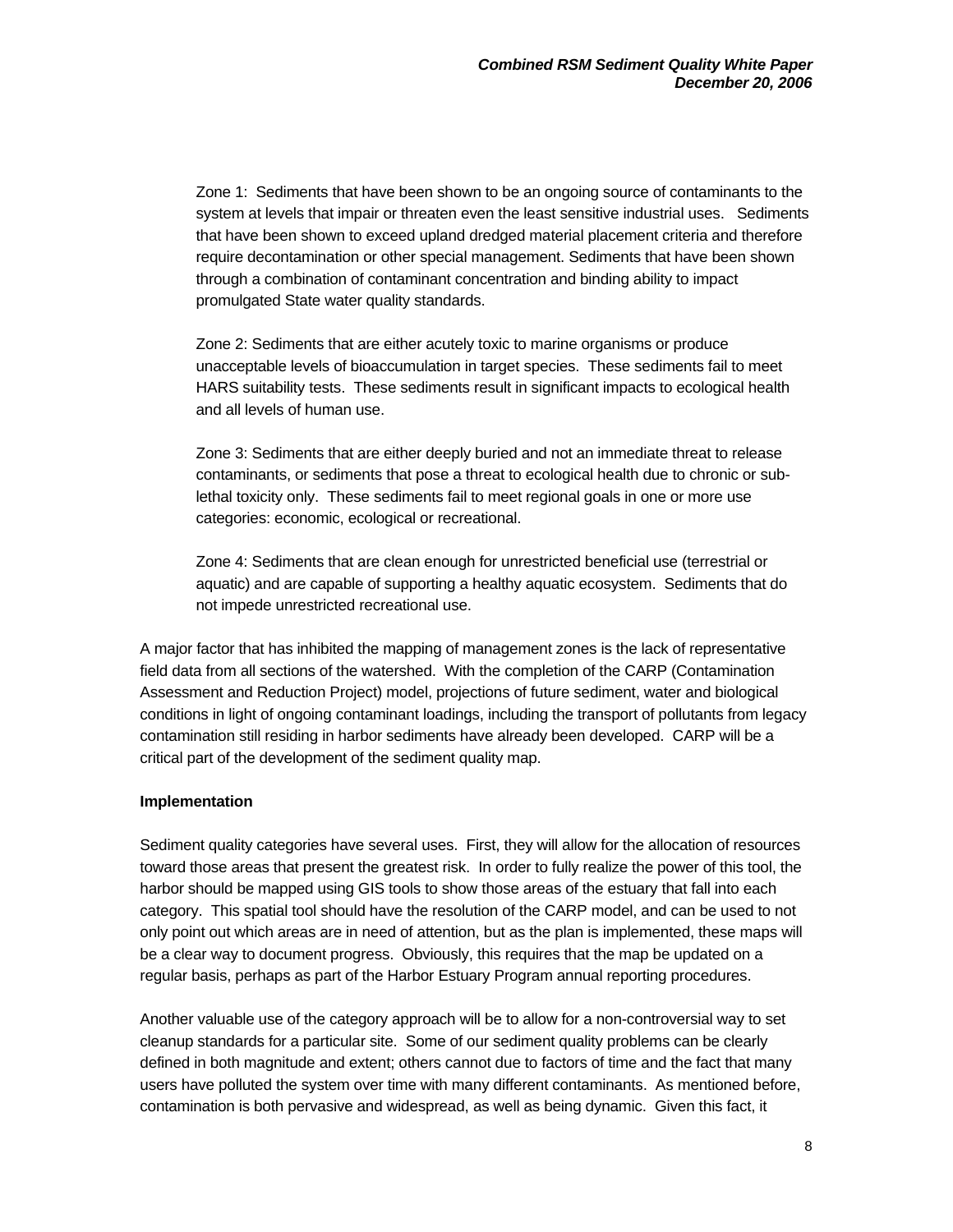makes relatively little sense to clean some areas to a given level if that area will rapidly become recontaminated by the surrounding sediments. Some have argued that this is a good reason to simply ignore the problem and wait for "natural attenuation." While it may be obvious that Zone 1 sediments require removal or stabilization, it is not easy to decide on how stringent the cleanup criteria can or should be. Without stepping into legal requirements, some of the complexity can be reduced by simply requiring cleanup targets that will result in attainment of the use level of the surrounding sediments. In such time as the surrounding sediments are targeted, then the entire area can again be remediated to meet the next lower use level. This will allow for a step-wise remediation of the entire harbor without the risk of "wasting" money on over-cleaning areas that are destined to be recontaminated. This could have the benefit of encouraging a more rigorous approach to source control and watershed management.

| Goal                                                                                              | <b>Action</b>                                                                                                                   | <b>Responsible</b><br><b>Agency</b>                 | <b>Cost</b> | <b>Funding</b> |
|---------------------------------------------------------------------------------------------------|---------------------------------------------------------------------------------------------------------------------------------|-----------------------------------------------------|-------------|----------------|
| Manage sediment<br>quality to provide a<br>healthy ecosystem<br>and a robust regional<br>economy. | Perform spatial analysis that<br>shows the extent of sediments<br>harbor-wide by Category using<br>historical sediment database | <b>CARP</b>                                         |             |                |
|                                                                                                   | Develop regionally calibrated<br>Sediment Quality Guidelines for<br>Category 2 and 3 sediment                                   | <b>USEPA NJDEP</b><br><b>NYSDEC</b>                 |             |                |
|                                                                                                   | Determine those sediments that<br>are serving as source or are<br>potential sources (Category 4)                                | <b>CARP</b>                                         |             |                |
|                                                                                                   | Develop rapid screening tool for<br>use in monitoring program                                                                   | <b>USEPANOAA</b>                                    |             |                |
|                                                                                                   | Create detailed monitoring<br>program as outlined in this plan                                                                  | <b>CARP</b>                                         |             |                |
|                                                                                                   | Continue to Develop Sediment TIE<br>Procedures                                                                                  | <b>USEPA</b>                                        |             |                |
|                                                                                                   | Develop plan to Achieve Category<br>1 Sediments throughout the<br>estuary                                                       | <b>USEPA USACE</b><br><b>NJDEP</b><br><b>NYSDEC</b> |             |                |
|                                                                                                   | Develop Watershed Management<br>Plan that ensures only Category 1<br>sediments enter waterways                                  | <b>USEPA NJDEP</b><br><b>NYSDEC</b>                 |             |                |

Perhaps one of the biggest challenges in implementing a sediment quality management plan is the development of tools to monitor existing conditions and progress. Many of the benchmarks are not single point estimates, but rather integrated practical endpoints that are difficult or, at least, expensive and time consuming to measure. The problem is also multi-faceted as it concerns both the concentrations of contaminants and the bioavailability of those contaminants.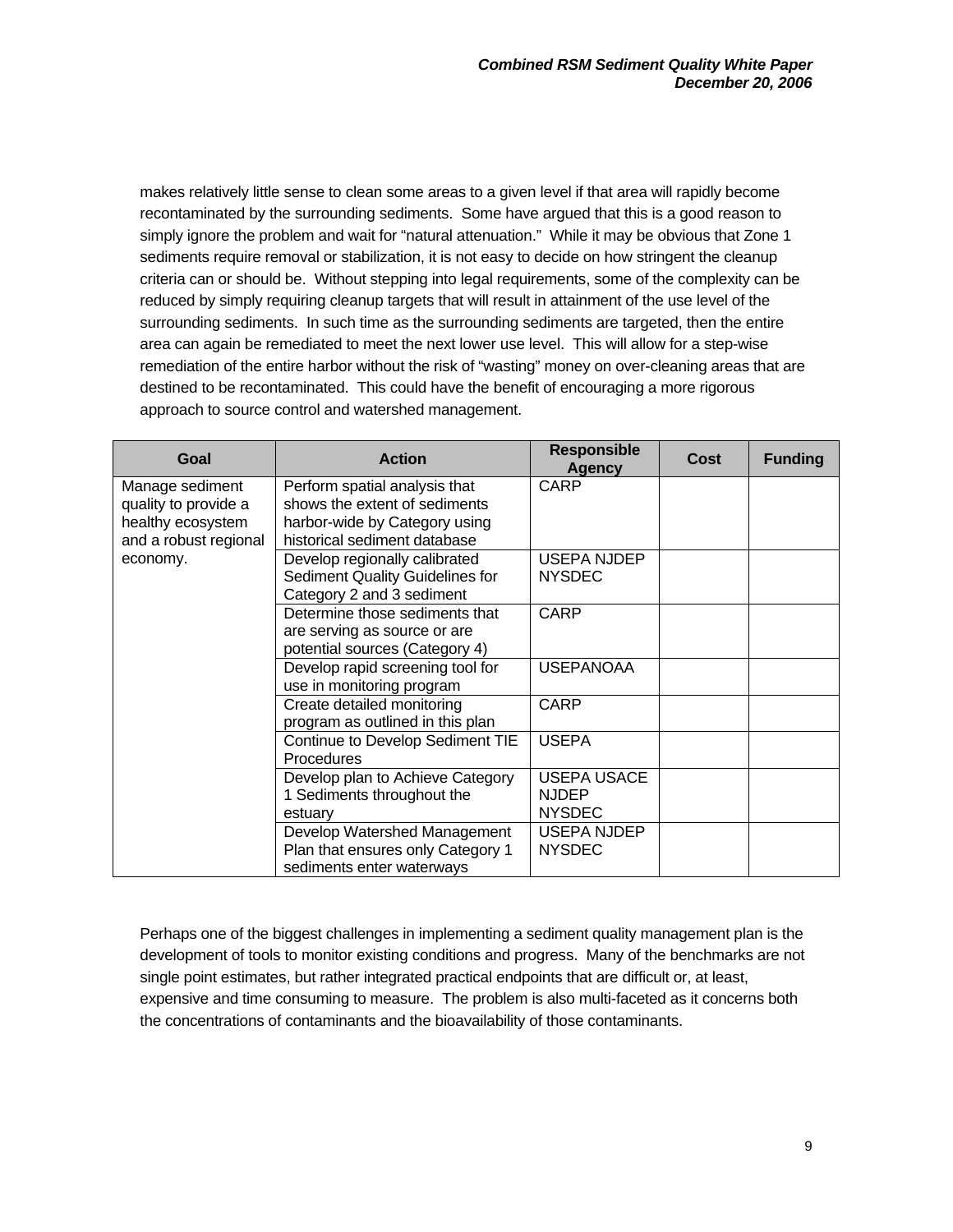To facilitate adaptive management, we recommend the following suite of tools to assess sediment quality in the Harbor Estuary:

- 1. Annual benthic surveys for biotic integrity using sediment imagery that has been calibrated by traditional benthic survey
- 2. Surficial sediment quality evaluations that result in complete harbor coverage on a rolling five year basis
- 3. Monitoring of "new" sediments through a public database of ALL dredged material quality evaluations, including sediment chemistry and toxicity/bioaccumulation (HARS testing and upland testing)
- 4. Monitoring of existing surficial sediments through bioassay/bioaccumulation evaluations (HARS testing) of key mudflat areas in each major water body on a 5 year rotating basis
- 5. Developing an in-situ rapid assessment method for higher frequency monitoring and monitoring of remediation activities
- 6. Developing chronic sediment toxicity testing methods suitable for evaluation of Zone 3 sediments and further refinement of regional Sediment Quality Guidelines
- 7. Developing sediment Toxicity Identification Evaluation (TIE) methods to determine causal relationships between sediment chemistry and toxic effects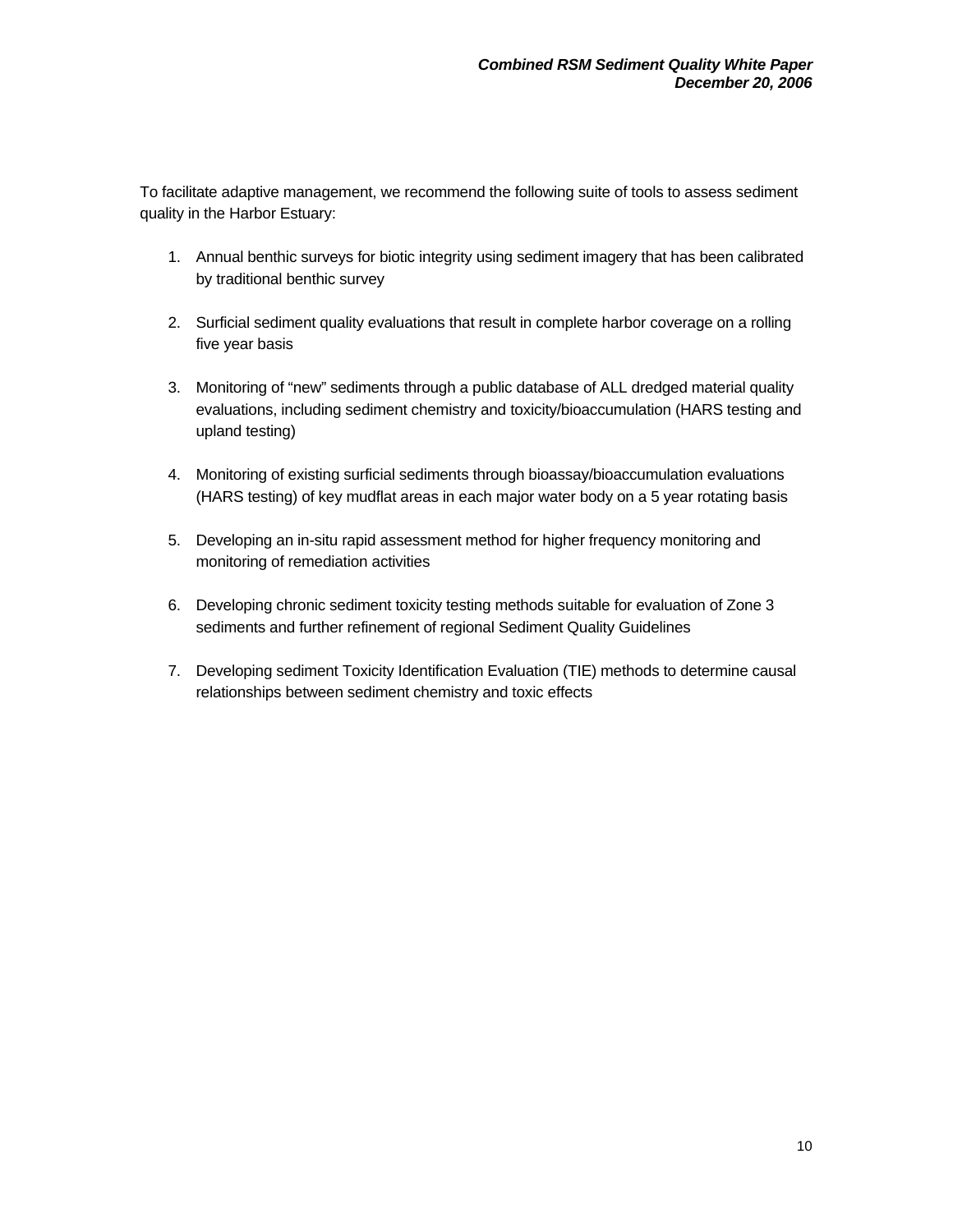

**Figure 1:** Information from the CARP modeling that can be used to map sediment management zones (draft, not for public release)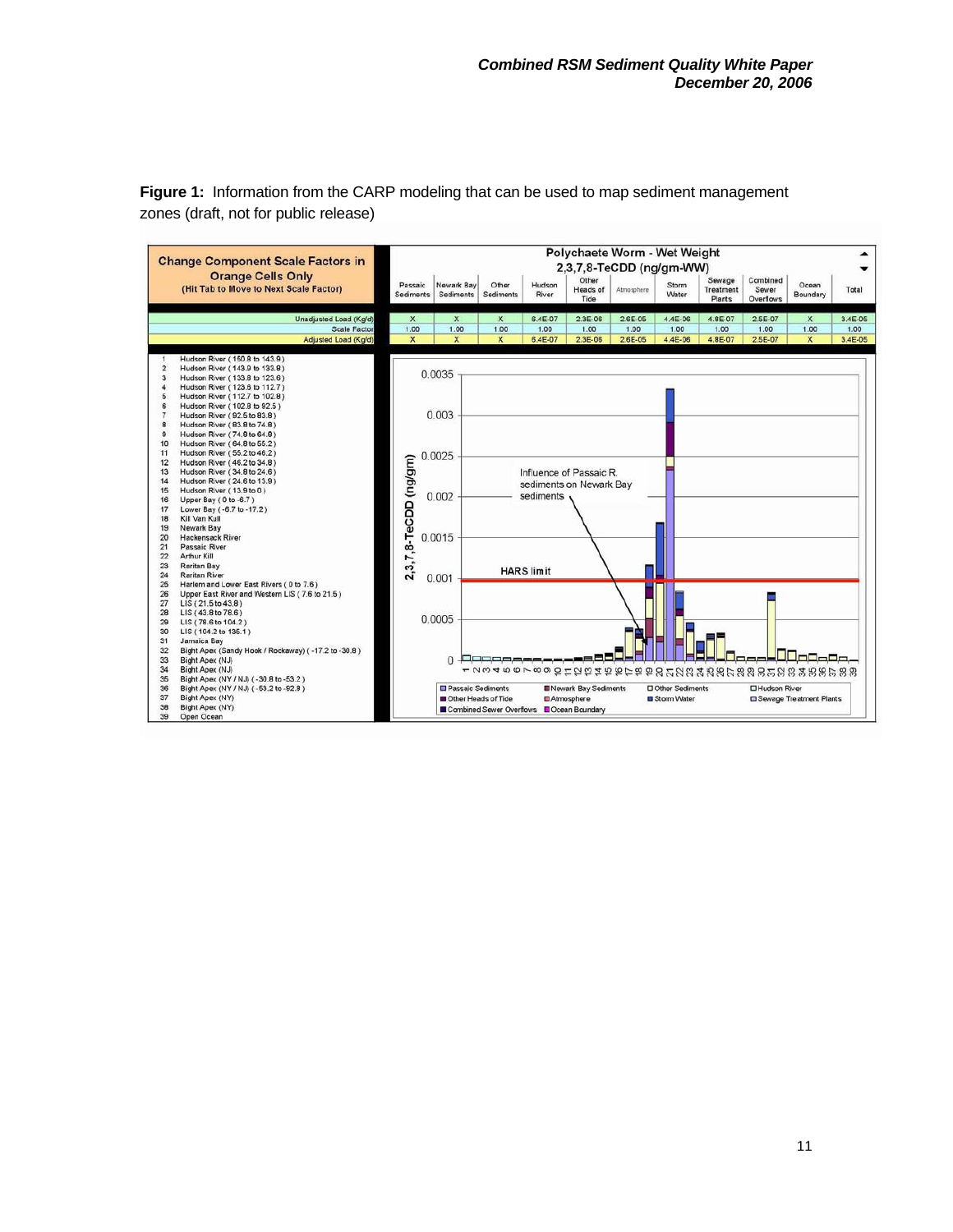# **Regional Sediment Management Plan**

# **Sediment Quantity**

# **By John Tavalaro, U.S. Army Corps of Engineers**

The quantity of sediment and how it moves throughout the Harbor Estuary system affects environmental quality and navigational safety. In a healthy ecosystem there is a balance between the amount of sediment entering and exiting the system. A certain amount of sediment is required to maintain biological health and diversity in the estuary, but too much or too little can cause unacceptable impacts. In the extreme, net erosion of coastal areas, islands, mudflats and other types of aquatic habitat can occur when sediment quantity is too low. And on the opposite extreme, too much sediment can cause shoaling in navigation channels, burial of or stress to aquatic organisms and communities, and general shallowing of aquatic habitat.

The key to effective sediment quantity management is to ensure that sediment transport within the system is conducive to a healthy ecosystem, minimizes shoaling in navigation channels and achieves the correct balance concerning input and output to the system. In order to do this correctly, one first needs to understand how sediments move throughout the system. Therefore the first recommended action for understanding and managing sediment quantity is to develop an overall sediment budget for the Harbor Estuary core area, including sediment transport modeling.

Challenge – sediment transport issues do not generally have a strong proponency in State and Federal agencies. Generally there is more leadership on the issue in academia.

Some sediment quantity related issues specifically brought up that need to be further discussed:

**Extent of sediment management** – how far upstream do we need to track and manage sediment before they enter the core area (transect to head of tides)? Some stated that we need to understand and trace the impacts back to their origins, but we should focus on management within the core area only.

### **Ecological factors that are affected**:

- Maintenance of wetlands and mudflats need to discuss what is meant by "maintenance" and mechanisms to do that.
- Erosion of islands specific projects (e.g., Elders Island) can address some of these issues. What else can be done to stem erosion? Who is lead?
- Other issues?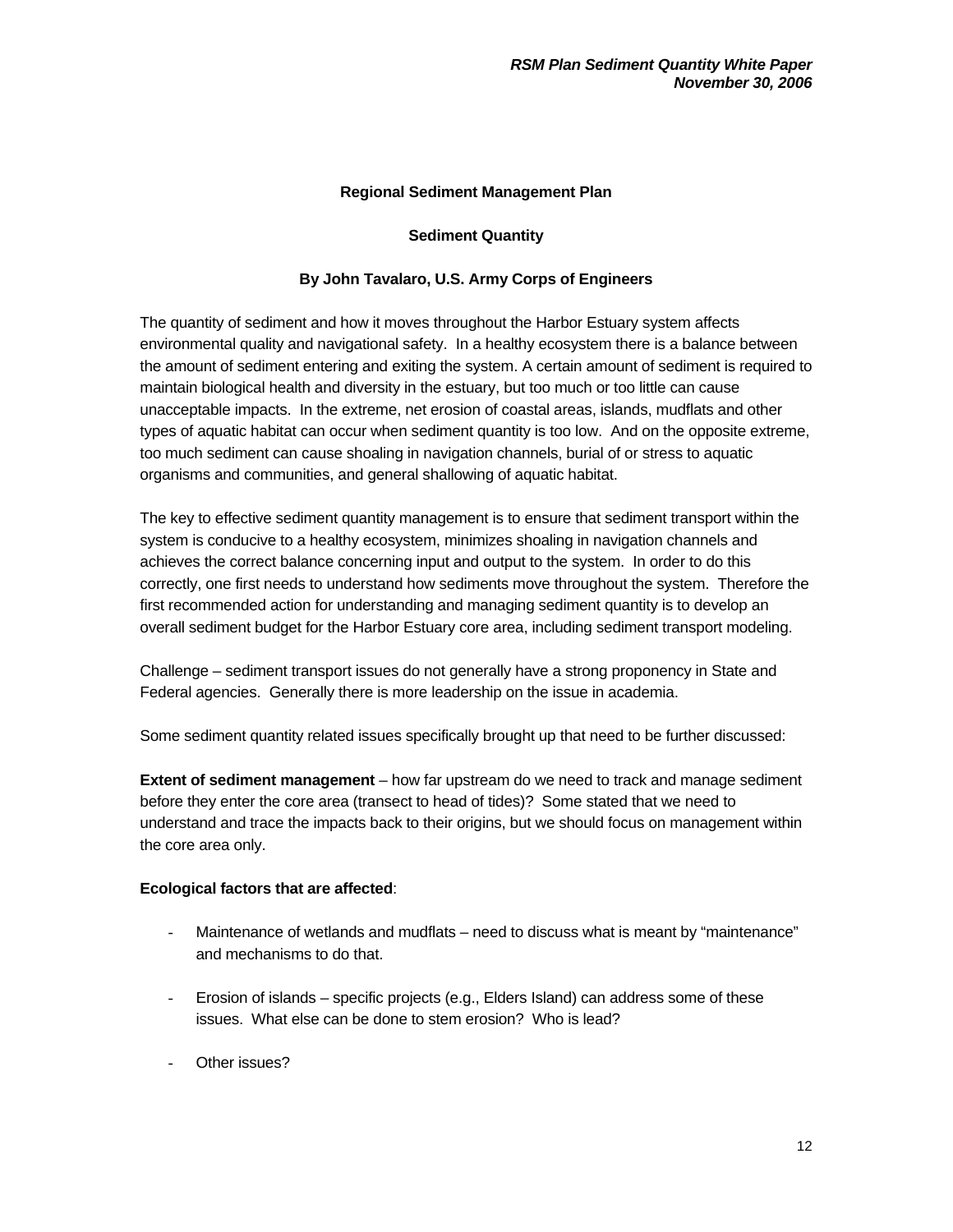# **Related sediment quantity efforts**:

- New York Academy of Sciences looking at sediment budgets in core area
- ADCP USGS fluxes in suspended sediment
- SWEM Model has a suspended sediment transport component
- CARP has a basic sediment model
- Specific projects HRE studies; Superfund projects in core area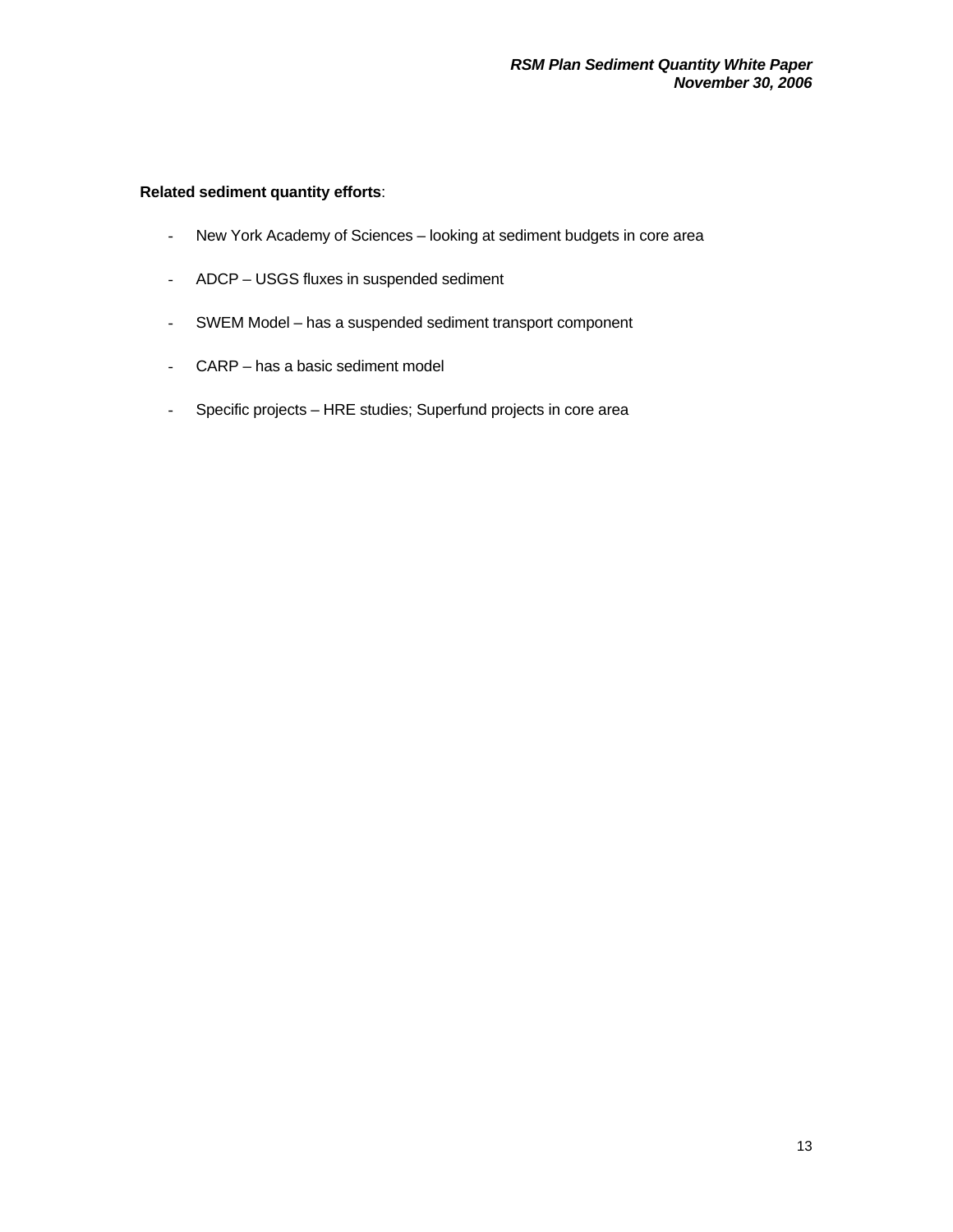# **Regional Sediment Management Plan**

# **Dredging**

# **By Monte Greges, U.S. Army Corps of Engineers**

Dredging, along with natural processes, are the largest components of moving sediment within the Harbor Estuary and surrounding system. For purposes of this paper, we are referring to navigation dredging, as opposed to environmental or "clean-up" dredging, which will be addressed under the heading of "sediment quality."

The RSM Team has identified the following four topics, along with a number of associated issues, which need to be evaluated further to meet the goals of RSM:

# **Planning**

What kind of sediment planning currently exists for Harbor Estuary sediments? We need to identify both the needs for material and the need to dredge.

- Deepening Project Plans: plans should be provided that list all current and future projects, with sediment/project details (e.g., start dates, sediment volumes, sediment type, projected disposal site); currently gathered and updated by the Regional Dredging Team (RDT); the RDT will also look for opportunities to contact Project Managers to "piggyback" other projects
- 5 Year Maintenance Dredging Plans: need similar info as noted above; plan will be periodically updated by RDT and placed on NYD website
- DMMP very general prediction of what dredging projects will occur and how sediments will be managed; mostly based on deepening project information; technically evaluates all potential dm placement options, discusses environmental impacts, and makes long term projections; updates needed only if new placement sites are identified, or significant impacts occur at existing sites
- Regional Dredging Team (RDT): Probably the best source for the most current information on disposal needs and available disposal capacity, since those who are managing the projects and disposal sites are part of the team
- Remediation Workgroup (RMW) : group evaluating new risk-based criteria for HARS placement; RMW documentation must include an analysis of how their criteria changes will impact dm volumes for existing projects and placement sites so future "dredging crises" can be avoided; should coordinate this analysis with RDT; RMW has not met for several years
- ADISS: system currently used to track barges and volumes for HARS placement; proposed as a requirement for upland disposal as well; will aid in getting volume numbers "after the fact"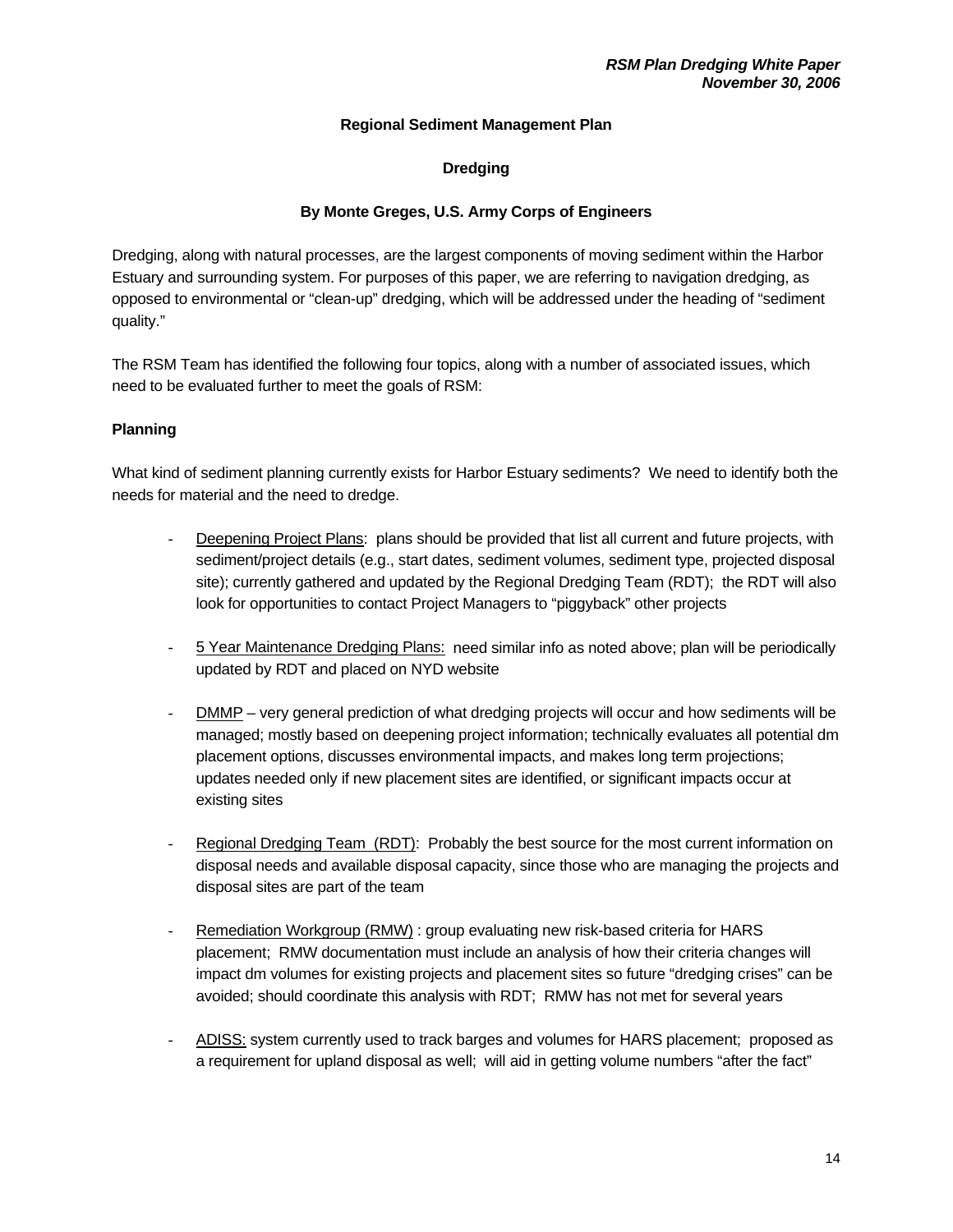- Public Processing Facility (PPF): Corps led study to establish a processing, storage and transfer site that would prepare material for beneficial use and insure a steady supply of sediment; Corps should expedite study, encourage more public involvement and emphasize benefits to the community; note that decon component not required for a successful PPF
- Decontamination: seen by many as the "magic bullet"; can this realistically be applied on a large-scale given current cost estimates?
- Beneficial Use: each project plan should evaluate options for look at beneficial use of material
- Scheduling: is it better to independently schedule projects, or combine projects to minimize disruption to the environment and avoid impacts over a longer period of time? For example, private projects can be "piggybacked" onto federal ones so they can all be dredged during the same year.

#### **Operations**

What can be done during the operation phase of a dredging project to help meet RSM goals?

- Using Best Management Practices (BMPs) during the dredging operation: Regulatory agencies can require the use of BMPs so resuspension and redistribution of contaminated sediments can be reduced; New York and New Jersey should coordinate with Corps to develop a minimum "baseline" set of BMPs that are consistent between all regulatory jurisdictions.
- Inspection: regular inspection during the dredging operation can help ensure that BMPs are being followed and the project is being performed correctly. Inspection should depend more on technical, rather than human, means; Corps should investigate and implement innovative, electronic, tamper-proof monitoring systems (e.g., ADISS); crews need to know info is being collected and evaluated for compliance. What will the role of human inspectors be, how are they trained and who pays for them?
- Equipment: The Corps should investigate and evaluate innovative dredging techniques and equipment that is designed to minimize resuspension of sediments during navigation dredging operations. Will we require certain types of equipment or processes in federal contracts and for private permittees?
- Seasonal windows: Narrow windows mean that dredging will be concentrated in a specific time period. Is this advantageous from an environmental standpoint? Should windows be relaxed to allow more leeway both from an environmental and economic (i.e., Corps funding) standpoint? Recommend that State agencies evaluate the basis for requiring specific windows to see if window's goals will be met (e.g., what resource is window protecting; what does the resource need protection from; how does dredging impact the concern). Windows should be consistent between states.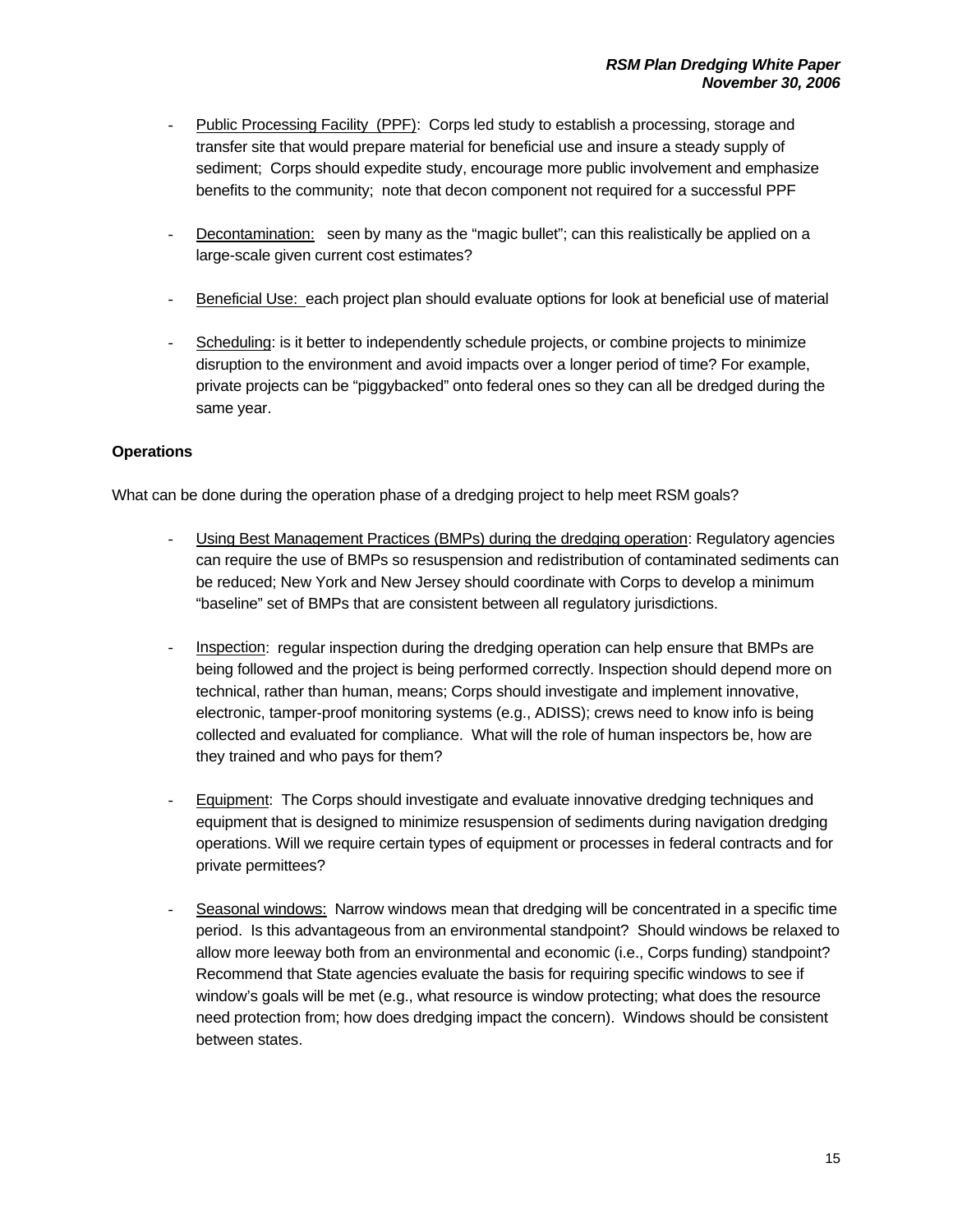#### **General Sediment Issues**

Dredging and disposal support the economy of the region, but do these activities support the goal of getting a healthy ecosystem?

- Sediments As Resources: sediment should be managed as both an economic (e.g., building material) and environmental (e.g., brownfield remediation; wetland creation) resource.
- Sampling and Testing: Lack of consistency in sampling and testing programs and criteria between different agencies and programs results in conflicting or confusing designation of material; e.g.: what may be considered "contaminated" in one program may be considered "clean" in another. Is this a "public relations" or scientific issue?
- Economic Development: development projects can affect sediment quality, quantity and dynamics, which in turn can affect general environmental quality; projects need better coordination between federal, state and local permitting agencies; policies and regulatory guidance need to consider sediment management principles; new facilities should be placed in areas that can be more easily maintained (e.g., transportation access) environmentally.
- Policy: Need a cohesive policy to expedite a RSM Program (e.g., LTMS)

#### **Beneficial Use**

 What issues do we need to evaluate to get a better handle on Beneficial Use (BU) of dredged material?:

- Definition: how do we define BU?...sometimes tough to get stakeholders to agree on what is beneficial and what isn't
- Matching Right Material with Right Site: Need to align a number of factors to successfully match dm with BU location; should have a list of "global principles" for particular type of BU as opposed to "I'll know it when I see it"; e.g.:
	- Grain size…different criteria for beaches; wetland creation, land fills; does beach material need to be 90% sand, or just compatible with a particular beach?
	- Does all material for landfills need to be treated/amended/processed? Can all grain sizes be placed at a landfill?
	- **Quality (contaminant levels)**
	- Non-sediment issues: project sponsors, land easements, transportation
	- Regulatory requirements: how do NY requirements differ from NJ? What are state criteria for different BU scenarios; what, and how long, is the approval process?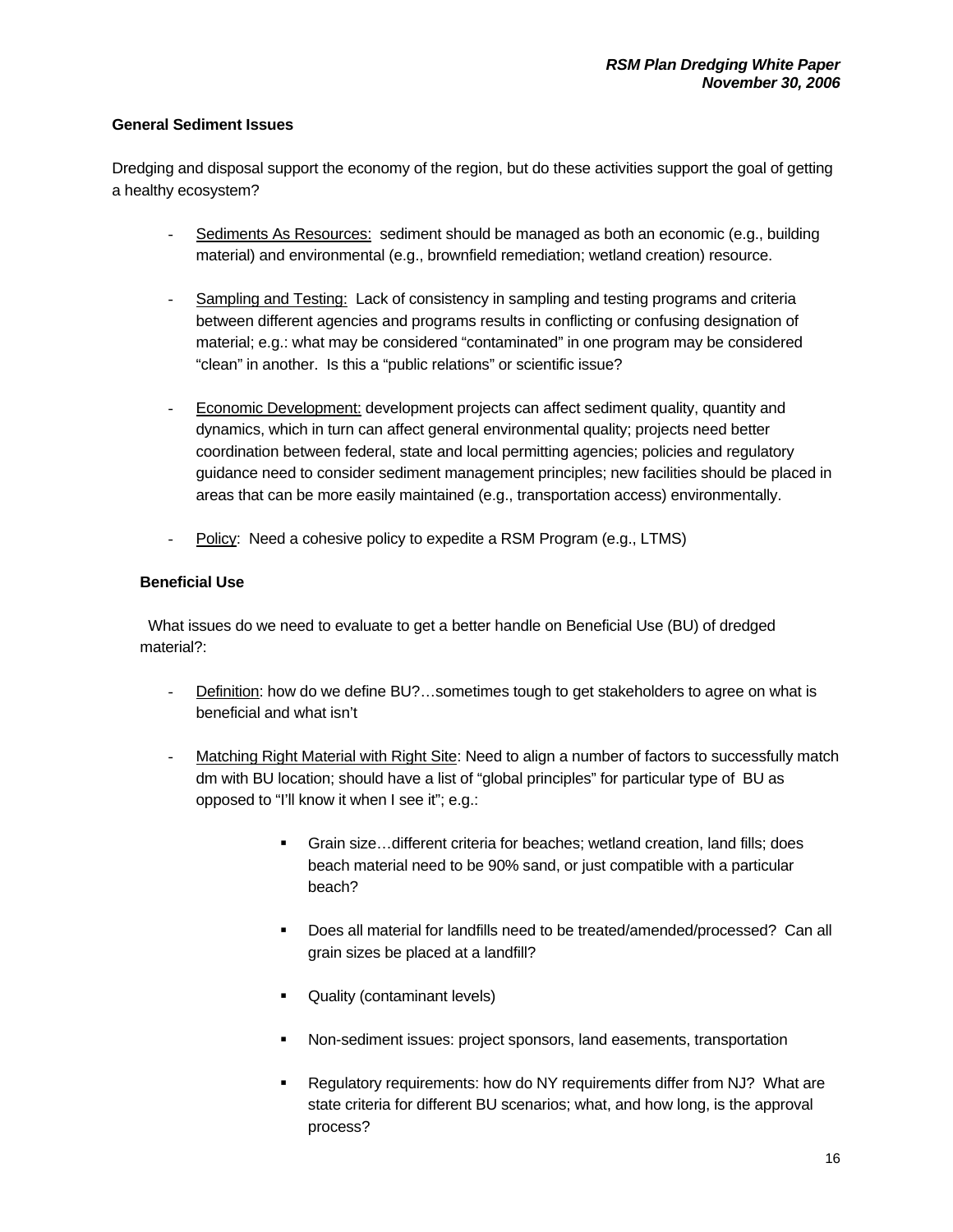- Advocacy: Need to have an advocate for creating stronger links between processed dredged material and a specific remediation project that can use it; should be State level person with knowledge of remediation needs
- HARS: Is HARS placement considered a BU
- Regional BU Plan: Should be a regional plan with priorities for BU of dm; could be part of a larger plan for environmental projects (e.g., restoration, clean up, habitat protection); should RSM group or the RDT look into creating a plan?

#### *Specific Recommendations:*

- 1. An advocate, preferably on the State level, is needed to create a link between processed dredged material and remediation projects.
- 2. Development decisions by agencies need to consider sediment management decisions.
- 3. Establish regional priorities for beneficial use of dredged material.
- 4. Agencies responsible for making regulatory decisions on dredging projects need to develop a regional approach to dredged material testing.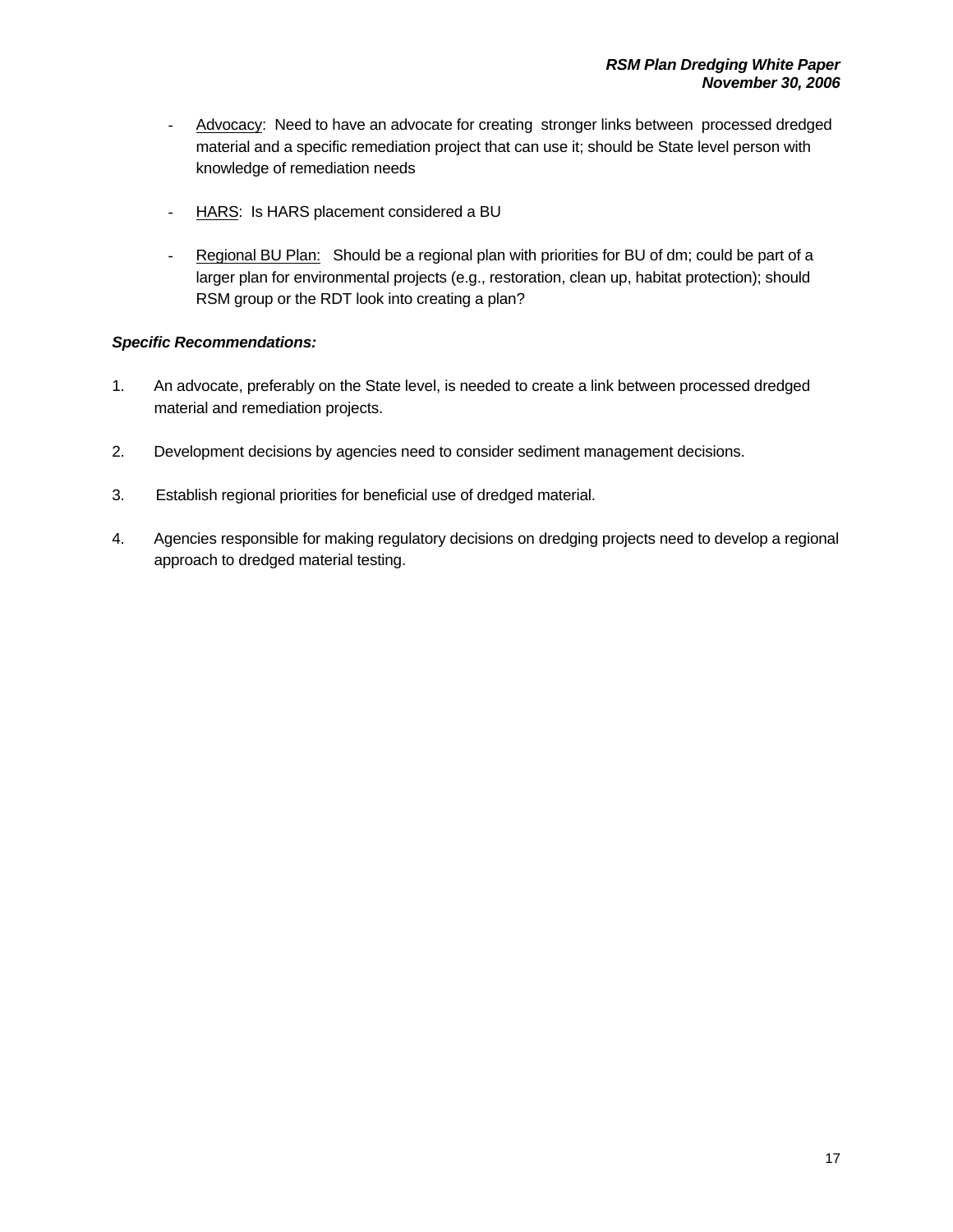**Appendix 4** 

Summary of CARP Accomplishments and Findings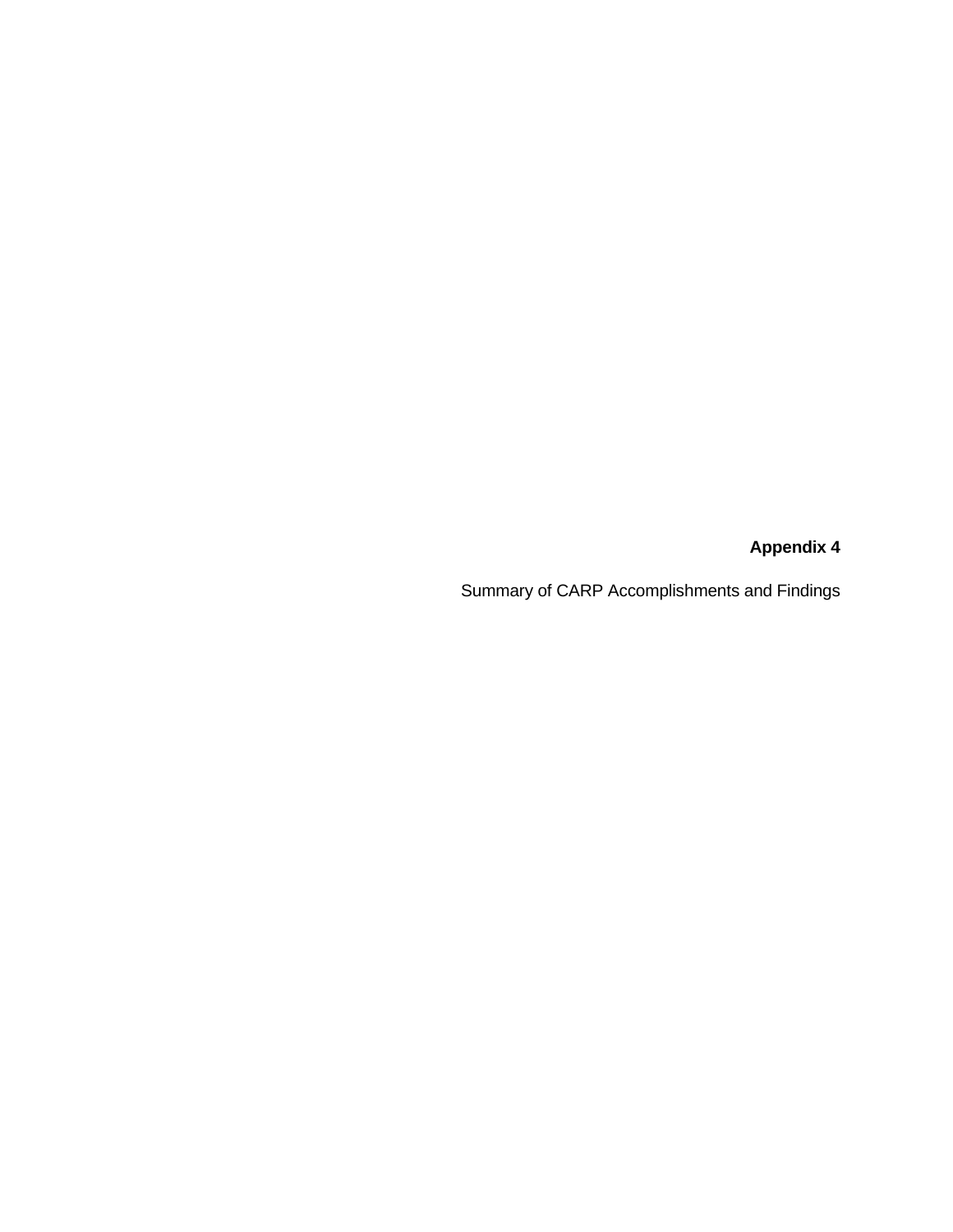

# **Summary of Accomplishments and Findings**

November 2007

#### **Background**

The *Contamination Assessment and Reduction Project (CARP)* is a landmark project bringing together federal, state and non-government partners in a determined effort to reduce contamination within the NY/NJ Harbor Estuary, particularly as it relates to dredged material management. Contamination of sediments by PCBs, dioxin and other toxic chemicals is widespread. This has resulted in significantly increased dredging and disposal costs in the Harbor as well as other impacts to the health of the estuary.

#### **Major Accomplishments**

- CARP identified and quantified major sources of contaminants of concern to the NY/NJ Harbor Estuary.
- CARP produced a large set of baseline data characterizing levels of contaminants in sediment, water, biota and wastewaters (sewage treatment plants effluents, stormwater and combined sewer overflows) throughout the estuary.
	- o Sampling and analytical methods were refined to quantify very low concentrations of contaminants, particularly in water, that in the past were reported as non-detectable.
	- o The publicly available CARP database allows easy access to more than 750,000 measurements.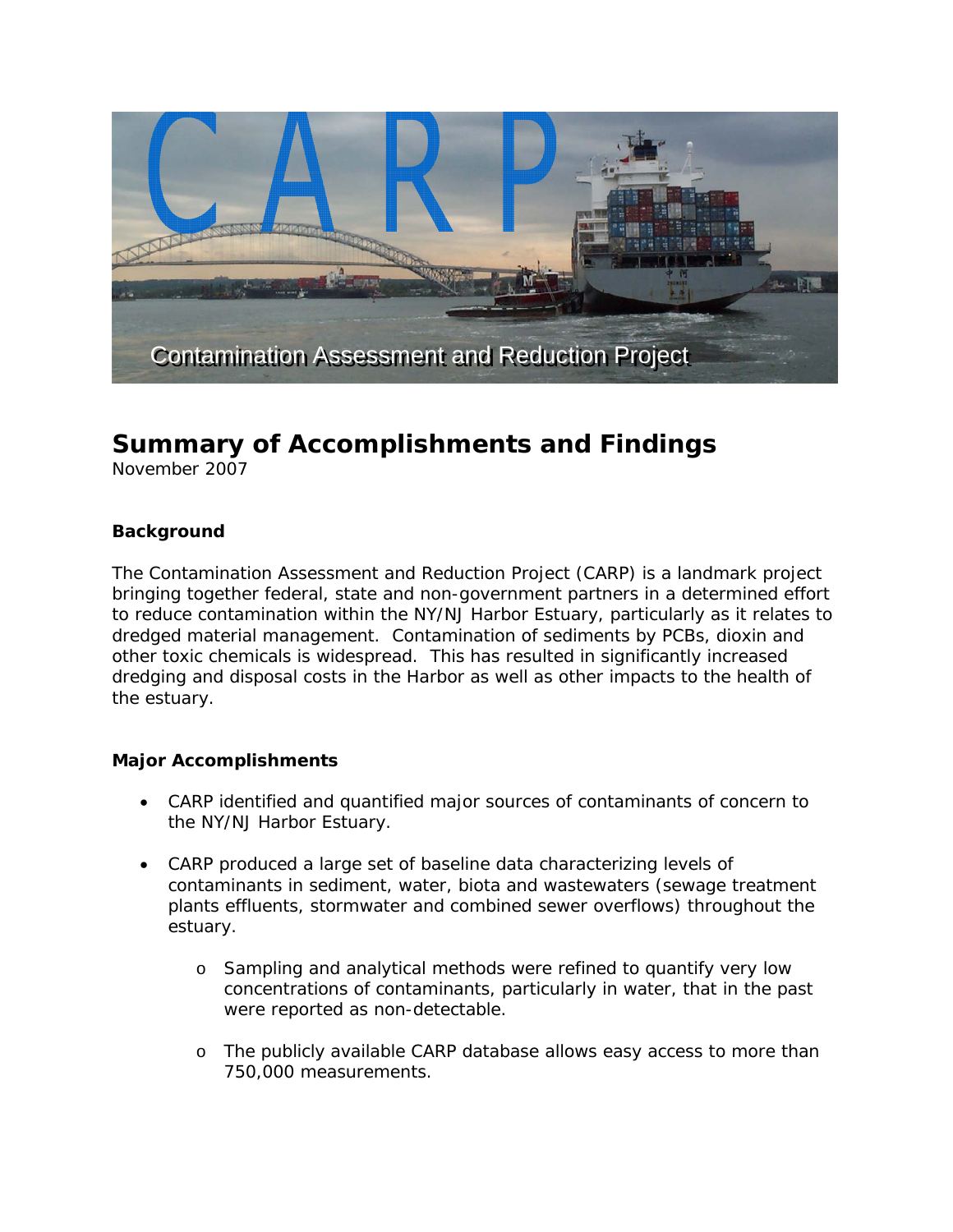- A series of numerical models have been developed and calibrated to simulate movement of contaminants through the estuary and to predict the concentrations of these contaminants in water, sediment, and biota in future years under a variety of scenarios.
	- o Model simulations predict how continuing contaminant inputs (from atmospheric deposition, sewage treatment plants, combined sewer overflows, stormwater, tributaries, runoff, in-place sediments and the ocean) affect concentrations of contaminants in water, sediment and biota in the estuary over the next three decades.
	- o Using the model simulations, an interactive spreadsheet ("Component Response Matrix") has been developed to allow users to see how specific load reductions affect contaminant levels in water, sediment and biota throughout the estuary.
	- o Scenarios involving implementation of the Hudson River PCBs Superfund Site dredging and remediation of the highly contaminated sediments in the lower Passaic River were modeled over a more than three decade simulation period. The scenarios predict the effect that remediation will have on the suitability of future dredged sediments for placement at the Historic Area Remediation Site (HARS).

## **Overall Findings**

- The estuary is a dynamic system where, in some cases, contaminants have been transported great distances from their sources and have dispersed throughout many of the interconnected waterways.
- Sediments in the Harbor still contain large quantities of persistent contaminants from historic releases. These legacy sediments are a continuing source of contamination and generally play a larger role than current external loadings in controlling contaminant levels in water, sediment and aquatic organisms in the estuary.
- In general, model simulations indicate that levels of contaminants in all media will continue to decline even if current loads remain constant.
- Burial of contaminated sediments by "cleaner" sediments and resuspension with transport to other areas are the dominant natural processes that result in lower surficial sediment concentrations over time. Severe storms were not modeled, but they could be mechanisms for mobilizing deeper layers of contaminated sediments.
- Over the next 10-20 years, legacy sediments are expected to be the dominant influence in controlling contaminant levels in all media of the estuary. Sediment remediation will therefore likely be the most significant future method of source control.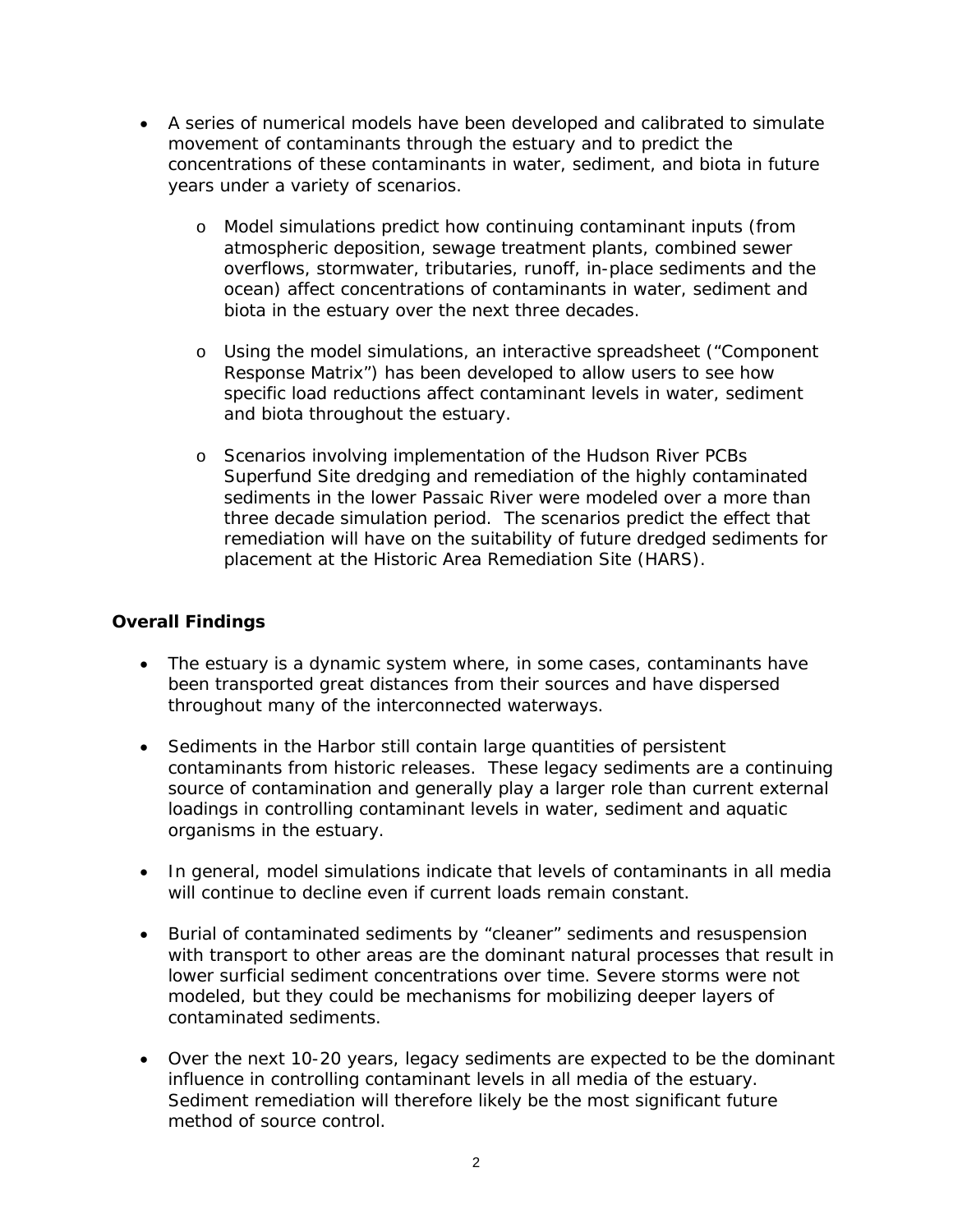• Though not specifically designed to do so, municipal sewage treatment plants were shown to effectively limit the concentrations of contaminants in wastewater discharged to the estuary.

## **PCBs**

- PCB contamination is widespread throughout the entire estuary. Data and modeling results show that most of the Harbor's surficial sediments (i.e., the top ten centimeters) are exceeding the benchmark limits established to determine whether dredged sediments can be used as remediation material at the Historic Area Remediation Site (HARS) in the Atlantic Ocean.
- CARP data show that average concentrations of PCBs in white perch and American eel currently exceed U.S. Federal Food and Drug Administration FDA limits (for interstate commerce involving edible fish) at most locations sampled in the Harbor and in the mid-Hudson at Poughkeepsie.
- The Upper Hudson River PCBs Superfund Site is the dominant external source of PCBs to the Harbor. It is estimated that three quarters of the PCB load currently entering the Harbor originates in the Upper Hudson River.
- Modeling shows that PCBs from the Hudson upriver source are transported throughout the estuary, including Newark Bay.
- If PCB loadings continue at current levels, modeling indicates that surficial sediments in most of the Harbor are likely to remain unsuitable for HARS placement due to PCB bioaccumulation, even three decades from now. In addition, white perch and American eel will continue to exceed FDA tolerance limits in portions of the Hudson River.
- If the Hudson River PCBs Superfund dredging is accomplished upriver (and the Record of Decision's estimated load reductions are attained) and Passaic River sediments are remediated, modeling indicates that much of the Harbor's surficial sediments are likely to become HARS-suitable with respect to PCBs within three decades.
- Organic pigment manufacturing was found to be producing and releasing inadvertently synthesized PCBs. During the CARP sampling period, approximately 45% of sewage treatment inputs of PCBs to the Harbor (or 5% of the total PCB load) came from pigment manufacturing companies discharging via sewage treatment plants. At least one of these companies no longer discharges these PCBs.
- Two sewage treatment plants were discovered to be receiving and discharging unusually high concentrations of commercial PCBs. Trackdown investigations found the PCBs to be widely distributed in their sewersheds. Specific sources have yet to be identified.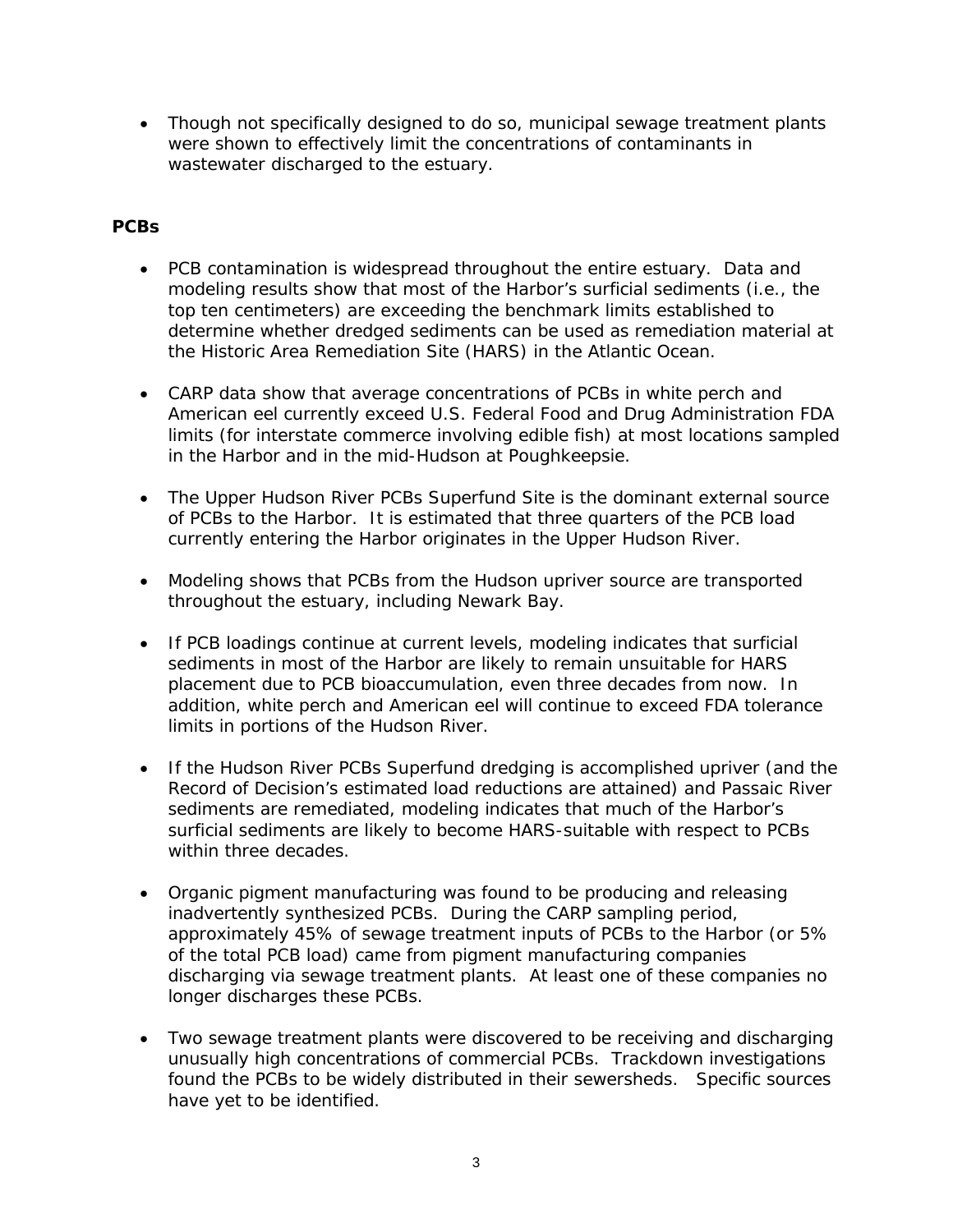## **Dioxins**

- Dioxins are a family of 17 different compounds. Various types of sources to the estuary can show different relative abundances, or signatures, of these compounds. CARP found dioxin signatures associated with defoliant manufacture (which produced relatively high amounts of 2,3,7,8-TCDD), urban waste water, and incineration activities.
- Even though 2,3,7,8-TCDD is the dominant problematic dioxin compound in sections of the Harbor (i.e., the Passaic and Hackensack Rivers, Newark Bay and the Arthur Kill), other dioxin compounds are being introduced throughout the estuary, resulting in exceedances of the New York State water quality criterion.
- Current sources of 2,3,7,8-TCDD to the Harbor are very small in relationship to the historic discharge of this compound that resulted in extremely high levels that still persist in sediments of the lower Passaic River region Of the small current inputs, stormwater is largest contributor, accounting for more than half of the current external load to the Harbor.
- In the absence of major storms or other events that would result in the resuspension of highly contaminated buried sediments in the Passaic River, model simulations indicate that surficial sediments in Newark Bay may become HARS-suitable with respect to dioxin within three decades even without sediment remediation in the Passaic River. However, sediment remediation in the Passaic will reduce the time needed to achieve this benchmark.

## **Other Contaminants**

• In addition to PCBs and dioxin, twenty six other contaminants, measured or modeled by CARP, have been identified as potentially being in violation of state or federal (enforceable and non-enforceable) guidelines or criteria. Contaminants of greatest concern include: lead, mercury, polynuclear aromatic hydrocarbon (PAH) compounds, DDT and its metobolites, and several pesticides.

## **Next Steps**

- The U.S. Environmental Protection Agency (EPA), along with the states of New York and New Jersey, will utilize the CARP data and modeling products to inform their determinations about which contaminants require development of Total Maximum Daily Loads (TMDLs) to meet appropriate water quality criteria.
- The NY/NJ Harbor Estuary Program will use CARP products to formulate contaminant reduction targets.